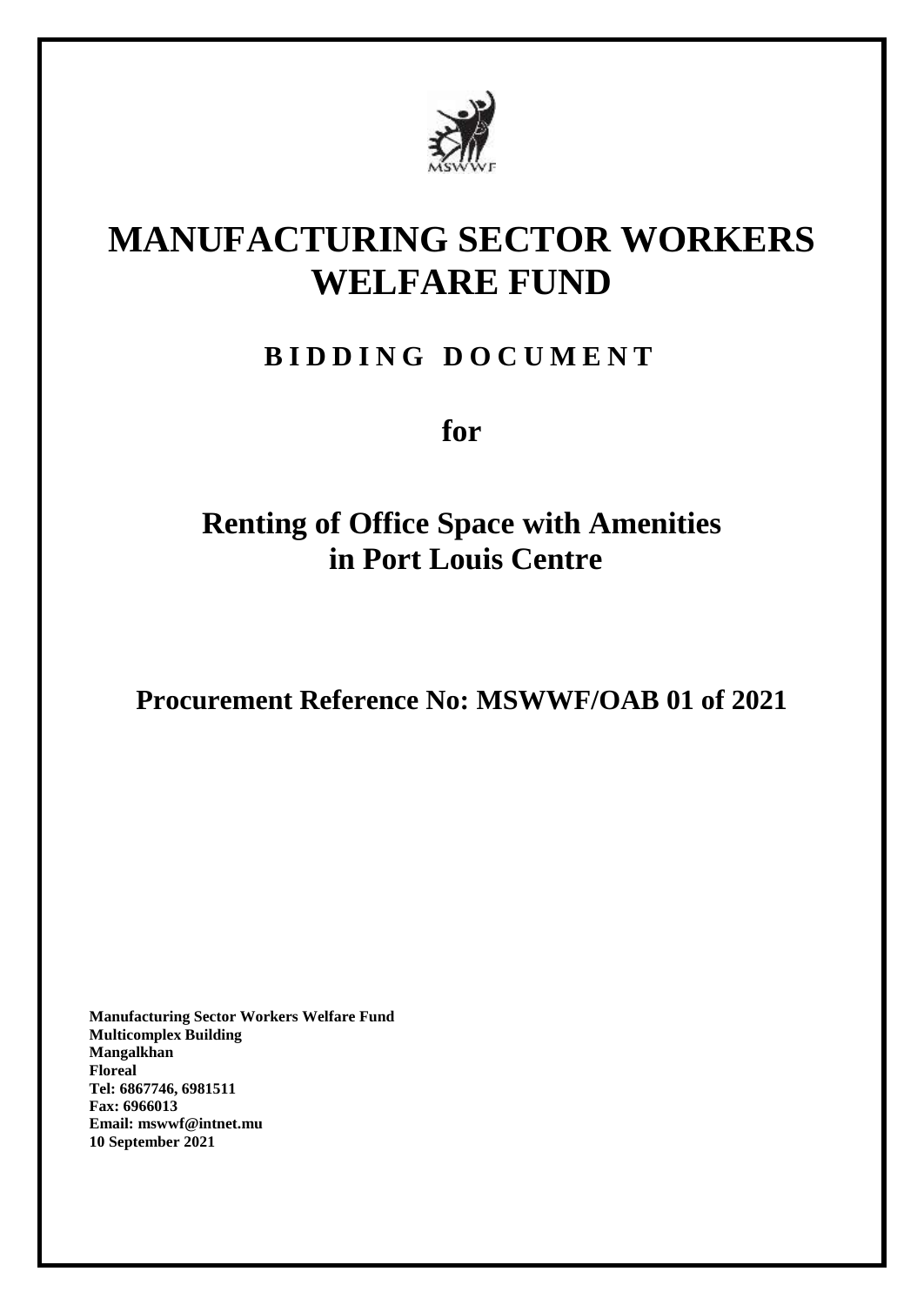## **Table of Contents**

| 6. |  |
|----|--|
| 7. |  |
|    |  |
|    |  |
|    |  |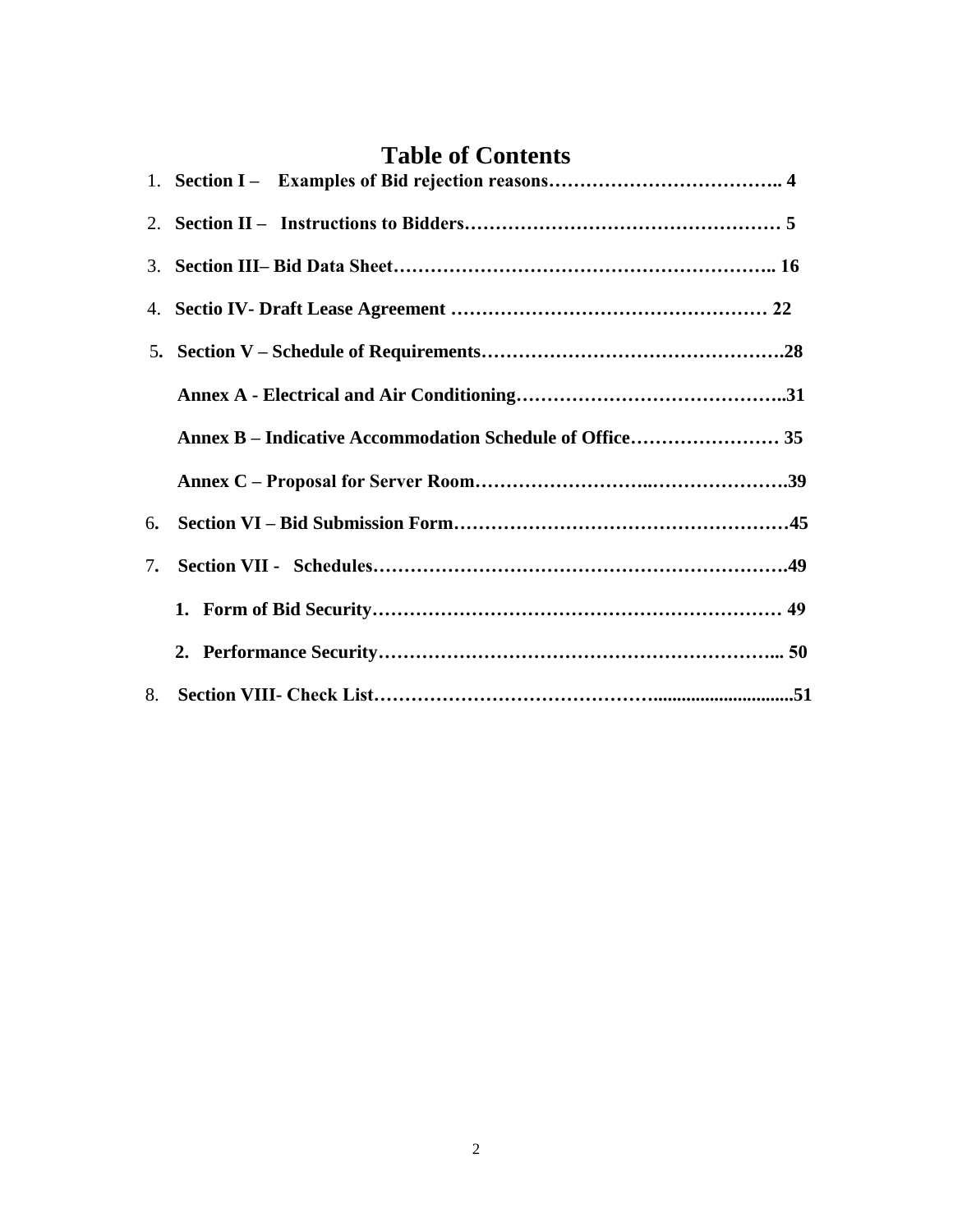

## **Manufacturing Sector Workers Welfare Fund Communique Rental of Office Space**

The **Manufacturing Sector Workers Welfare Fund (MSWWF)** intends to rent a building of an approximate area of **300m<sup>2</sup>** in the centre of **Port Louis** for an initial period of **three** years renewable thereafter on a yearly basis, including amenities such as *partitions, power points, air-conditioning, parking facilities, water supply and telephone/internet connection* to serve as *inter alia* offices, *Conference Room/Committee Room*.

- 2. Bidding document will be available as from **Monday 13 September 2021** by downloading **free of charge** from website of the MSWWF (**mswwf.govmu.org**) or that of the public procurement portal **(publicprocurement.govmu.org).** Amendments, if any, to the bidding document prior to the deadline for submission of bids will be forwarded simultaneously to all prospective bidders who have received the document directly from MSWWF.
	- (a) Bidders are required to submit their bids in two separate envelopes: one for Technical and one financial.

At first stage, only the envelope containing the technical offers will be opened and analysed. Only the technically responsive bids or bids that may be made to meet the requirements with minor changes will be retained for further consideration. Those which are totally outside the scope of the requirements or are otherwise not responsive shall not be retained for further consideration.

- (b) At the second stage, bidders whose bids have been retained following the first stage will be invited to submit the agreed upon changes to be brought to the Technical Proposal together with a supplementary to the Financial Proposal by a set time and date. The bids received at the second stage as well as the Financial Proposal received at the first stage will be opened simultaneously in the presence of the bidders or their representatives if they choose to attend.
- 3. Bids containing the Technical Proposal and Financial Proposal in a sealed envelope for the first stage shall be deposited in the Tender box at **MSWWF, Mangalkhan, Floreal** not later than **Friday 15 October 2021 by 14 30 hours at latest.** The cover of the envelope should contain the following information - Bid Reference Number, the closing date for submission and name of the Bidder. All bids should be duly signed and stamped. **Bids that are not duly signed as well as late submissions will be automatically disqualified.**
- 4. The envelope containing the Technical Proposals will be opened in the presence of Bidders' Representatives, who choose to attend the Bid Opening on **Friday 15 October 2021 at 14 35 hours** and at the following address: **Conference Room, MSWWF, Mangalkhan, Floreal.**

The envelope containing the Financial Proposal shall be kept **unopened and secured** for onward process.

### 10 September 2021 **Manufacturing Sector Workers Welfare Fund**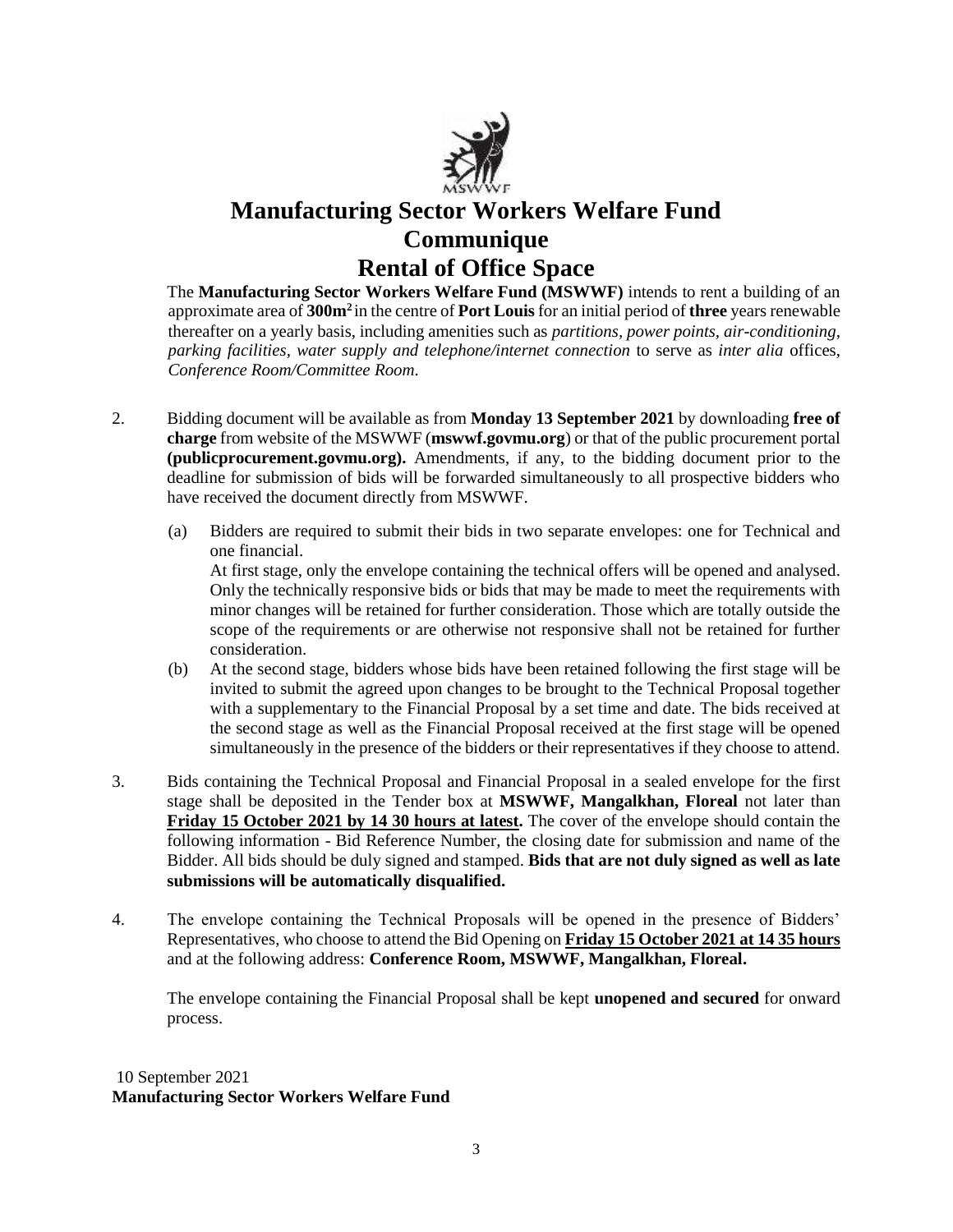## **Section I**

## **Examples of Bid Rejection Reasons**

Bids have been rejected at the submission stage or found to be technically noncompliant due to errors in presentation and failure to follow bidding instructions. The Invitation to Bid contains detailed instructions for preparation and submission that need to be followed carefully.

Below are some of the more common examples of why bids are rejected by public bodies. Bidders are urged to read this before submission and to check their bid conforms to each of these points and the instructions as noted in the bidding documents.

- $\hat{\mathbf{v}}$  The bid is handed in after the deadline for submission, either by hand or electronically if so allowed. Note submissions after the deadline will be rejected.
- $\div$  Bids not submitted to correct physical address. Note that the address for bid submission is different to the address for bid clarification.
- $\triangleleft$  The bid is not signed as per the instructions in the ITB.
- No sufficient documents have been provided.
- Documents provided do not directly address each point of the mandatory evaluation criteria.
- $\bullet$  Proposal is more like a brochure for the firm without specifically addressing the specific criteria of the ITB.
- $\triangleleft$  Bids do not offer goods or services which have been specifically requested by the procuring entity.
- $\triangleleft$  Failure to enclose the signed Bid Submission Form(s).

<span id="page-3-0"></span>**The above examples illustrate some common errors which may be made by bidders.** 

<span id="page-3-1"></span>**The bidding document contain the full list of instructions relevant to each particular bid and should be followed carefully.**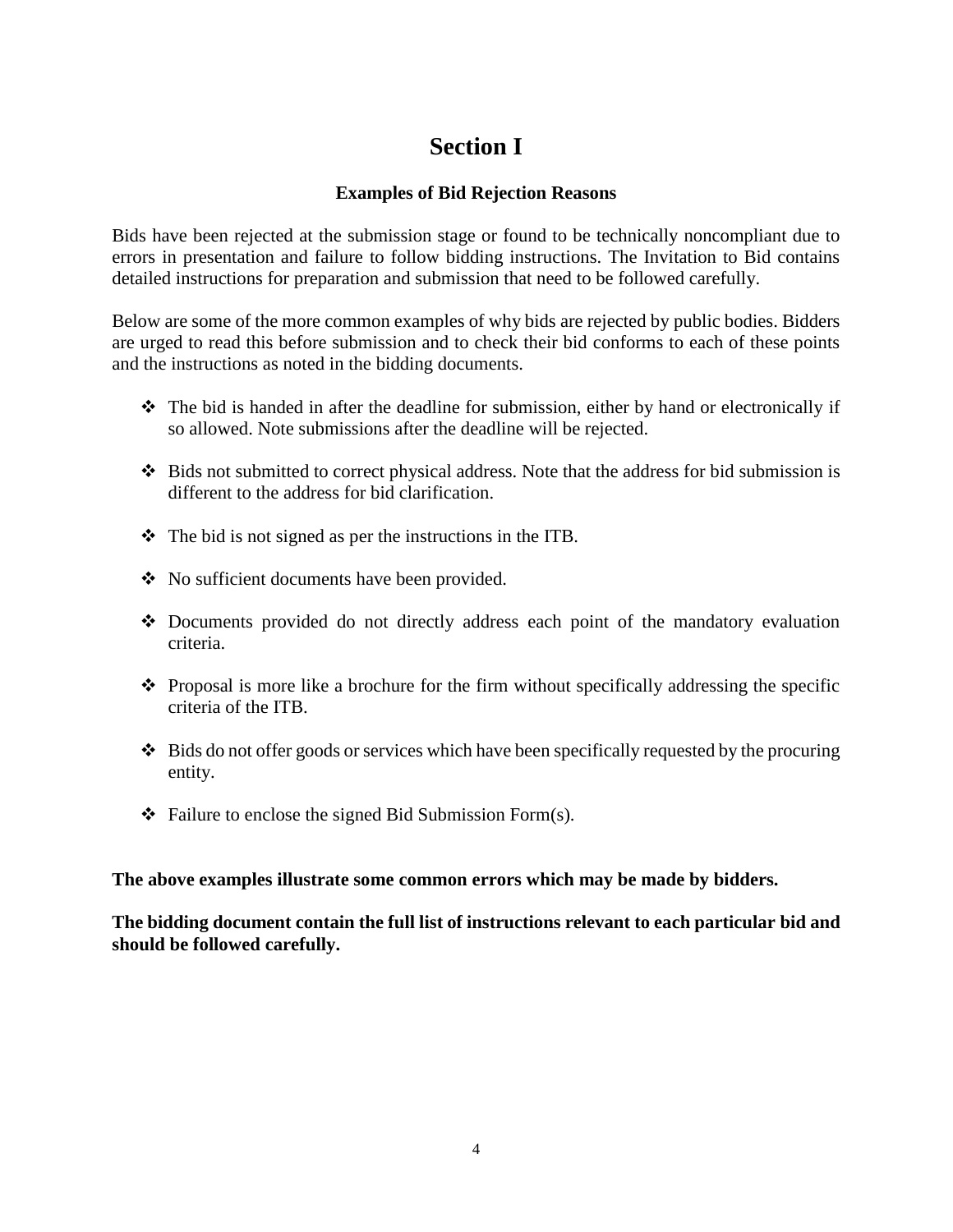## **Section II**

## **INSTRUCTIONS TO BIDDERS**

## **A. Introduction**

- **1. General**: The MSWWF intends to rent a building of an approximate area of **300m<sup>2</sup>** in the centre of **Port Louis** for an initial period of **three years** renewable thereafter on a yearly basis, including amenities such as partitions, power points, air-conditioning, parking facilities, water supply and telephone/internet connection to serve as inter alia offices and Conference Room/Committee Room.
- **2. Eligible Bidders**: Bidders should not be associated, or have been associated in the past, directly or indirectly, with a firm or any of its affiliates which have been engaged by the public body to provide consulting services for the preparation of the design, specifications, and other documents to be used for the procurement under this Invitation for Bids.

Bidders are not eligible if their participation in procurement activities in the Republic of Mauritius is prohibited under the laws of Mauritius.

**3. Cost of Bid**: The Bidder shall bear all costs associated with the preparation and submission of the Bid, and the MSWWF will in no case be responsible or liable for those costs, regardless of the conduct or outcome of the Invitation for bids.

### **B. Solicitation Documents**

**4. Examination of Bidding Documents**: The Bidder is expected to examine all corresponding instructions, forms, terms and specifications contained in the Bidding Documents. Failure to comply with these documents will be at the Bidder's risk and may affect the evaluation of the Bid.

### **5. Clarification of Bidding Documents and Pre-bid Meeting:**

- 5.1 A prospective Bidder requiring any clarification of the Bidding Document may notify the MSWWF addressed to: **The Officer in Charge, MSWWF, Mangalkhan, Floreal**. The response will be made in writing to any request for clarification of the Bidding Documents that is received earlier than 14 days prior to the deadline for the submission of bids. Written copies of the response (including an explanation of the query but without identifying the source of inquiry) will be made available to all Bidders who have obtained the bidding document directly from the MSWWF.
- 5.2 The Bidder's designated representative is invited to attend a pre-bid meeting which will be held in the **Conference Room of the Manufacturing Sector Workers Welfare Fund, Mangalkhan, Floreal on Friday 01 October 2021 at 11 00 hrs**. The purpose of the meeting will be to clarify issues and to answer questions on any matter that may be raised in the understanding and preparation of bids.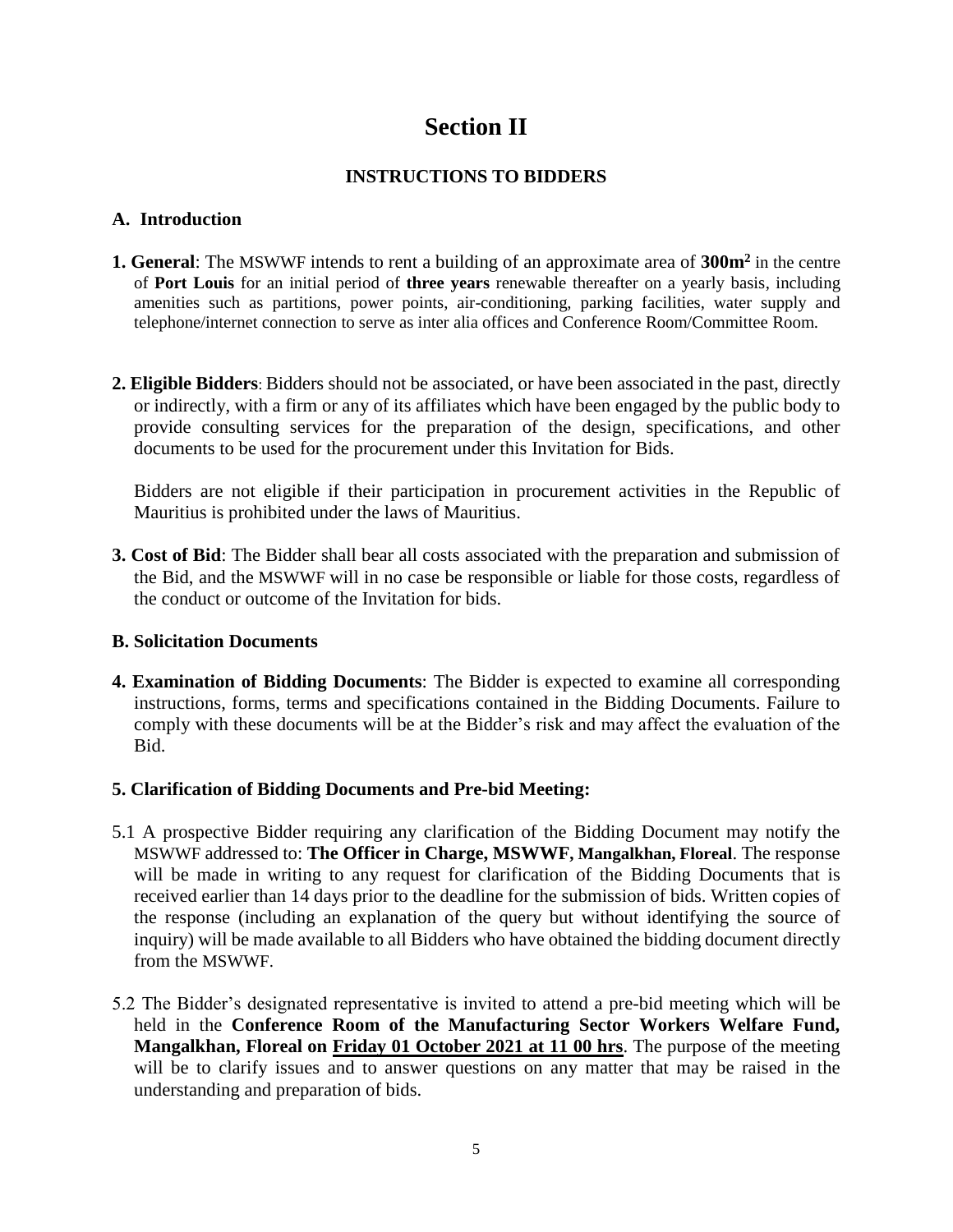- 5.3 Any amendment to the Bidding Document that may become necessary as a result of the prebid meeting shall be made by the public body exclusively through the issue of an Addendum pursuant to ITB 6 and not through the minutes of the pre-bid meeting.
- 5.4 Non-attendance at the pre-bid meeting will not be a cause for disqualification of a Bidder.
- **6. Amendments of Bidding Documents**: No later than 14 days prior to the deadline for submission of bids, the procuring entity may, for any reason, whether at its own initiative or in response to a clarification requested by a prospective Bidder, amend the Bidding Documents. All prospective Bidders that have received the Bidding documents will be notified in writing of any amendments. In order to afford prospective Bidders reasonable time in which to take the amendments into account in preparing their offers, the procuring entity may, at its discretion, extend the deadline for the Submission of Bids.

## **C. Preparation of Bids**

**7. Language of the Bid:** The Bid prepared by the Bidder and all correspondence and documents relating to the Bid exchanged by the Bidder and the MSWWF shall be written in English.

### **8. Documents Comprising the Bid:**

- The Bid submitted at the **first stage** shall comprise the following documents:
- (a) **Documentary evidence** established in accordance with clause 9 of Instructions to Bidders that the Bidder is eligible to and is qualified to perform the contract if its Bid is accepted,
- (b) **Documentary evidence** established in accordance with clause 10 of Instructions to Bidders that the office spaces proposed by the Bidder conform to the Bidding Documents; and
- (c) the **Bid Submission form with a price breakdown** completed in accordance with the Sections III, IV and V and clause 11 of Instructions to Bidders;
	- The Bid submitted at the **second stage** shall comprise of:
- (a) Proposals to remedy the shortcomings in the Technical Proposal as discussed and agreed at the first stage; and
- (b) Supplementary price for the agreed remedies to the shortcomings in the Technical Proposal.

## **9. Documents Establishing Bidder's Eligibility and Qualifications:**

The Bidder shall furnish evidence of its status as qualified Supplier. The documentary evidence of the Bidder's qualifications to perform the contract if its Bid is accepted shall be established to the procuring entity's satisfaction:

- (a) Bidders should produce evidence of ownership of the building space and/or being duly authorized to enter into a lease Agreement with a third party for the proposed building space;
- (b) Bidders shall provide such evidence of their continued eligibility satisfactory to the MSWWF, as the latter shall reasonably request;
- (c) Bidders shall submit any information on debarment/suspension, if any;
- (d) A bidder may be an individual or a legal entity;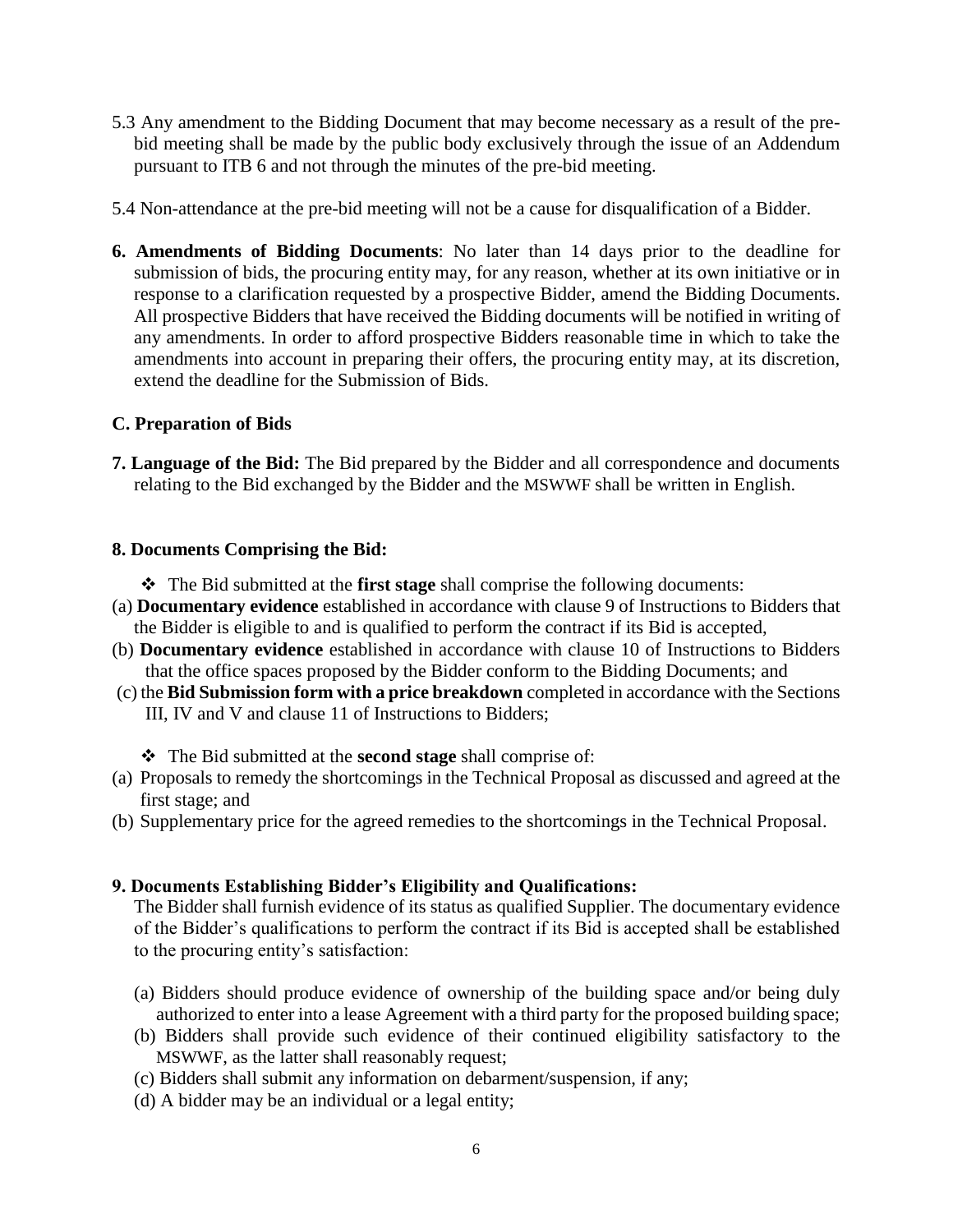(e) In case of legal entities, bidders shall submit copies of original documents defining the constitution or legal status, place of registration, and principal place of business of the Bidder.

## **10. Documents Establishing Conformity to Bidding Documents:**

- 10.1 The Bidder shall also furnish as part of its Bid, documents establishing the conformity to the Bidding Documents of all related services which the Bidder proposes to supply under the contract.
- 10.2 The documentary evidence of conformity to the Bidding Documents at the **first stage** may be in the form of literature, drawings, and data, and shall consist of:
	- *(a)* A detailed description of the essential technical and functional characteristics of the offered premises;
	- (b) Full details of the office space, including but not limited to: location, administrative and security arrangements in place, scheduled maintenance, availability, etc;
	- (c) Documents authorizing the use of the offered premises as an office space;
	- (d)Documents certifying that the offered premises are in compliance with fire safety regulations and accessible, with amenities, to disabled persons;
	- (f) Written confirmation from the notary or other relevant authority that the premises are not under encumbrance and are not exposed to any other restriction/limitation;
	- (g) A detailed description of the qualities of the offered office premises completed in accordance with Section IV.
- 10.3 The documentary evidence to be submitted at the **second stage** shall consist of:
	- (a) proposals in the manner that the shortcomings identified in the Technical Proposal at the first stage, as discussed and agreed, will be attended to; and
	- (b) Detailed description supplementary to the Financial Proposal reflecting the additional cost in making good the shortcoming.
- **11. Bid Currencies/Bid Prices**: All prices shall be quoted in **Mauritian Rupees**. The Bidder shall indicate a breakdown of the costs included in the monthly rates in the format provided in the Bid Submission Form Section VI.
- **12. Period of Validity of Bids**: Bids shall remain valid for **120 days** after the deadline for Bid Submission prescribed by the MSWWF pursuant to clause 16 of Instructions to Bidders. A Bid valid for a shorter period may be rejected as non-responsive pursuant to clause 19 of Instructions to Bidders. In exceptional circumstances, the procuring entity may solicit the Bidder's consent to an extension of the period of validity. The request and the responses thereto shall be made in writing. Bidders granting the request will not be required nor permitted to modify their Bids.
- **13. Bid Security**: Bid security is not applicable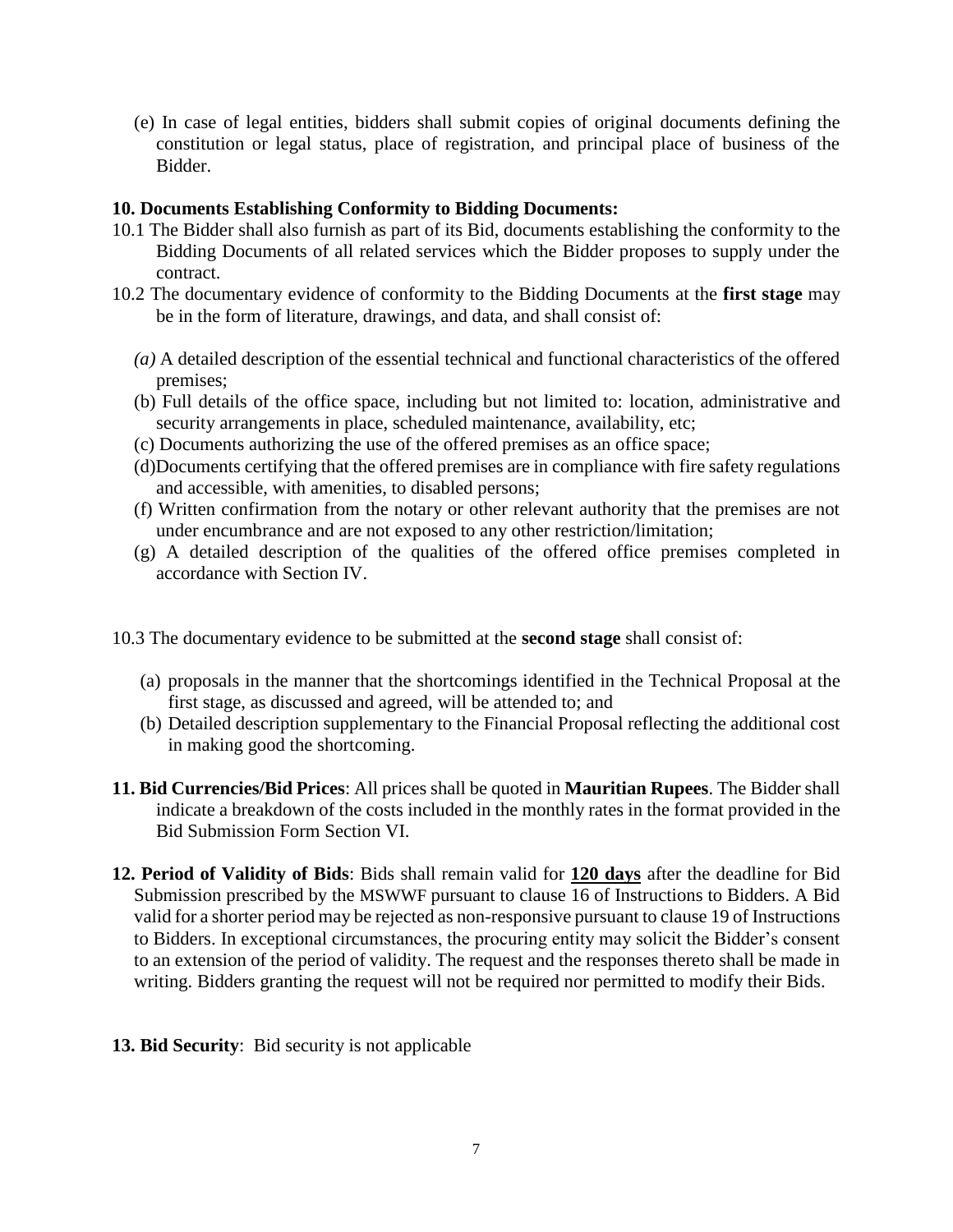### **D. Submission of Bids**

### **14. Format and Signing of Bid**:

- 14.1 The Bidder shall prepare one original and two copies of the Bid. The Bid shall be typed or written in indelible ink and shall be signed by the Bidder or a person or persons duly authorized to bind the Bidder to the contract. A Bid shall contain no interlineations, erasures, or overwriting except, as necessary to correct errors made by the Bidder, in which case such corrections shall be initialed.
- 14.2 The Bid shall be submitted in two separate sealed envelopes- one containing the original and copies of the Technical proposal and the other the original and copies of the Financial proposal - each envelope marked with the name and address of the bidder and whether containing the Technical or Financial Proposal. The two envelopes shall be inserted in one single envelope marked with the name and address of the bidder on the outside.

### **15. Sealing and Marking of Bids**

15.1. The Bidder shall seal the inner and an outer envelope.

15.2. The outer envelope shall be:

(a) **Addressed to: The Officer in Charge MSWWF Mangalkhan Floreal**

(b) **marked with –**

**INVITATION TO BID MSWWF/OAB/ 01 of 2021***"***.** "**Renting of Office Space with amenities in Port Louis Centre".**

### **16. Deadline for Submission of Bids/Late Bids:**

- 16.1 Bids must be deposited not later than **Friday 15 October 2021 by 14 30 hours at latest** in the **Tender Box situated at the MSWWF, Ground Floor, MSWWF Building, Mangalkhan, Floreal** on or before the date and time indicated in Bid Data Sheet.
- 16.2 The MSWWF may, at its discretion, extend this deadline for the submission of the bids by amending the Bidding Documents in accordance with clause 6 of Instructions to Bidders, in which case all rights and obligations of the procuring entity and Bidders previously subject to the deadline will thereafter be subject to the deadline as extended.
- 16.3 Any Bid received by the procuring entity after the Deadline for Submission of Bids will be rejected and returned unopened to the Bidder.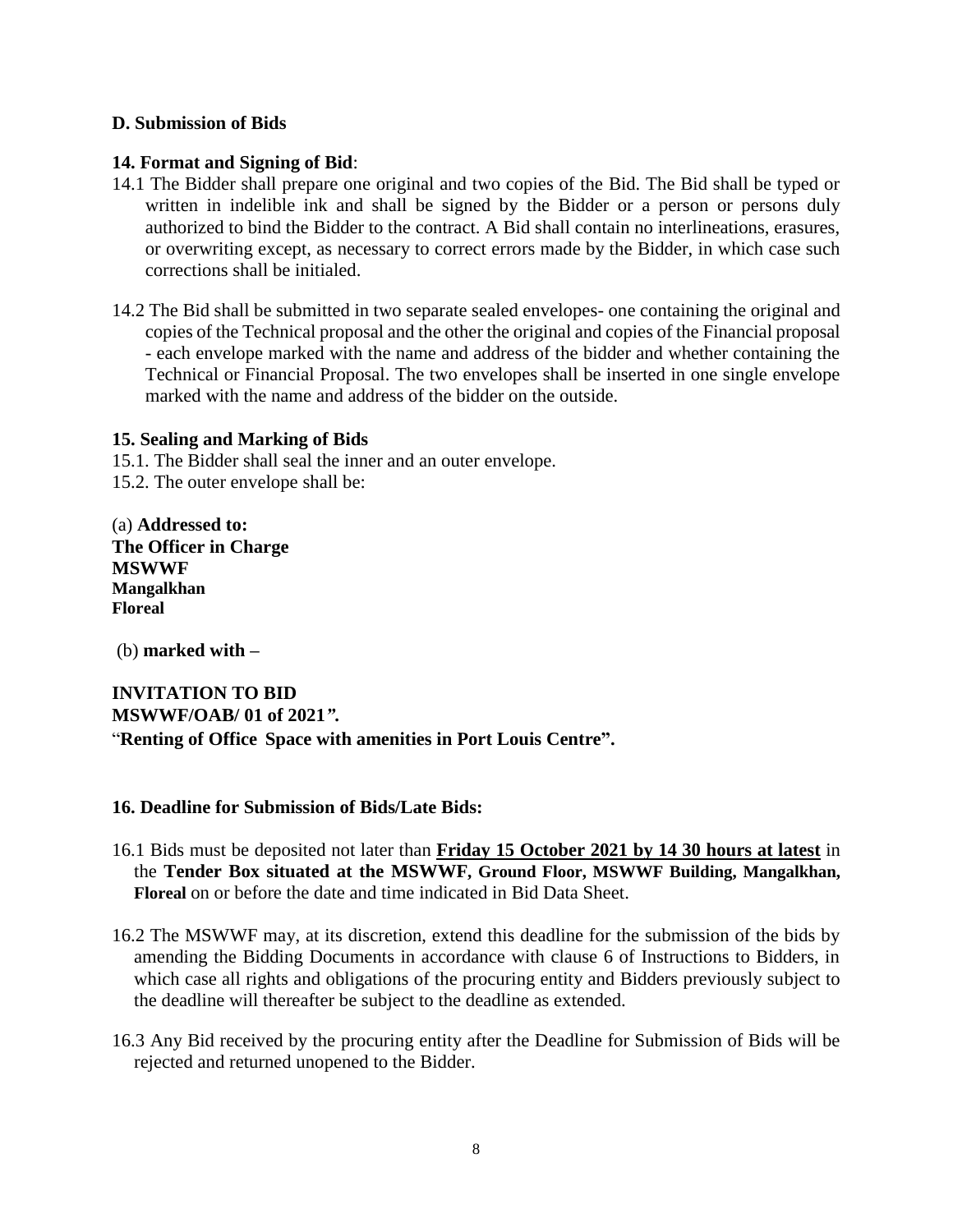**17. Modification, Substitution and Withdrawal of Bids**: The Bidder may modify, substitute or withdraw its Bid after submission, provided that written notice of the modification, substitution and withdrawal is received by the procuring entity prior to the deadline for submission. No Bid may be modified after passing of the Deadline for Submission of Bids. No Bid may be withdrawn in the interval between the Deadline for Submission of Bids and the expiration of the Period of Bid Validity.

## **E. Opening and Evaluation of Bids**

## **18. Opening of Bids**:

- 18.1 The MSWWF will open all Bids in the presence of Bidders' Representatives who choose to attend, at the time, on the date, and at the place specified in section III of this Bidding Documents. The Bidders' Representatives who are present shall sign a register evidencing their attendance.
- 18.2 The MSWWF shall open the envelope containing technical proposal on the date, time and place **indicated in the BDS**. **The financial proposal shall be kept unopened in a secured place**.
- 18.3 The bidders' names, bid modifications, substitutions or withdrawals, and the presence or absence of requisite Bid Security and such other details as the procuring entity, at its discretion, may consider appropriate, will be announced at the opening. No Bid shall be rejected at Bid Opening, except for late bids, which shall be returned unopened to the Bidder pursuant to clause 20 of Instructions to Bidders.
- 18.4 Bids (and modifications sent pursuant to clause 17 of Instructions to Bidders) that are not opened and read out at Bid Opening shall not be considered further for evaluation, irrespective of the circumstances. Withdrawn Bids will be returned unopened to the Bidders.
- 18.5 The MSWWF will prepare minutes of the Bid Opening.

## **19. Preliminary Examination**:

- 19.1 Prior to the detailed evaluation, the MSWWF will determine the substantial responsiveness of each Bid to the Invitation for Bid (IFB). A substantially responsive bid is one which conforms to all the terms and conditions of the ITB without material deviations.
- 19.2 The procuring entity will examine the bids to determine whether they are complete, whether the documents have been properly signed, and whether the bids are generally in order.
- 19.3 A Bid determined as not substantially responsive will be rejected by the MSWWF and may not subsequently be made responsive by the Bidder by correction of the non-conformity.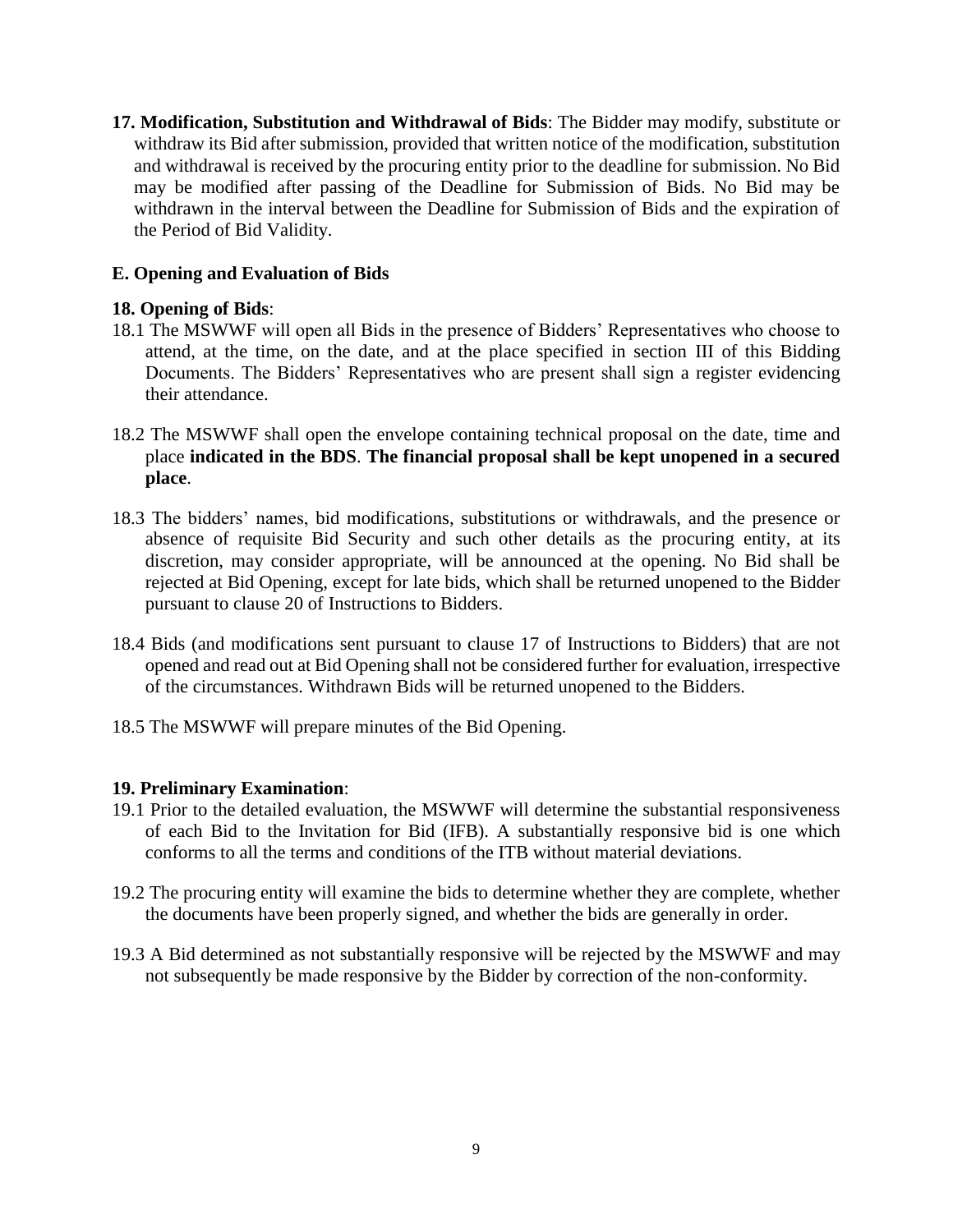**20. Technical conformity**: Bids will then be assessed in respect of its technical conformity with specified requirements. Bids that are technically responsive or can be changed to be responsive shall be retained for discussions as per ITB 21.2. Determination of technical responsiveness shall be based on compliance with the content of the Bid itself and as indicated in the following evaluation criteria:

## **Technical conformity**

- 1.1 Compliance with requirements relating to technical features and ability of the office space to satisfy functional requirements of the MSWWF (as per Section V).
- 1.2 Compliance with General Conditions specified in these Bidding Documents.
- 1.3 Compliance with administrative and security requirements of the procuring entity (as per Section V).
- 1.4 Demonstrated ability to honor important responsibilities and liabilities allocated to Supplier in this ITB (e.g. designing and building the participation layout, flooring works, amenities and other services specifically required for the offices).
- 1.5 Compliance with legal requirements (premises not under encumbrance, etc). Availability of documents confirming compliance of the Bidder to the requirements of the ITB.

**Note:** The MSWWF may conduct an inspection (site visit) of the premises and/or due diligence of the bidder (premises owner) prior to the award being made. Procuring entity reserves the right to reject any offer/bid based on the findings made during such inspection, in case non-compliance of the offer with any of the requirements set forth in this ITB has been factually revealed.

### **21. Clarification of Bids:**

- 21.1 To assist in the examination, evaluation and comparison of Bids the MSWWF may at its discretion ask the Bidder for clarification of its technical proposal. The request for clarification and the response shall be in writing and no change in the substance of the Bid shall be sought, offered or permitted.
- 21.2 The procuring entity may conduct clarification meetings with each or any Bidder to discuss any matter, technical or otherwise, where the procuring entity requires amendments or changes to be made to the Technical Proposal. The changes to be made shall be recorded and signed by both parties
- 21.3 Where amendments or changes are required by the MSWWF, bidders will be requested in writing to adjust their technical proposals accordingly and confirm same with their submission of the financial proposal as per ITB 8. The supplementary price proposal should only contain the changes in price resulting from the changes in the technical proposals. Bidders should note that, if the MSWWF, during the evaluation of the price proposals, considers that the changes in price are unrealistic in comparison with the original price proposal the bid is liable to be rejected. Bidders not wishing to make the change to their technical proposals may withdraw from the bidding process without their Bid Security being forfeited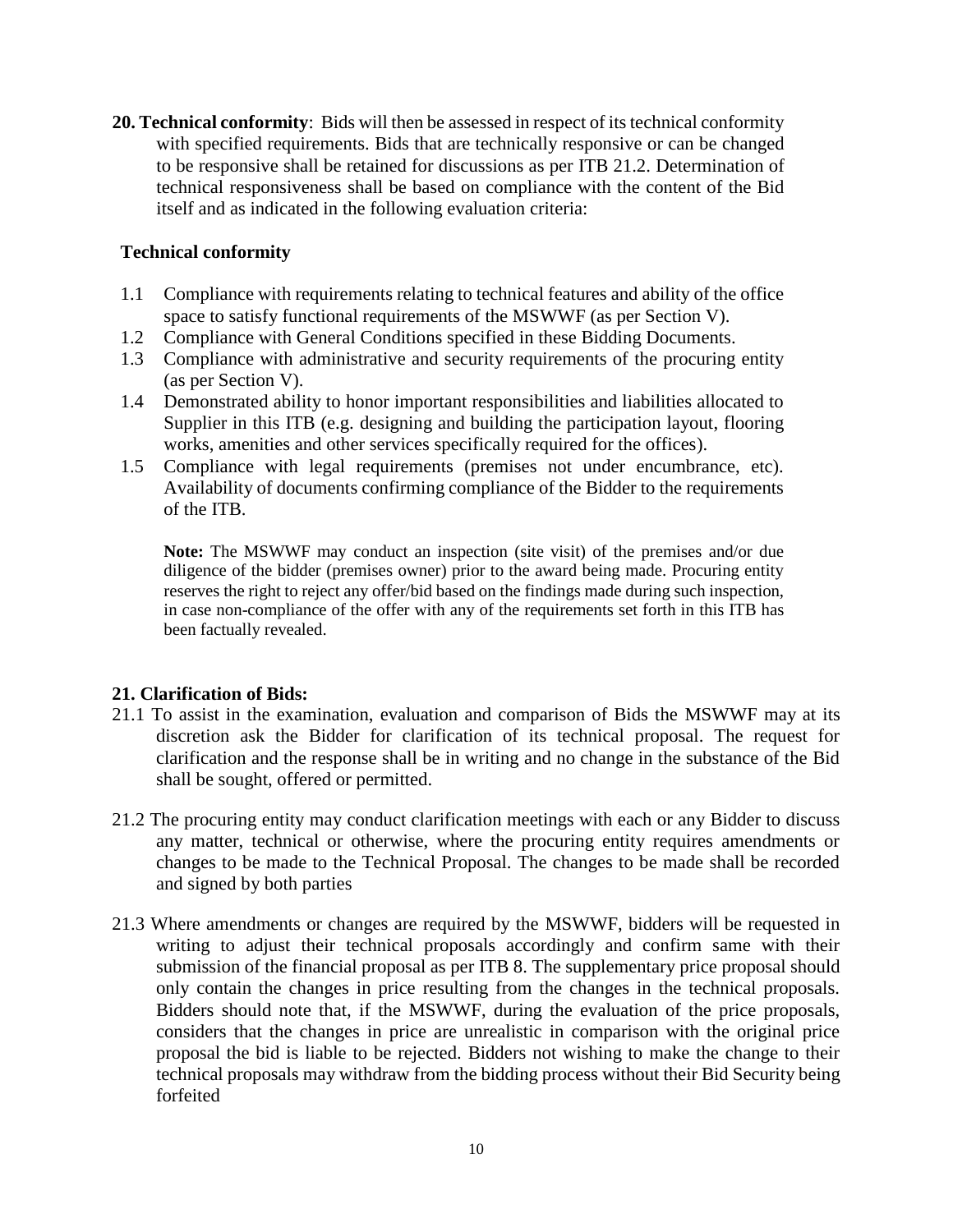## **22. Invitation to submit Supplementary Financial Proposals**

- 22.1 At the end of the evaluation of the Technical proposals, the MSWWF will invite bidders who have submitted substantially responsive Technical proposals to submit their Supplementary Financial Proposal and amendment to their original Technical Proposals, where applicable. Bidders will be indicated the date, time and place for the submission of their financial proposals.
- 22.2 Unsuccessful Bidders will be notified of the grounds on which their bids have been substantially non-responsive to the technical requirements of the bidding documents.

## **23. Opening of Financial Proposals**

- 23.1 The procuring entity will open the Financial Proposals, the supplementary to the Financial Proposal and the amendments to the technical proposals as applicable, at the time and date at the location advised to the bidders. The bidder's representatives who are present shall sign a register evidencing their attendance.
- 23.2 The bidder's names, the Bid Prices including, any discounts, and such other details as the procuring entity may consider appropriate, will be announced and recorded by the procuring entity at the opening. The bidder's representatives will be required to sign this record.

### **24. Evaluation of the Technical and Financial Proposals on a marking system**

- 24.1 Prior to the detailed evaluation, the MSWWF will determine the substantial responsiveness of the Financial Proposal. A substantially responsive bid is one which conforms to all the terms and conditions of the ITB without material deviations.
- 24.2 The procuring entity will examine the bids to determine whether they are complete, whether any computational errors have been made, whether the documents have been properly signed, and whether the bids are generally in order.
- 24.3 Arithmetical errors will be rectified on the following basis: If there is a discrepancy between the unit price and the total price that is obtained by multiplying the unit price and quantity, the unit price shall prevail and the total price shall be corrected. If the Bidder does not accept the correction of errors, its Bid will be rejected. If there is a discrepancy between words and figures the amount in words will prevail.
- 24.4 A Financial Proposal determined as not substantially responsive will be rejected by the MSWWF and may not subsequently be made responsive by the Bidder by correction of the non-conformity.
- 24.5With a view to selecting the most advantageous proposals the bids responding substantially to the requirements of the procuring entity shall be further evaluated as per a marking system as follows: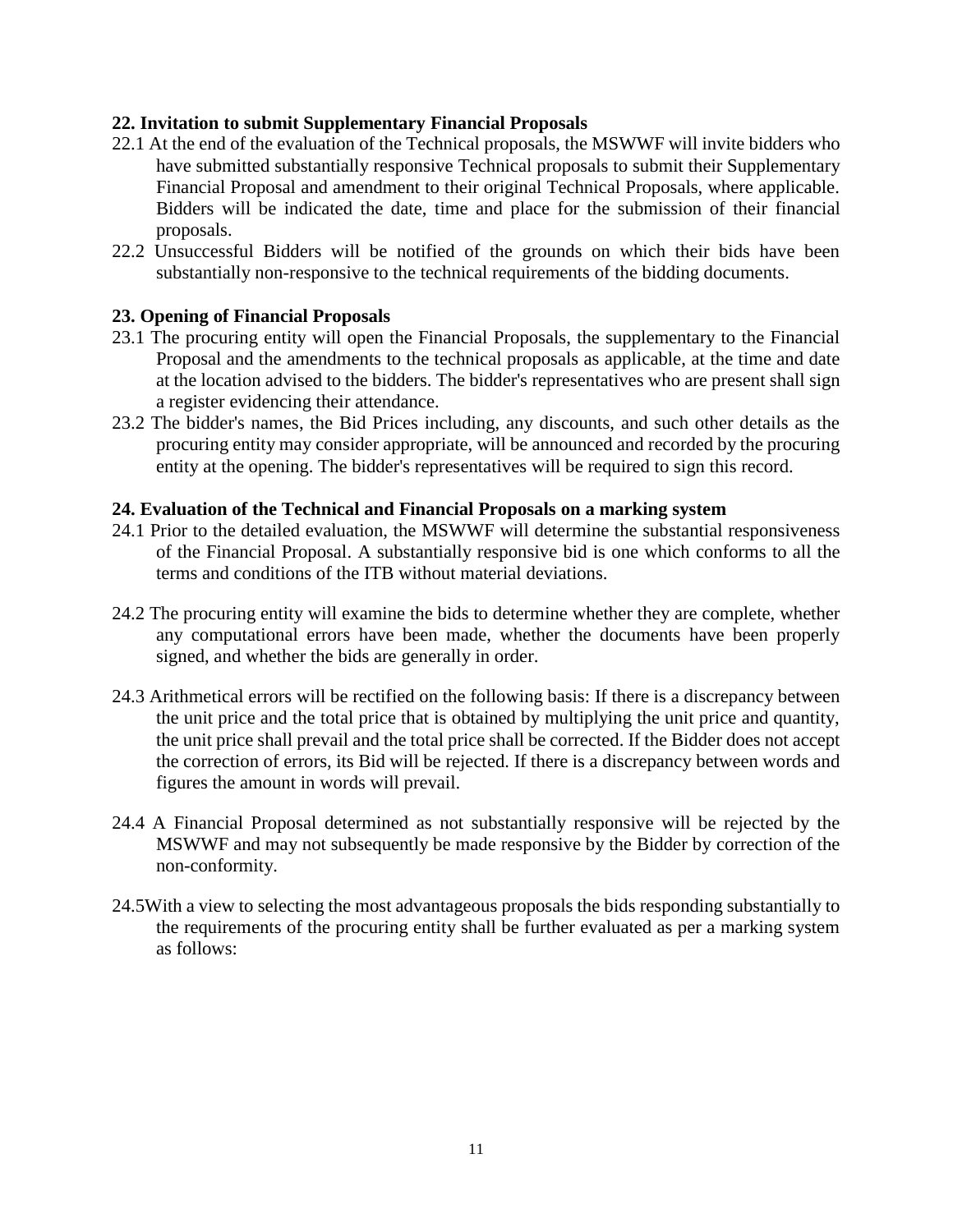## **Table of Rating Factors for Lease of Real Estate**

|              | Marking for technical mem (Thi).                   |                  |               |
|--------------|----------------------------------------------------|------------------|---------------|
|              | <b>Rating Factors</b>                              | Weight $(\% )$   | <b>Rating</b> |
| $\mathbf I$  | <b>Location and Site Condition</b>                 |                  |               |
|              | 1. Accessibility                                   | (25)             |               |
|              | 2. Topography and Drainage                         | (20)             |               |
|              | 3. Sidewalk and waiting shed                       | (15)             |               |
|              | 4. Parking space                                   | (20)             |               |
|              | 5 Land classification, utilization, and assessment | (10)             |               |
|              | 6. Other added amenities                           | (10)             |               |
|              |                                                    | (100)            |               |
| $\mathbf{I}$ | <b>Neighbourhood Data</b>                          |                  |               |
|              | 1. Prevailing rental rate                          | (20)             |               |
|              | 2. Sanitation and health condition                 | (20)             |               |
|              | 3. Adverse influence                               | (15)             |               |
|              | 4. Property utilization                            | (15)             |               |
|              | 5. Police and fire station                         | (15)             |               |
|              | 6. Cafeterias                                      | (10)             |               |
|              | 7. Banking/postal/telecom                          | (5)              |               |
|              |                                                    | (100)            |               |
| III          | <b>Real Estate</b>                                 |                  |               |
|              | 1. Structural condition                            | (30)             |               |
|              | 2. Functionality                                   |                  |               |
|              | a. Module                                          | (7)              |               |
|              | b. Room arrangement                                | $\overline{(7)}$ |               |
|              | c. Circulation                                     | (7)              |               |
|              | d. Light and ventilation                           | (7)              |               |
|              | e. Space requirements                              | (7)              |               |
|              | 3. Facilities                                      |                  |               |
|              | a. Water supply and toilet                         | (6)              |               |
|              | b. Lighting system                                 | (6)              |               |
|              | c. Elevators                                       | (6)              |               |
|              | d. Fire escapes                                    | (6)              |               |
|              | e. Firefighting equipment                          | (6)              |               |
|              | 4. Other requirements                              |                  |               |
|              | a. Maintenance                                     | (5)              |               |
|              |                                                    | 100              |               |
|              | <b>Services and Facilities</b>                     |                  |               |
| IV           |                                                    |                  |               |
|              | 1. Janitorial and security                         | (20)             |               |
|              | 2. Air conditioning                                | (20)             |               |
|              | 3. Repair and maintenance                          | (20)             |               |
|              | 4. Water and light consumption                     | (20)             |               |
|              | 5. Secured parking space                           | (20)             |               |
|              |                                                    |                  |               |
|              |                                                    | 100              |               |

Marking for technical merit (Tm):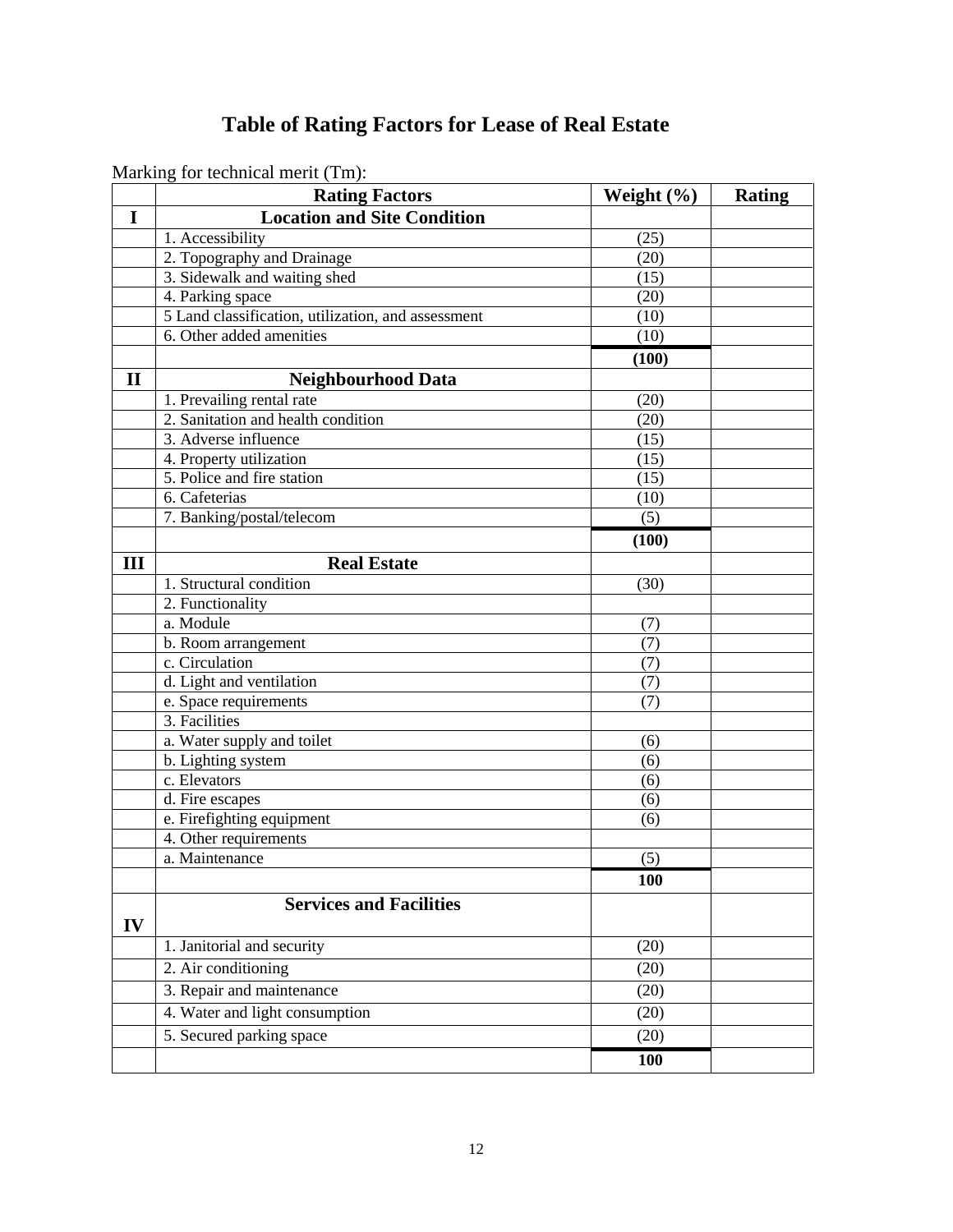|                     | <b>Rating Factors</b>              | Weight $(\% )$    | Rating |  |  |  |
|---------------------|------------------------------------|-------------------|--------|--|--|--|
|                     | <b>Location and Site Condition</b> | $\times$ (.20) =  |        |  |  |  |
|                     | II. Neighborhood Data              | $\times$ (.20) =  |        |  |  |  |
|                     | III. Real estate                   | $\times (.50) =$  |        |  |  |  |
|                     | <b>IV.</b> Services and Facilities | $\times (0.10) =$ |        |  |  |  |
| <b>Factor Value</b> |                                    |                   |        |  |  |  |

Marking for financial merit (Fm):

|  | <b>Rating Factors</b>                    | Weight $(\% )$ | Rating |
|--|------------------------------------------|----------------|--------|
|  | Rental of office space (monthly)         | 100            |        |
|  | Cost attributable to amenities (monthly) |                |        |
|  | <b>Parking Facilities</b>                | 100            |        |

|  | <b>Rating Factors</b>          |  |
|--|--------------------------------|--|
|  | Rental of office space         |  |
|  | Cost attributable to amenities |  |
|  | <b>Factor Value</b>            |  |

Total Marking  $= (0.8 \times Tm) + (0.2 \times Fm)$ 

## **F. Award of Contract**

#### **25**. **Award Criteria**:

The MSWWF will establish a list of preferred bidders in the order of the highest score following the evaluation on the marking system. Contract shall be awarded to the bidder having submitted a responsive proposal and scored the highest marks subject however to the quoted rates being found reasonable by the Valuation Real Estates Consultancy Services.

### **26. Negotiation**

Where the rates quoted by the first ranked bidder is higher than the acceptable rates as established by the Valuation Real Estates Consultancy Services, the MSWWF may negotiate with the bidder with a view to arriving at an acceptable rate, failing which the public body shall consider the proposal of the second ranked bidder according to the same procedures defined in ITB 24 and 25.

### **27. Rights of the Public body**

The MSWWF reserves the right to accept or reject any Bid, to annul the bidding process and reject all bids at any time prior to award of contract without thereby incurring any liability to the affected Bidder(s).

### **28. Notification of Award**

Prior to the expiration of the period of Bid Validity the MSWWF shall notify the successful bidder of its selection for award while at the same time informing the unsuccessful bidders of the name of the selected bidder and the amount of rent payable.

The contract period and renewal conditions, if any, shall be as defined in the Bid Data Sheet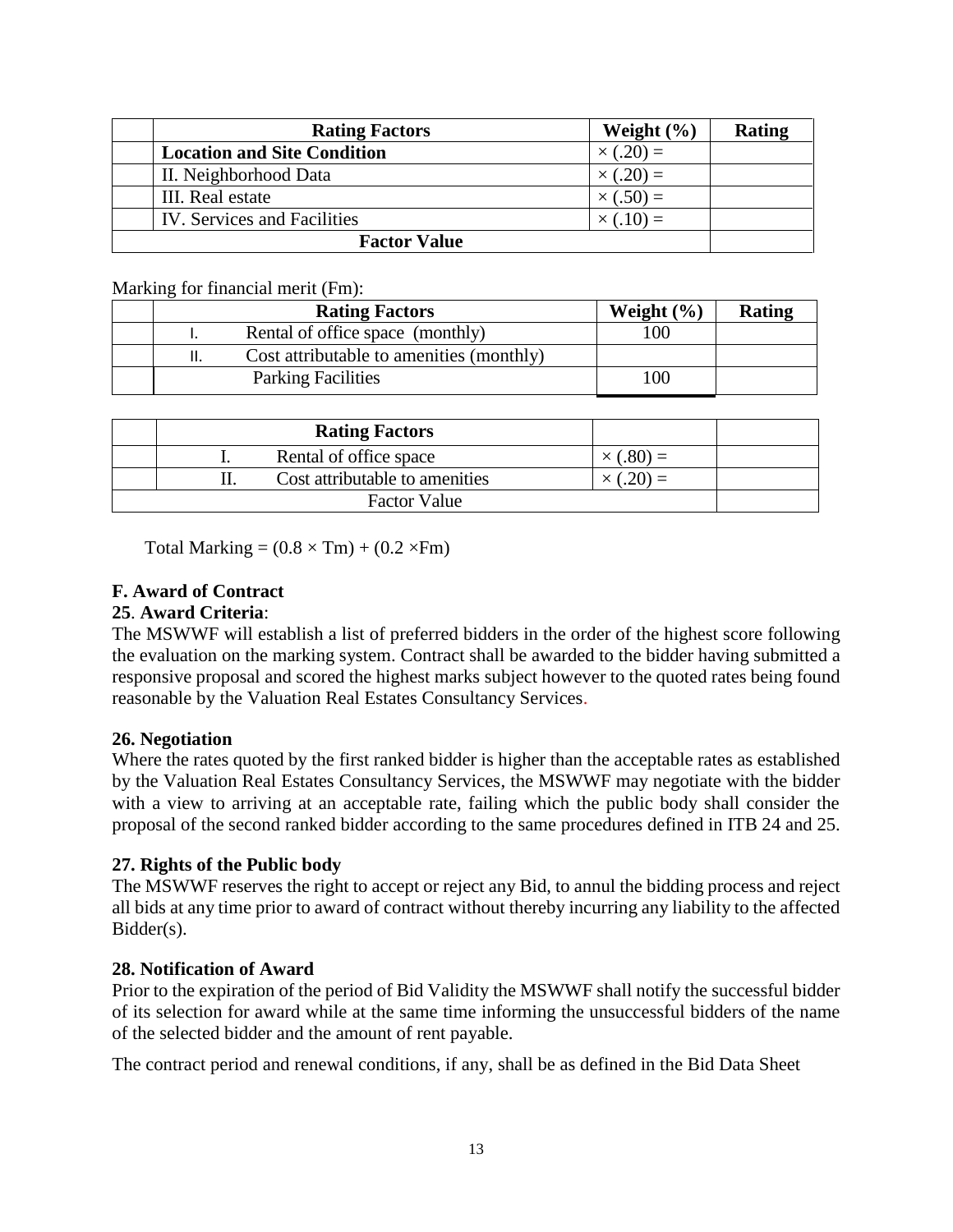### **29**. **Signing of the Contract**

- 29.1 Subject to Challenge and Review as per ITB 30, the public body shall promptly issue its letter of acceptance to the successful bidder and forward to him a draft contract.
- 29.2 Within 30 days of receipt of the Contract the successful Bidder shall sign, date and return it to The Officer in Charge, MSWWF.

## **30. Performance Security: Not Applicable**

## **31. Challenge and Review**

A bidder who feels aggrieved with the award decision of the MSWWF may submit a challenge to The Officer in Charge, MSWWF and apply for review to the Independent Review Panel in case of unsatisfactory response or absence of response from the public body within a period of 7 days.

Challenges and applications for Review shall be forwarded to the addresses indicated **in the BDS**; Procedures for Challenge and Appeal are annexed to the BDS.

## **32. Publication of Award**

For all contract exceeding Rs 5M the MSWWF shall promptly publish the award of a contract on the public procurement portal stating the name and location of the building, the name and address of the owner, the contract price and the duration of the lease.

## **33. Debriefing.**

 $\overline{a}$ 

The MSWWF shall promptly respond to requests for debriefing made by unsuccessful bidders within 30 days from the date of notification of award.

## **34 Corrupt or Fraudulent Practices**

- 34.1 It is the policy of the Government of the Republic of Mauritius to require Public Bodies, as well as bidders, suppliers, and contractors and their agents (whether declared or not), personnel, subcontractors, sub-consultants, service providers and suppliers, observe the highest standard of ethics during the procurement and execution of contracts.  $\frac{1}{1}$  In pursuance of this policy, the Government of the Republic of Mauritius:
	- (a) will reject a proposal for award if it determines that the Bidder recommended for award has, directly or through an agent, engaged in corrupt, fraudulent, collusive, coercive or obstructive practices in competing for the contract in question; and
	- (b) will sanction a firm or an individual, at any time, in accordance with prevailing legislations, including by publicly declaring such firm or individual ineligible, for a stated period of time: (i) to be awarded a public contract; and (ii) to be a nominated sub-contractor, consultant, manufacturer or supplier, or service provider of an otherwise eligible firm being awarded a public contract.

<sup>&</sup>lt;sup>1</sup>In this context, any action taken by a bidder, supplier, contractor, or any of its personnel, agents, sub-consultants, sub-contractors, service providers, suppliers and/or their employees to influence the procurement process or contract execution for undue advantage is improper.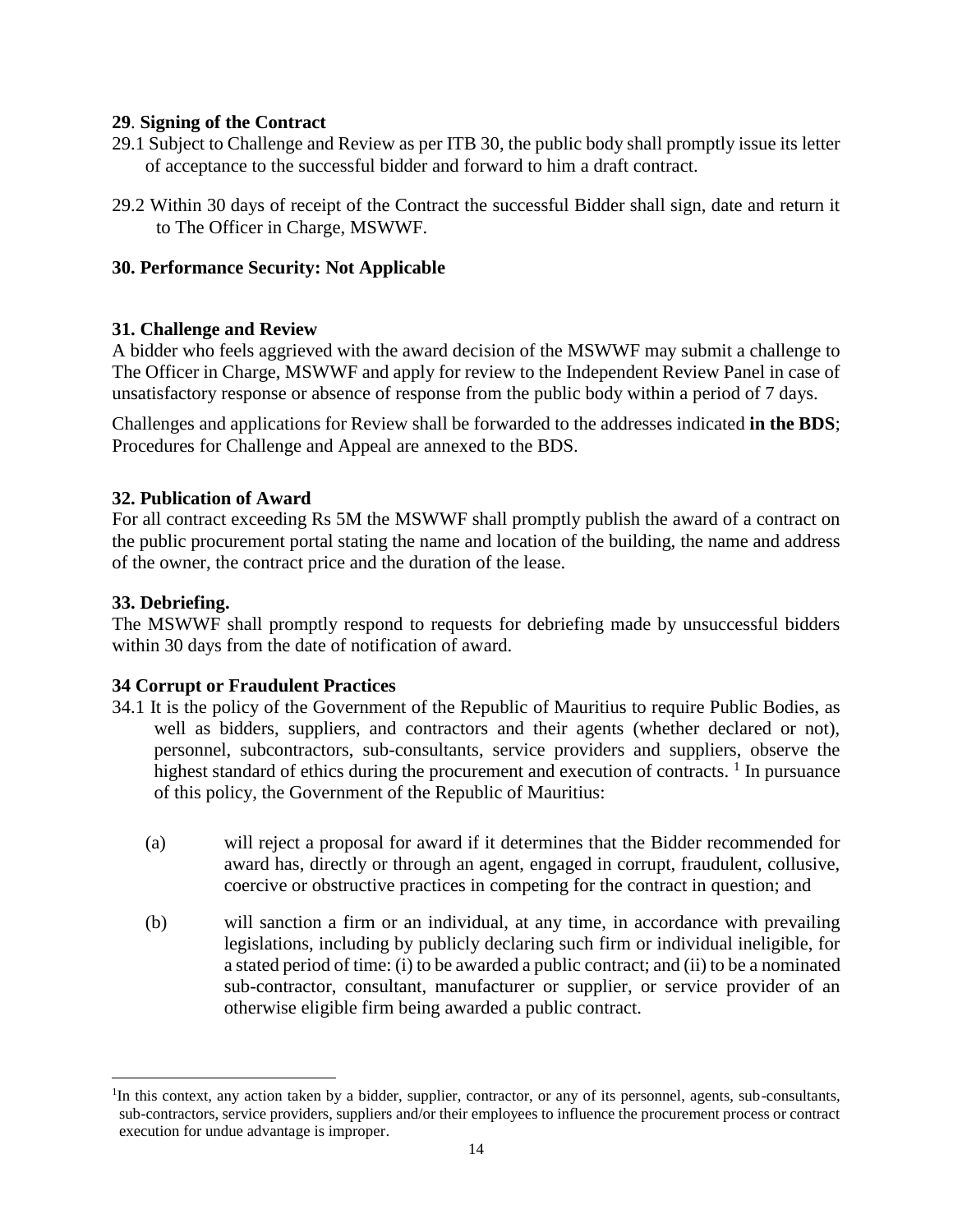34.2 In further pursuance to this policy, bidders, suppliers and public officials shall also be aware of the provisions stated in sections 51 and 52 of the Public Procurement Act which can be consulted on the website of the Procurement Policy Office (PPO): consulted on the website of the Procurement Policy Office *[http://puplicprocurement.govmu.](http://puplicprocurement.govmu/)org*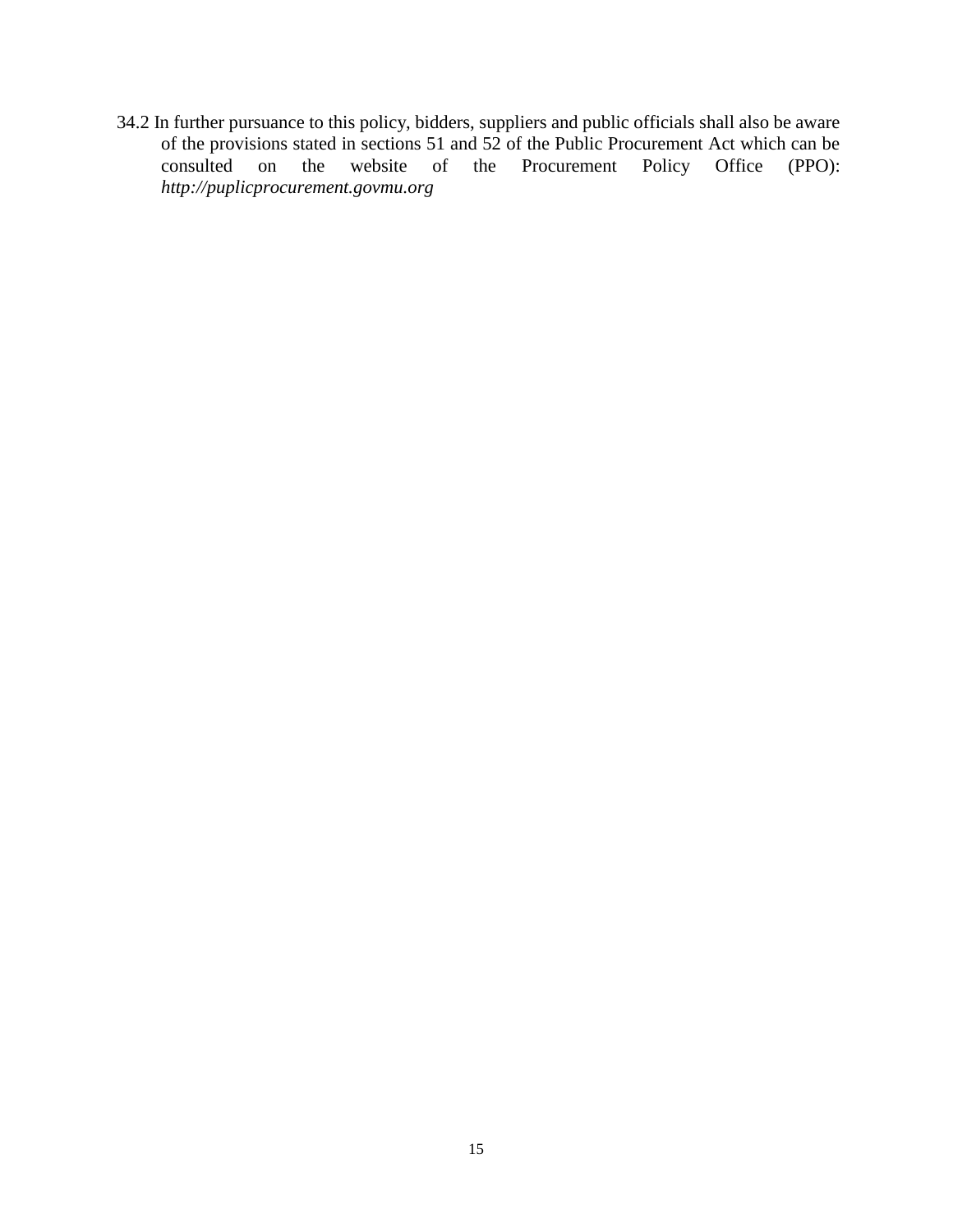## **Section III**

## **BID DATA SHEET**

The following specific data for the rental to be procured shall complement, supplement, or amend the provisions in the Instruction to Bidders. Whenever there is a conflict, the provisions herein shall prevail over those in the Instructions to Bidders.

| Relevant clause(s) of $\vert$   | Specific data complementing, supplementing,<br>amending<br>or or                                                                                                                                                                                                                                                                                                                                                                                                                                                                                                                                                                                                                                                                                                                                                                                                                                                                                                                                                                            |
|---------------------------------|---------------------------------------------------------------------------------------------------------------------------------------------------------------------------------------------------------------------------------------------------------------------------------------------------------------------------------------------------------------------------------------------------------------------------------------------------------------------------------------------------------------------------------------------------------------------------------------------------------------------------------------------------------------------------------------------------------------------------------------------------------------------------------------------------------------------------------------------------------------------------------------------------------------------------------------------------------------------------------------------------------------------------------------------|
| Instruction<br>to               | instructions to Bidders                                                                                                                                                                                                                                                                                                                                                                                                                                                                                                                                                                                                                                                                                                                                                                                                                                                                                                                                                                                                                     |
| <b>Bidders</b>                  |                                                                                                                                                                                                                                                                                                                                                                                                                                                                                                                                                                                                                                                                                                                                                                                                                                                                                                                                                                                                                                             |
| Pre-bid Meeting                 | A pre-bid meeting will be held on Friday 01 October 2021 at 11<br>00 hrs in the Conference Room of the Manufacturing Sector<br>Workers Welfare Fund, Mangalkhan, Floreal                                                                                                                                                                                                                                                                                                                                                                                                                                                                                                                                                                                                                                                                                                                                                                                                                                                                    |
| <b>Bid Price</b>                | The prices quoted shall be inclusive of VAT                                                                                                                                                                                                                                                                                                                                                                                                                                                                                                                                                                                                                                                                                                                                                                                                                                                                                                                                                                                                 |
| Documents<br>Comprising the Bid | The following must be included in the Bid submission:                                                                                                                                                                                                                                                                                                                                                                                                                                                                                                                                                                                                                                                                                                                                                                                                                                                                                                                                                                                       |
|                                 | 1. BID SUBMISSION AT FIRST STAGE                                                                                                                                                                                                                                                                                                                                                                                                                                                                                                                                                                                                                                                                                                                                                                                                                                                                                                                                                                                                            |
|                                 | <b>Technical Proposal</b><br>(h) Bid submission form for Technical proposal (Section VI)<br>including contact details of Bidder are properly filled and<br>signed<br>(ii)Conceptual design drawings and technical proposals to<br>substantiate understanding of requirements and manner in which<br>these would be met.<br>(iii) Compliance technical schedules where required in the<br>technical specifications are properly filled and signed<br>(iv) Bid Security<br>(iv) Set of valid ownership documentation (copy); Engineer's<br>certificate for building; layout; building insurance certificate,<br>also<br>- in case of individuals copy of National Identity Card or<br>Passport; TAN (Tax Account Number); bank statement on<br>availability of bank account and BRN<br>(Business)<br><b>Registration Number);</b><br>- in case of legal entity: Firm/Company Profile covering<br>copy of company registration, technical and financial<br>capacity etc., TAN (Tax Account Number); and BRN<br>(Business Registration Number); |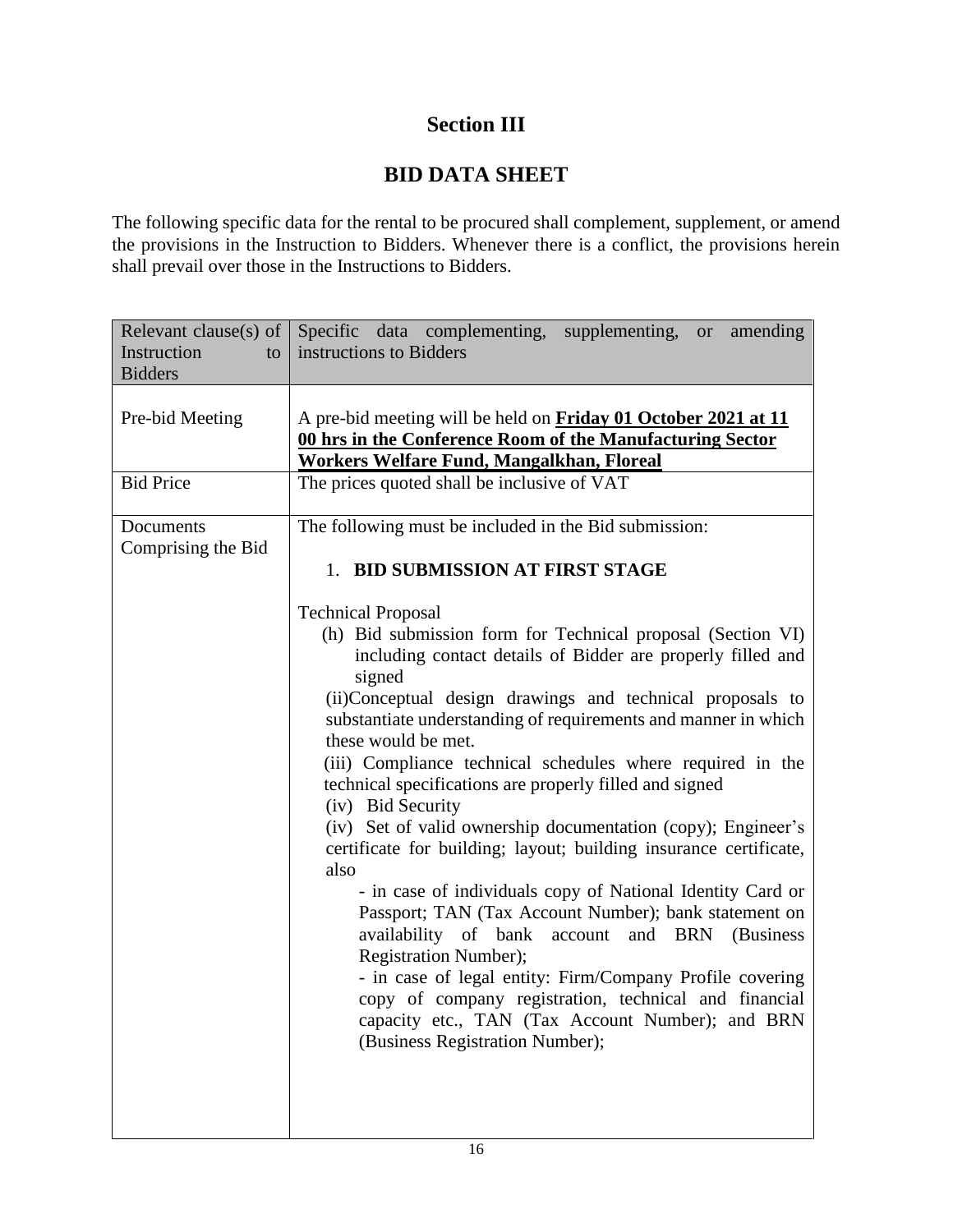|                                                                                   | <b>Financial Proposal</b>                                                                                                                                                                                                                                                                                                                          |
|-----------------------------------------------------------------------------------|----------------------------------------------------------------------------------------------------------------------------------------------------------------------------------------------------------------------------------------------------------------------------------------------------------------------------------------------------|
|                                                                                   | (i) Bid Submission Form for Financial Proposal (Section VI)<br>including contact details of Bidder are properly filled and<br>signed.                                                                                                                                                                                                              |
|                                                                                   | 2. BID SUBMISSION AT SECOND STAGE                                                                                                                                                                                                                                                                                                                  |
|                                                                                   | (i)Rectification of the Technical Proposals as discussed and<br>agreed upon during clarification, where applicable, and<br>(ii)Supplementary to the Financial Proposal representing the<br>additional cost for the rectifications in the Technical Proposal.                                                                                       |
|                                                                                   | All documents should bear signature of authorized person(s) and<br>company seal.                                                                                                                                                                                                                                                                   |
|                                                                                   | N.B. Incomplete Bids may be deemed non-responsive and rejected.                                                                                                                                                                                                                                                                                    |
| Deadline<br>for<br>Submission of Bids                                             | Bids comprising of the Technical and Financial proposals at the first<br>stage should be received by the MSWWF not later than<br>Friday 15 October 2021 by 14 30 hours at latest.                                                                                                                                                                  |
| <b>Bid Opening</b>                                                                | Envelopes containing the technical proposals shall be opened on<br>Friday 15 October 2021 at 14 35 hours in the Conference room<br>of the MSWWF, Mangalkhan, Floreal.<br>Envelope containing the Financial Proposal shall remain unopened<br>and secured.                                                                                          |
| Documents<br>Establishing Bidder's<br>Eligibility<br>&<br>Qualifications          | $\Box$ Required.<br>Required, as per clause 9 of the Instruction to Bidders<br>(Section II)                                                                                                                                                                                                                                                        |
| <b>Bid Validity Period</b>                                                        | $\Box$ 120 days from the date from the closing of bids.                                                                                                                                                                                                                                                                                            |
| Preliminary<br>Examination<br>of<br>Financial Proposals -<br>completeness of bid. | - Rates with breakdown costs is clearly filled and signed at the<br>submission of the Financial proposals                                                                                                                                                                                                                                          |
| <b>Evaluation of Bids</b>                                                         | Bids will be evaluated based on following criteria:<br>- Compliance with pricing conditions set in the ITB<br>- Compliance with requirements relating to technical features and<br>ability of the office space to satisfy functional requirements of the<br>MSWWF.<br>- Compliance with General Conditions specified by these Bidding<br>Documents |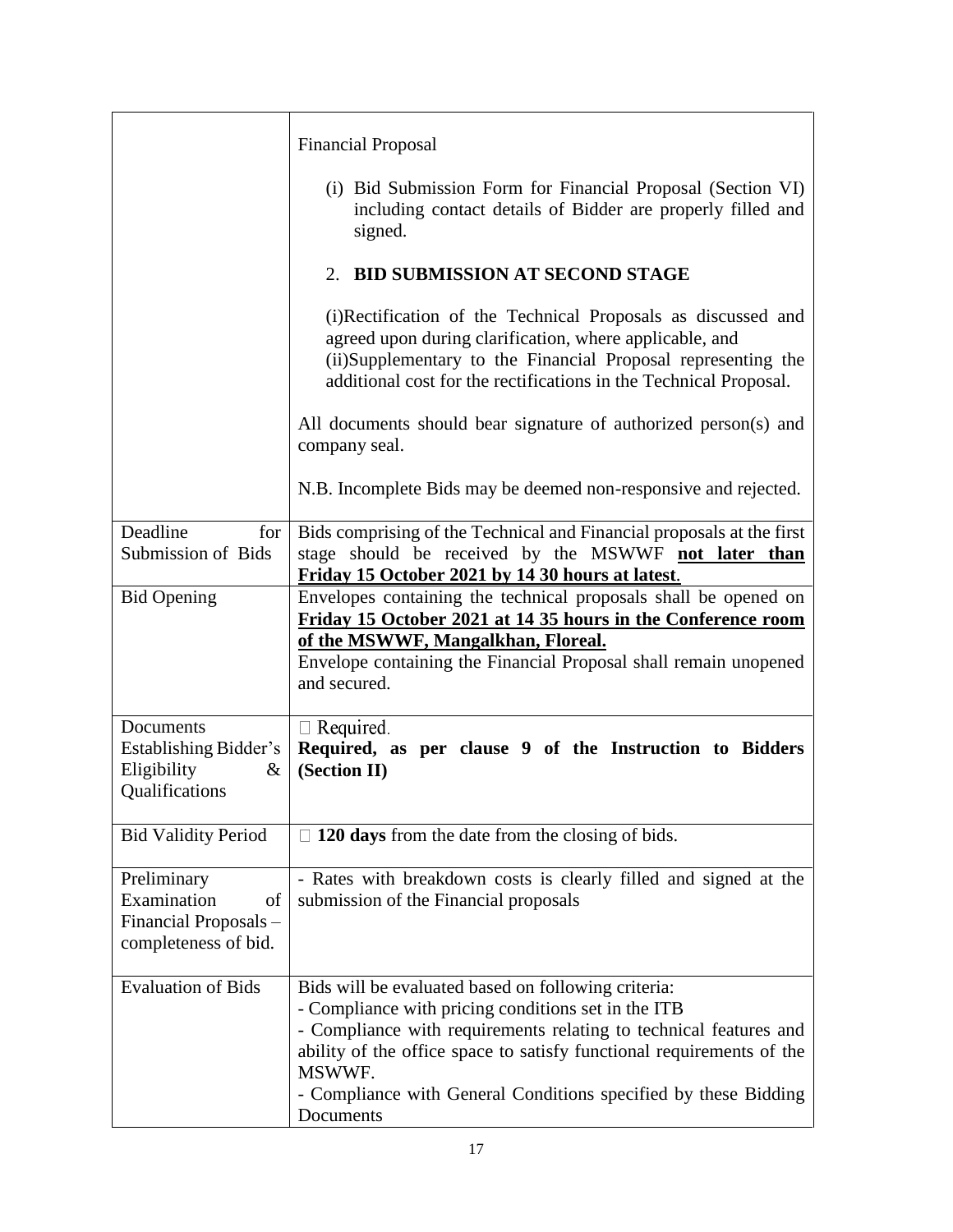|                      | - Compliance with administrative and security requirements of the       |
|----------------------|-------------------------------------------------------------------------|
|                      | relevant authorities                                                    |
|                      | - Demonstrated ability to honour important responsibilities and         |
|                      | liabilities allocated to Supplier in this ITB (e.g. design and build    |
|                      | partition, supply of IT networks and other amenities)                   |
|                      | Compliance with legal requirements (premises not under                  |
|                      | encumbrance, etc). / Availability of documents confirming               |
|                      | compliance of the Bidder to the requirements of the ITB.                |
|                      | <b>Financial proposal</b>                                               |
|                      | Rates quoted by the highest ranked bidder shall be subject to           |
|                      | assessment of the Valuation Real Estates Consultancy Services.          |
|                      |                                                                         |
|                      |                                                                         |
| Payment terms        | It is not the policy of the MSWWF to approve advance                    |
|                      | payments. Payment will be effected at the end of each month             |
|                      | <u>following receipt of invoice from the Lessor.</u>                    |
| All<br>communication | The Officer in Charge, MSWWF, Mangalkhan, Floreal                       |
| must be directed to: |                                                                         |
|                      |                                                                         |
| Requests<br>for      | Request for additional information must be received at least 7          |
| additional           | (seven) working days before the Deadline for Submission of bids.        |
| information          | Bidders are encouraged to raise queries as early as possible.           |
| Challenge<br>and     | The address to file challenge in respect of this procurement is:<br>(a) |
| Review               | The Officer in Charge, MSWWF, Mangalkhan, Floreal                       |
|                      |                                                                         |
|                      | (b) The address to file application for review is:                      |
|                      | <b>Independent Review Panel,</b>                                        |
|                      | 9 <sup>th</sup> Floor, Wing B                                           |
|                      | <b>Emmanuel Anquetil Building</b>                                       |
|                      | <b>Port Louis</b>                                                       |
|                      | Tel: 201 3921                                                           |
| Contract period      | The contract shall be on a Long Term Arrangement (LTA) basis with       |
|                      | the successful bidder. The LTA will be valid for an initial period      |
|                      | of three years at fixed rates and may be renewable on a yearly          |
|                      | basis on the same terms and conditions based on the actual              |
|                      | performance of the LTA holder and if needed as a result of another      |
|                      | evaluation of the market rates.                                         |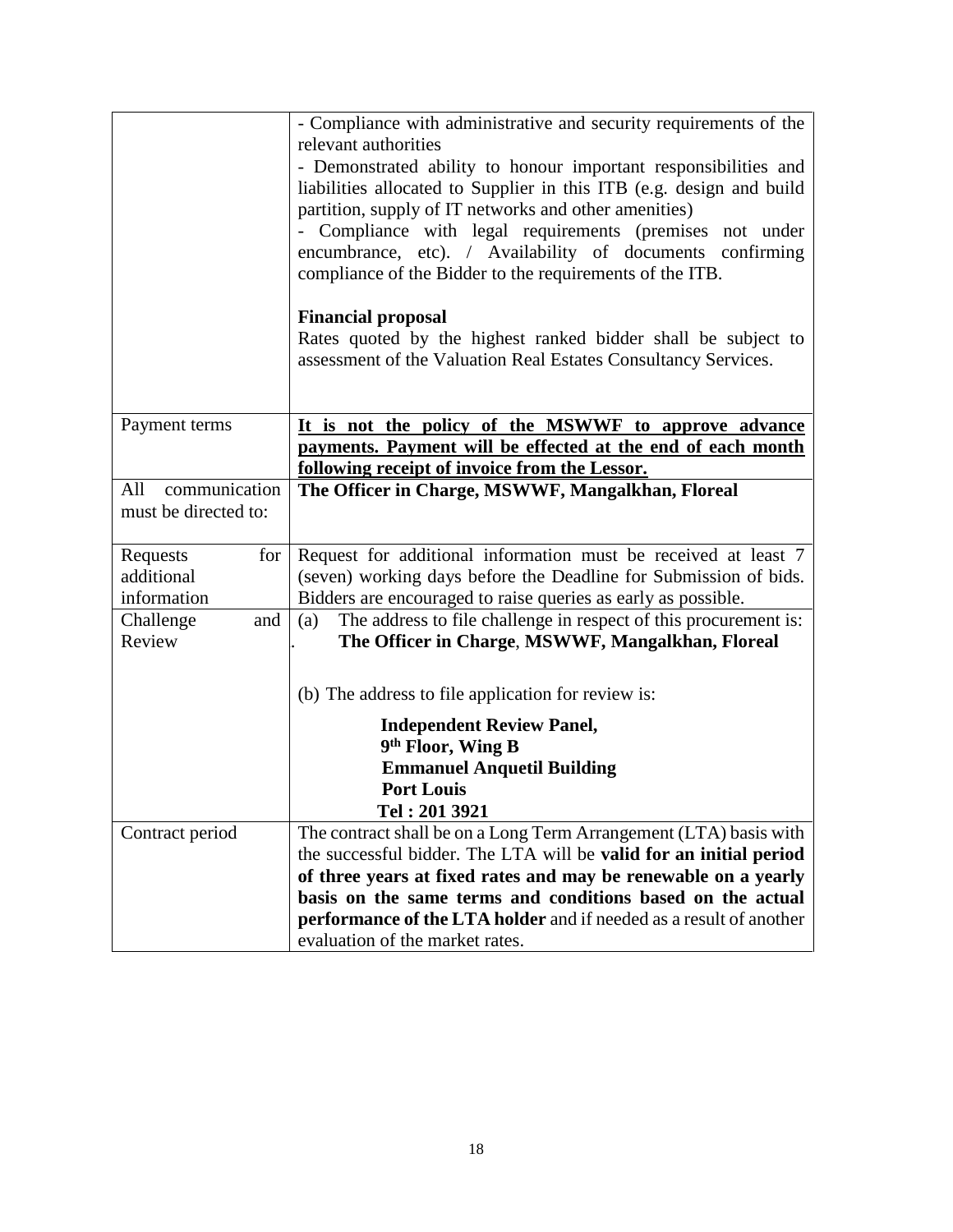#### **Challenge and Appeal**

- (a) A bidder who feels aggrieved with the award decision of the public body may submit a challenge to the Chief Executive Officer of the public body and, apply for review to the Independent Review Panel in case of unsatisfactory response or absence of response from the public body within a period of 7 days.
- (b) A challenge shall be in writing to the Chief Executive Officer of the public body concerned. The bidder shall identify the specific act or omission alleged to contravene these regulations.
- (c) A challenge shall not be entertained unless it is submitted within 7 days of the notice of decision issued to the successful bidder.
- (d) Unless the challenge is resolved, the Chief Executive Officer of the public body shall suspend the procurement proceedings and shall, within 7 days of the filing of the application, issue a written decision, stating his reasons, and, if the challenge is upheld, indicating the corrective measures to be taken.
- (e) A challenge or an application for review may be filed by hand delivery, mail or commercial courier. A challenge or an application for review is deemed to be filed on a particular day when it is received by the public body, or, where applicable, by the Review Panel, by close of business on that day.
- (f) A statement of case shall contain precisely and concisely the facts of the case; where a challenge has not been resolved, the outcome of the challenge pursuant to the section on challenge of the act; the issues under dispute and the arguments relating thereto; submissions on any point of law; and other submissions on the case. Any witness statement shall contain a signed statement by the witness, certifying the facts obtained from the examination of records, statements or other documents or from any other source in relation to the case before the Review Panel.
- (g) Together with the application for review, the unsatisfied bidder shall be required to make a non-refundable processing fee of Rs 50000 and a security deposit of Rs 25000. The security deposit shall be forfeited where the Review Panel dismisses the application as frivolous.
- (h) The unsatisfied bidder shall, at the time of his application for review, submit to the public body a complete copy of the application not later than one day after the application for review is filed with the Review Panel.
- (i) Where an application for review is made to the Review Panel, the Review Panel shall promptly send a written acknowledgment to the applicant with copy to the public body.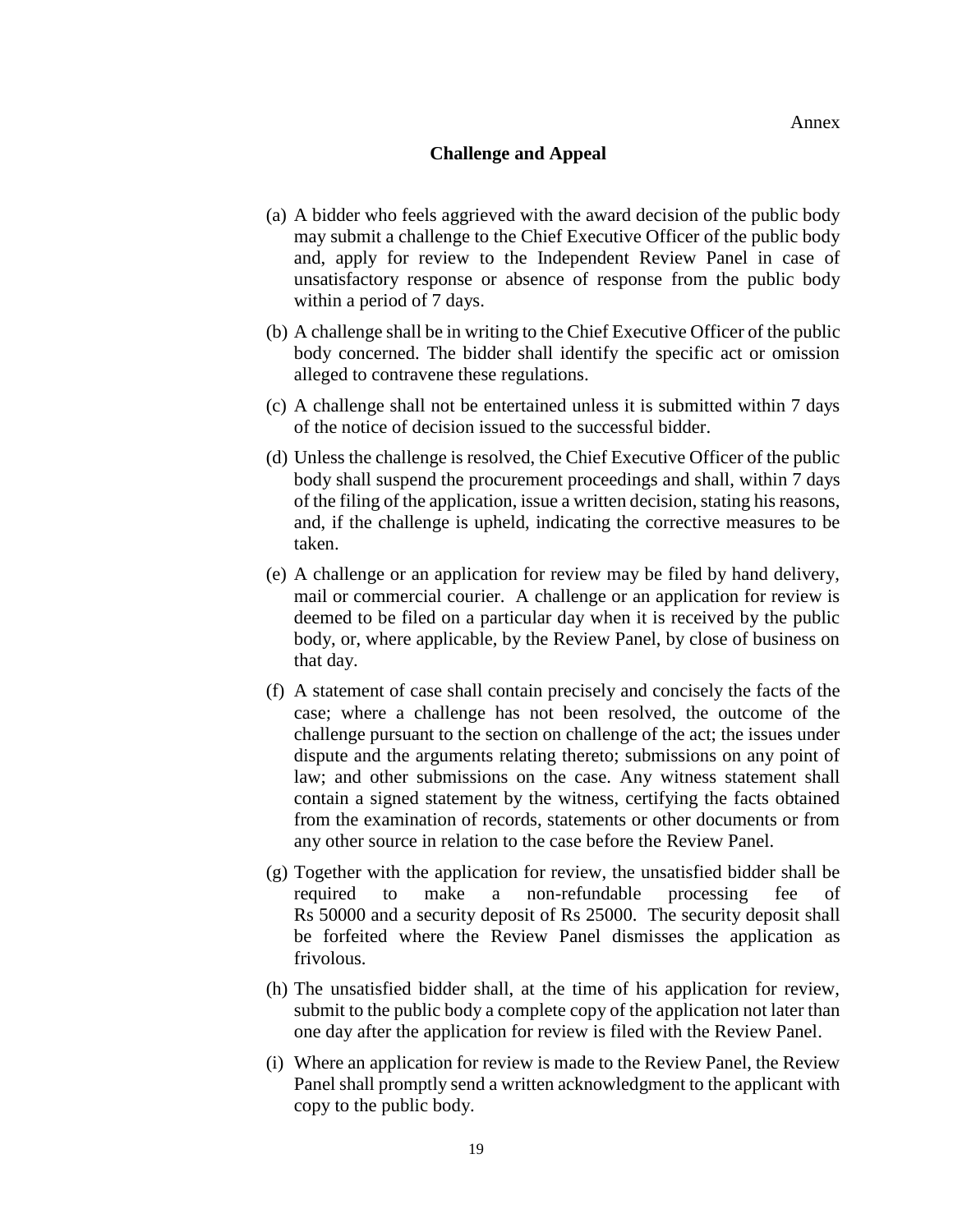- (j) Where an application for review is made in accordance with these procedures, the procurement proceedings shall be suspended until the appeal is heard and determined by the Review Panel. This shall not apply where the public body certifies that urgent public interest considerations require the procurement proceedings to proceed. A certificate issued by a public body shall expressly state the grounds of the urgent public interest considerations and shall be made a part of the record of the public procurement proceedings. The certificate shall be binding on the Review Panel and the procurement proceedings shall proceed unless an application for leave to seek a judicial review is successful.
- (k) Where the procurement proceedings have not been suspended due to urgent public interest considerations and the application for review of an unsatisfied bidder is determined in his favour, the Review Panel shall award him compensation limited to the recovery of the costs of bid preparation and participation in the procurement proceedings.
- (l) The Review Panel may dismiss an application for review or may, if it determines that there is merit in it, prohibit the public body from acting or deciding in an unauthorized manner or from following an incorrect procedure; recommend the annulment in whole or in part of any unauthorized act or decision of the public body; recommend a reevaluation of the bids or a review of the decision for an award, specifying the grounds for such recommendation; or recommend payment of reasonable costs incurred in participating in the bidding process where a legally binding contract has been awarded which, in the opinion of the Review Panel, should have been awarded to the applicant.
- (m)The public body shall promptly make available to the Review Panel any information and documentation that the Review Panel may request, such as the bid or proposal submitted by the applicant; the bid or proposal of the bidder that is being considered for award, or whose bid or proposal is being reviewed; all qualification assessment and evaluation documents; the invitation to bid or request for proposals, including the specifications; the abstract of bids or proposals; requests for clarification of the bidding documents or request for proposals and responses thereto; and any other relevant documents. In appropriate cases, the Review Panel may request the applicant to produce relevant documents that are not in the custody of the public body.
- (n) The Review Panel may request or allow the submission of additional statements by the parties and by other parties not participating in the application for review as may be necessary for the fair resolution of the application for review.
- (o) All communications related to the application for review shall be sent promptly to the Review Panel.
- (p) Where an application for review is filed with the Review Panel, the public body shall provide to the Review Panel comments on the application within 7 days of the notice of the filing of the application for review with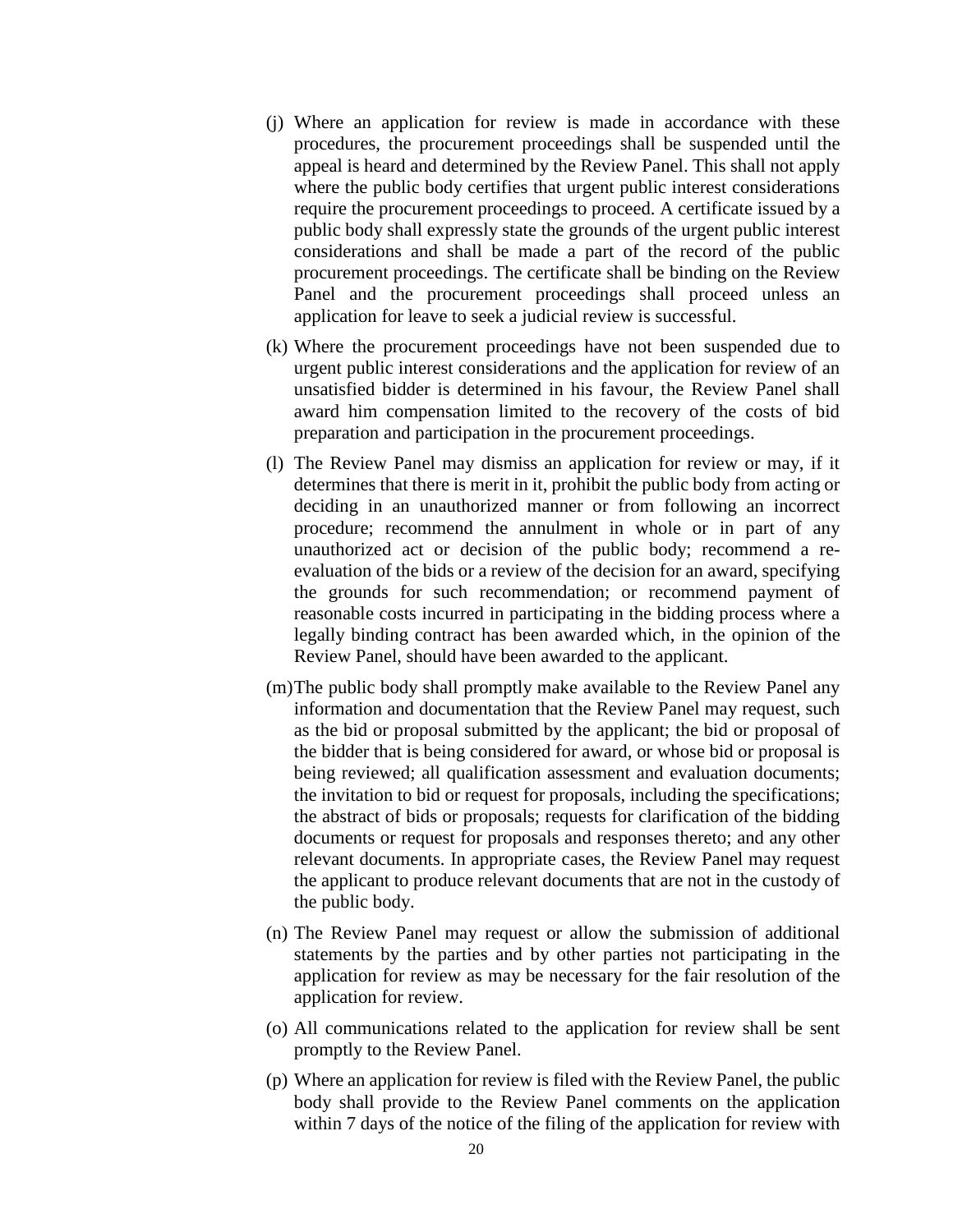the Review Panel. The comments of the public body shall include a statement of the relevant facts; a best estimate of the contract value; an assessment of the grounds for review; a list of all documents relevant to the procurement proceedings; and a statement of any point of law relating to the application.

- (q) The public body may file a request for dismissal before filing the comments to the Review Panel.
- (r) The public body shall simultaneously send a copy of its comments on the application for review to the applicant within one day of the submission of the comments to the Review Panel. The applicant shall be given an opportunity to comment on the comments of the public body on the application for review. The applicant may submit to the Review Panel a reply on the comments made by the public body within 7 days of the receipt by the applicant of the public body's comments, and copied to the public body.
- (s) An application for review may be dismissed for failure to comply with any of the requirements of these procedures, setting forth allegations that do not state a valid basis for an application for review, or that do not set forth a detailed legal and factual statement; having been filed in an untimely manner, either at the initial level of review by the public body, or with respect to deadlines for filing an application for review by the Review Panel; or contract implementation or administration instead of contract award.
- (t) At the request of the applicant for review or on its own initiative, the Review Panel may, where it deems appropriate, conduct a hearing. A hearing shall be completed within 7 days from the date of receipt of reply, if any, from the applicant; or within 14 days from date of comments made by the public body on the application. The Review Panel shall request the applicant and the public body concerned to attend a hearing and may restrict attendance during all or part of the proceeding where it considers appropriate. During the hearing all proceedings shall be recorded and transcribed. The Review Panel shall make a decision within 9 days from the completion of the hearing.
- (u) Any decision by the public body or the Review Panel pursuant to these regulations shall be made part of the record of the procurement proceedings.
- (v) The public body shall promptly notify the Review Panel and the Policy Office of the action it has taken in response to the decision of the Review Panel.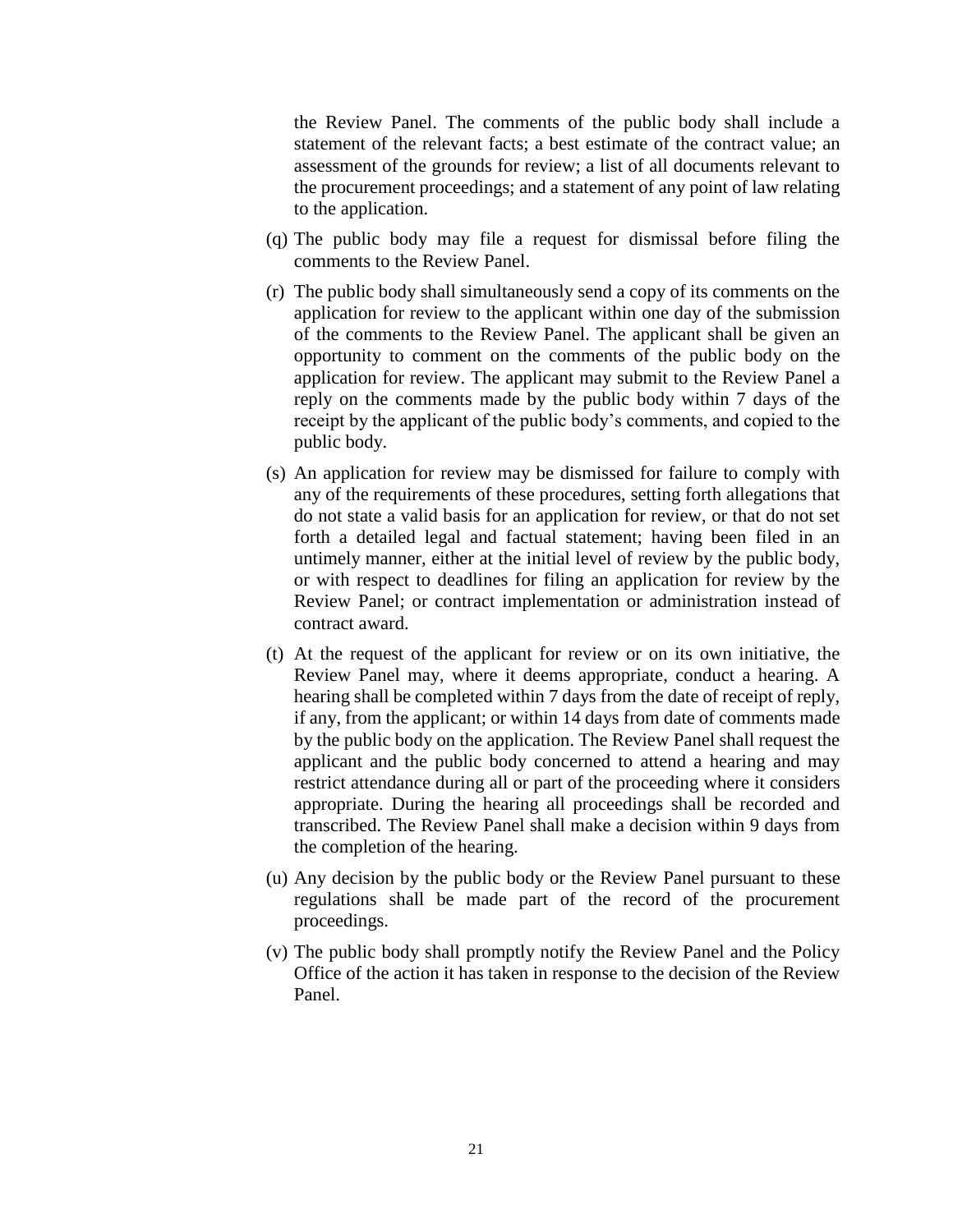## **Section IV General Conditions**

## **DRAFT LEASE AGREEMENT**

#### BETWEEN

## **XYZ COMPANY LIMITED**

Registered office situated at …………………………………………, duly represented by its **General Manager**, hereinafter referred to as **The Lessor**.

#### ON THE ONE PART

#### **AND**

| <i>body</i>                              | duly | represented          |  |
|------------------------------------------|------|----------------------|--|
|                                          |      | hereinafter referred |  |
| $\mathbf{1}$ . The Terms of $\mathbf{1}$ |      |                      |  |

to as **The Tenant**.

#### ON THE OTHER PART

| Street, Port Louis. |  |  |  |
|---------------------|--|--|--|

|  |  | square metre) of its premises situated at |  |  |  |  |
|--|--|-------------------------------------------|--|--|--|--|
|  |  |                                           |  |  |  |  |

The Tenant declares that he has visited and inspected the aforesaid premises and is in all respect satisfied with the state of the premises, more especially their state of repairs and fitness for occupation of the said premises.

The tenancy shall be governed by the Code Civil and in default by the following terms and conditions:-

### 1.0 **Duration, renewal and Termination**

- 1.1 The tenancy shall be for an initial period of ……………..years, starting as from the date of signature of the lease.
- 1.2 In case of renewal, it shall be open for either party to renegotiate the terms of the agreement but in any case the amount of increase in rent shall be either the market rent or the amount provided for by the Landlord and Tenant Act.
- 1.3 The lease may be renewed at the lessee's option for further periods of ……………….. years at a time.
- 1.4 Notwithstanding paragraph 1.1, the Tenant may terminate the lease by giving, at least, three months advance notice to The Lessor.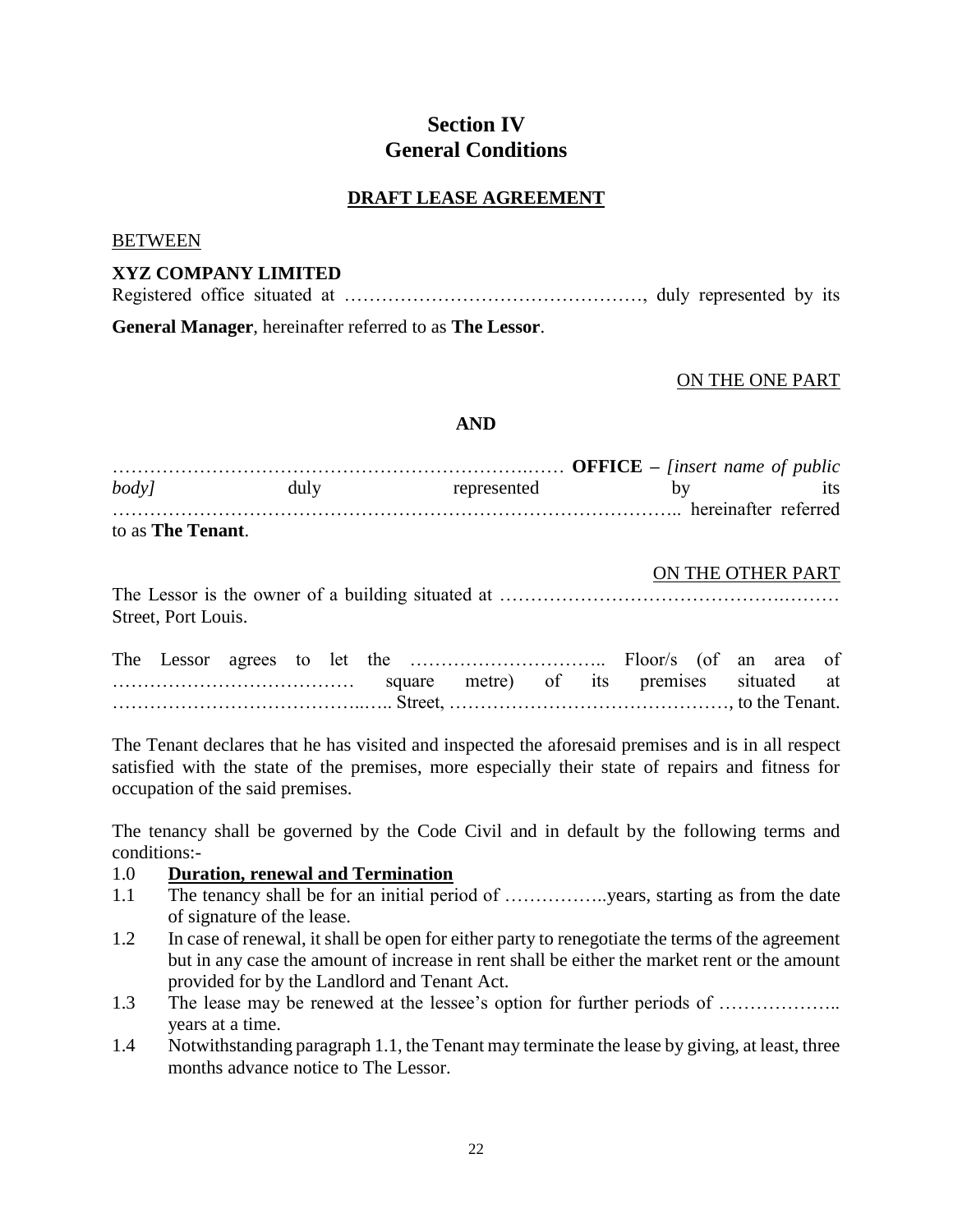## 2.0 **Financial Terms**

- 2.1 The rent shall be Rs …………………. (Mauritian Rupees ………………….) plus Value Added Tax (VAT) monthly, payable within 30 days, after receipt of relevant invoice.
- 2.2 Unless otherwise agreed, the tenant shall pay a service charge at market rate for the premises. (Not applicable to all leases)

## 3.0 **Parking**

3.1 The lessor will provide ……………………………… parking slots for the exclusive use of the tenant.

## 4.0 **INSURANCE**

- 4.1 The Lessor shall insure the building leased and consequential loss against the risk of fire, full explosion, riots, strikes and malicious damage, cyclone and flood, earthquake and aircrash.
- 4.2 Furthermore The Lessor shall also have its insurance policies covering all the building and consequential loss endorsed to waive all rights of subrogation against The Tenants of the building.

## 5.0 **MAINTENANCE OF PREMISES**

- 5.1 The Tenant shall keep the premises in good tenantable repair and condition, fair wear and tear excepted, to the satisfaction of the Lessor.
- 5.2 The Tenant shall not cause any damage and/or modification to any component part of the building, without the consent of the Lessor, such consent shall not be unreasonably withheld.

## 6.0 **STRUCTURAL ADDITIONS, ALTERATIONS, NON-STRUCTURAL PARTITIONING AND REPAIRS**

- 6.1 Structural repairs shall be carried out by the Lessor, at its own costs, and at such time convenient to the Tenant.
- 6.2 In case the Lessor fails to undertake any of the repairs, the Tenant may, after having duly notified the Lessor by way of a written notice, undertake to effect the repairs at the Lessor's cost.
- 6.3 The Landlord shall be responsible and shall bear all costs for the erection of further internal partitioning that the tenant may require, subject to renegotiation of the rent.
- 6.4 All the partitioning and diving walls to be erected by the Tenant shall have the prior approval of the Lessor and shall be to such specification and standard as may be approved by the Tenant in writing, provided that such approval is not unreasonably withheld.
- 6.5 Except as otherwise agreed, the Tenant or the Lessor shall not paint or fix any advertisement, signboard or any other inscription on the external walls of the building.
- 6.6 The Tenant shall bear the cost for making good major defects in the building and its appurtenances arising from his activities on the premises, except for normal wear and tear.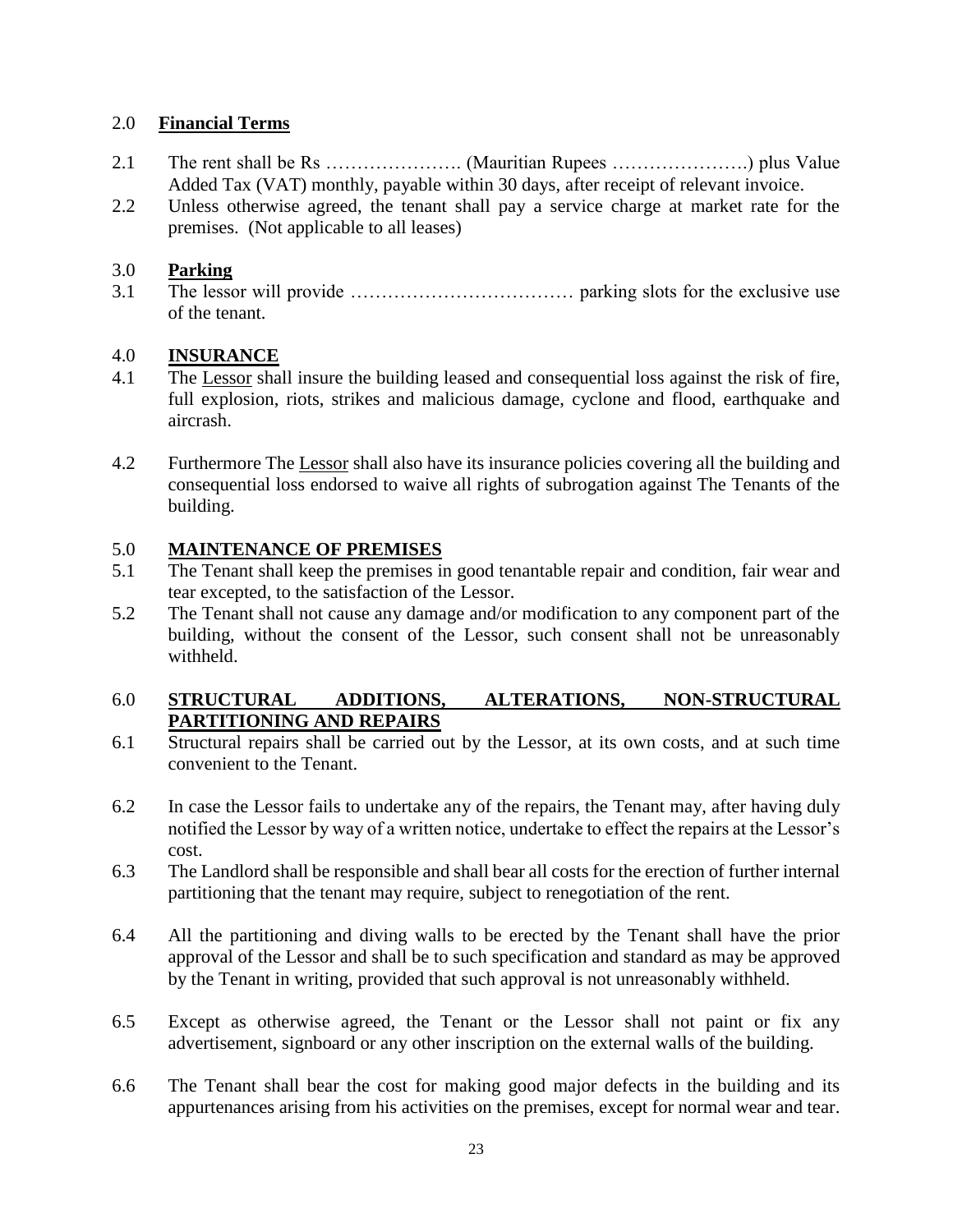- 6.7 (a) Except for minor and urgent works, the Tenant shall carry out no alteration, addition, installation and work of any nature whatsoever to the building or to fixtures, except with the Lessor's prior written approval and the permission of the Authorities concerned, if any.
	- (b) Any such alteration, addition, installation or work so made may be removed by the Tenant at the expiry of the lease or of any of its renewals but the Tenant will have to restore at its cost the said premises to its former state, fair wear and tear excepted.
	- (c) Should the Tenant decide not to remove any such alteration, addition, installation or work, it shall accrue to the Lessor without the latter having to pay indemnity and compensation whatsoever to the Tenant or to any other person, article 555 of the Civil Code or any other enactment notwithstanding.

## 7.0 **SERVICES**

- 7.1 The Landlord shall supply telephone and data cabling services according to the requirements of the Tenant.
- 7.2 The Tenant shall not modify or extend the plumbing, electrical and drainage installations on the premises without first obtaining the prior approval of the Lessor.

## 8.0 **DRAINAGE AND SANITARY FACILITIES**

- 8.1 The Tenant shall ensure that no foreign substance of any nature is flushed down the drainage system, which will cause malfunctioning of the system or of septic tanks and absorption pits provided. The normal sanitary norm should be observed in all toilet and mess room facilities.
- 8.2 The Tenant shall be solely responsible for repairs to these items arising out of blockages, damage or any other cause, arising out of its fault and negligence.
- 8.3 The Tenant may remove, on vacation of the premises, all supplementary installation carried out by him, provided that any damage caused during removal of same is made good at his own cost. Any installation not removed shall become the property of the Lessor without any compensation or indemnity.

### 9.0 **SUB-LETTING**

The Lessee shall not sub-let all or part of the property leased to him. The Lessee shall transfer or assign in all or in part his right to the lease, with the consent of the Lessor, such consent shall not be unreasonably withheld.

THE LESSEE shall neither sub-let all or part of the property leased to him nor cedes, transfer or assign in all or in part his rights to the lease. (Ministry to decide which of the three options to include).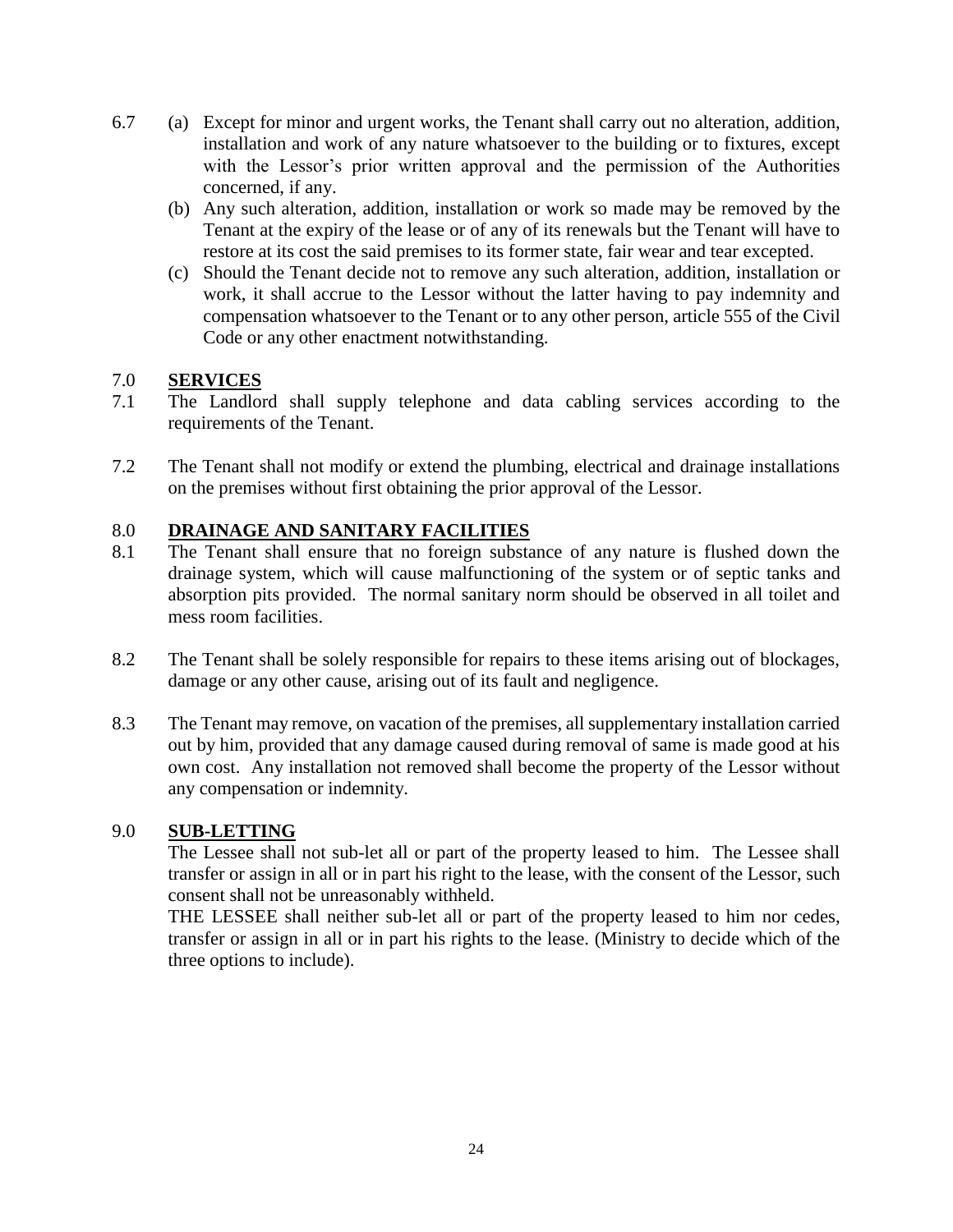## 10.0 **PAYMENT OF RENT, WATER ELECTRICITY CHARGES, ETC**

- 10.1 The Tenant shall settle his rent regularly by arranging with his bank for this to be paid through a standing order in favour of the Lessor so as to reach him by the tenth of each month.
- 10.2 The Tenant shall make his own arrangement for payment of his bills with respect to electricity, water, telephone, and any other services, and shall pay regularly all amount due and payable in respect thereof.
- 10.3 The Tenant shall be responsible for payment of all Tenant's taxes and related charges, if any, which may be levied on the space occupied by him.
- 10.4 Where the Tenant has been failing to pay the rent due for three consecutive months, the Lessor reserves the right to terminate the lease, after having notified the Tenants of its intention by way of a "mise en demeure", and without it being necessary for the Lessor to fulfill any other formality, whether judicial or extra judicial. (It would be advisable to provide a specific time limit instead of referring to 'constantly').
- 10.5 In case of recovery of any arrears of rent through an Attorney-At-Law, the Tenant shall pay to the Lessor any commission not exceeding 10% of the amount recovered and payable by the Lessor to such attorney.

## 11.0 **USE OF PREMISES**

- 11.1 The Tenant shall use the said property as offices only.
- 11.2 The Tenant shall ensure that all litter, garbage, waste generated from his use of the premises are stored in an orderly way and be not spilled on any part of the premises, including staircase, passages or thrown on the floor at any point.
- 11.3 The Tenant, its employees, agents, licensees and guests shall have full access and the right to use all common passageways, stairways, lifts and entrances as they exist at the date of this lease for the purposes of entering and leaving the premises. The Tenant shall have the right to affix name plates in appropriate places in the building to indicate the location of its premise.
- 11.4 THE TENANT shall be responsible for wrongful and actionable acts and doings of any person falling under its responsibility, and shall make good to the Lessor any damage due to such act or doings of any such person.

### 12.0 **SAFETY PRECAUTIONS**

12.1 The Tenant shall not without the Lessor's prior written approval and that of the competent Authorities stock or store on the premises any inflammable or dangerous materials or noxious substances or any articles, stores or other merchandise generally whatsoever whether edible or not which are in a state of putrefaction or which can give off any noxious odour and which are hazardous to health.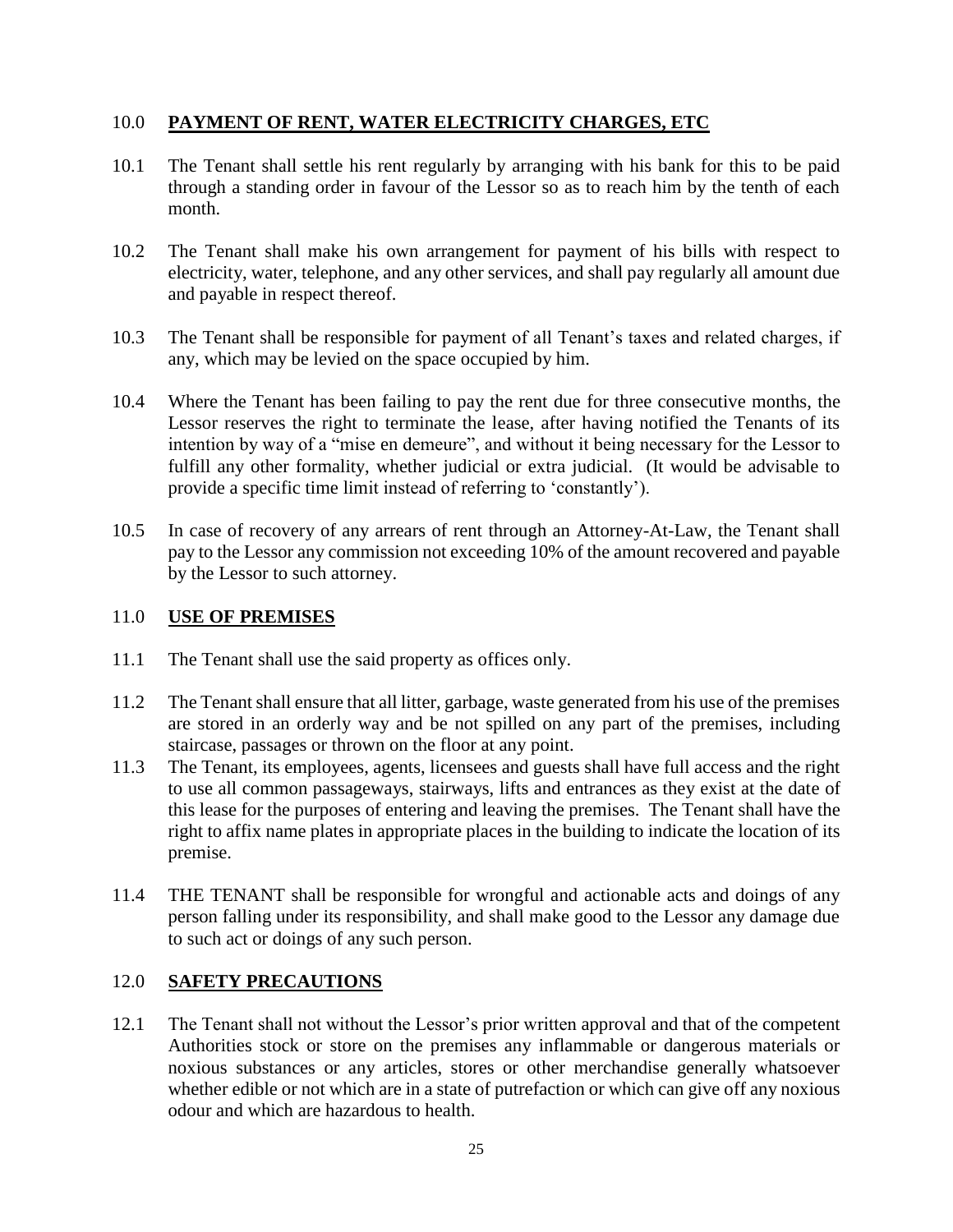- 12.2 The Tenant shall keep the landing and the staircase free of obstructions so as to facilitate evacuation of the building in case of emergency and shall keep unlocked all emergency doors in the building during working hours.
- 12.3 The Tenant shall ensure that emergency exits are at all times free from any obstruction.
- 12.4 The Tenant shall comply with all the conditions which the Authorities may require for the safety, health and welfare of employees and/or the safety of the premises.
- 12.5 The Lessor shall keep and maintain on the premises adequate fire prevention and fire control apparatus and shall ensure that such apparatus is at all times in good working order. Whenever appropriate, the Tenant shall seek the advice of the Fire Services on necessary fire safety measures he needs to maintain on the premises.

## 13.0 **INSPECTION OF PREMISES**

- 13.1 The Tenant shall permit the Lessor and/or his agents, with or without workmen or officers, to enter the premises, at any convenient time to him (the Tenant), to view the state of repair and/or for the purpose of taking inventories of the Lessor's fixtures and fittings therein, or of doing such works and things as may be required for any repair, alteration or improvement to the premises. The Lessor and/or his agents and workmen in so doing will cause as little inconvenience as possible to the Tenant.
- 13.2 The Tenant shall authorize the Lessor or its accredited representative to visit and inspect the premises leased to ensure that all the conditions of the present lease are being complied with or implemented by the Tenant, at any time which is convenient to the Tenant.

### 14.0 **EXPENSES AND CHARGES**

- 14.1 The Lessor will assure through its own organization the security of the premises. (Not applicable to all leases).
- 14.2 The maintenance of the common passages, lifts, stairways, entrances, yards and common parts and services will be undertaken by the Lessor.

### 15.0 **ARBITRATION**

In the event of any dispute as to the meaning and intention of this lease it is hereby agreed by both parties that the dispute shall be referred to a Court of Law. (Arbitration is a costly procedure and should be avoided for small contracts).

### 16.0 **NOTICES**

Any notice or other correspondence required to be served or exchanged under this agreement shall be so served or exchanged, as the case may be, at the following address:-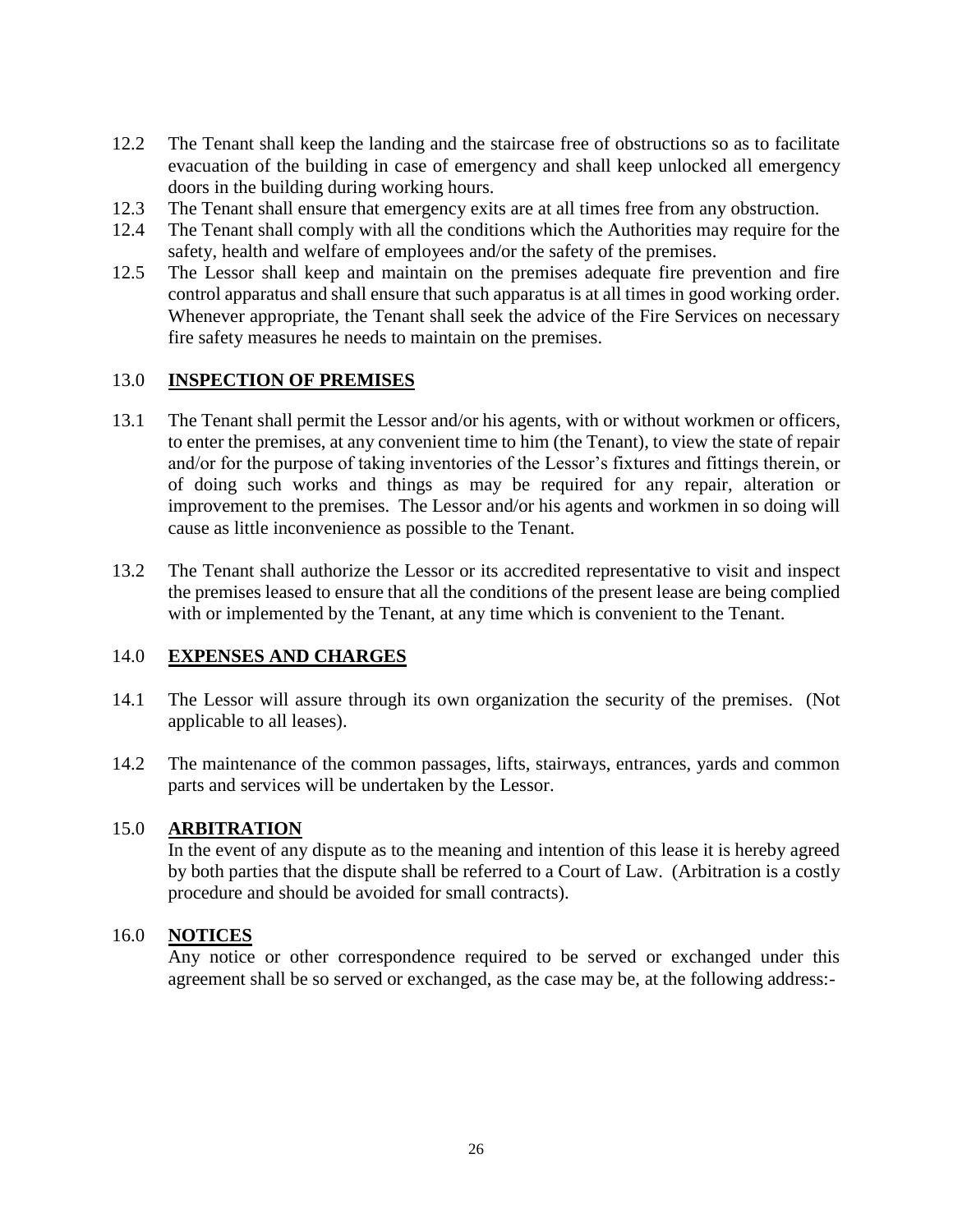## For **THE LESSOR** at his office

| <b>I FSSOP</b>                                        | <b>TENANT</b> |  |
|-------------------------------------------------------|---------------|--|
|                                                       |               |  |
| Made in two originals and in good faith at Port Louis |               |  |
| Louis                                                 |               |  |
|                                                       |               |  |
| Louis                                                 |               |  |
|                                                       |               |  |
|                                                       |               |  |

| LESSUK |  |
|--------|--|
|        |  |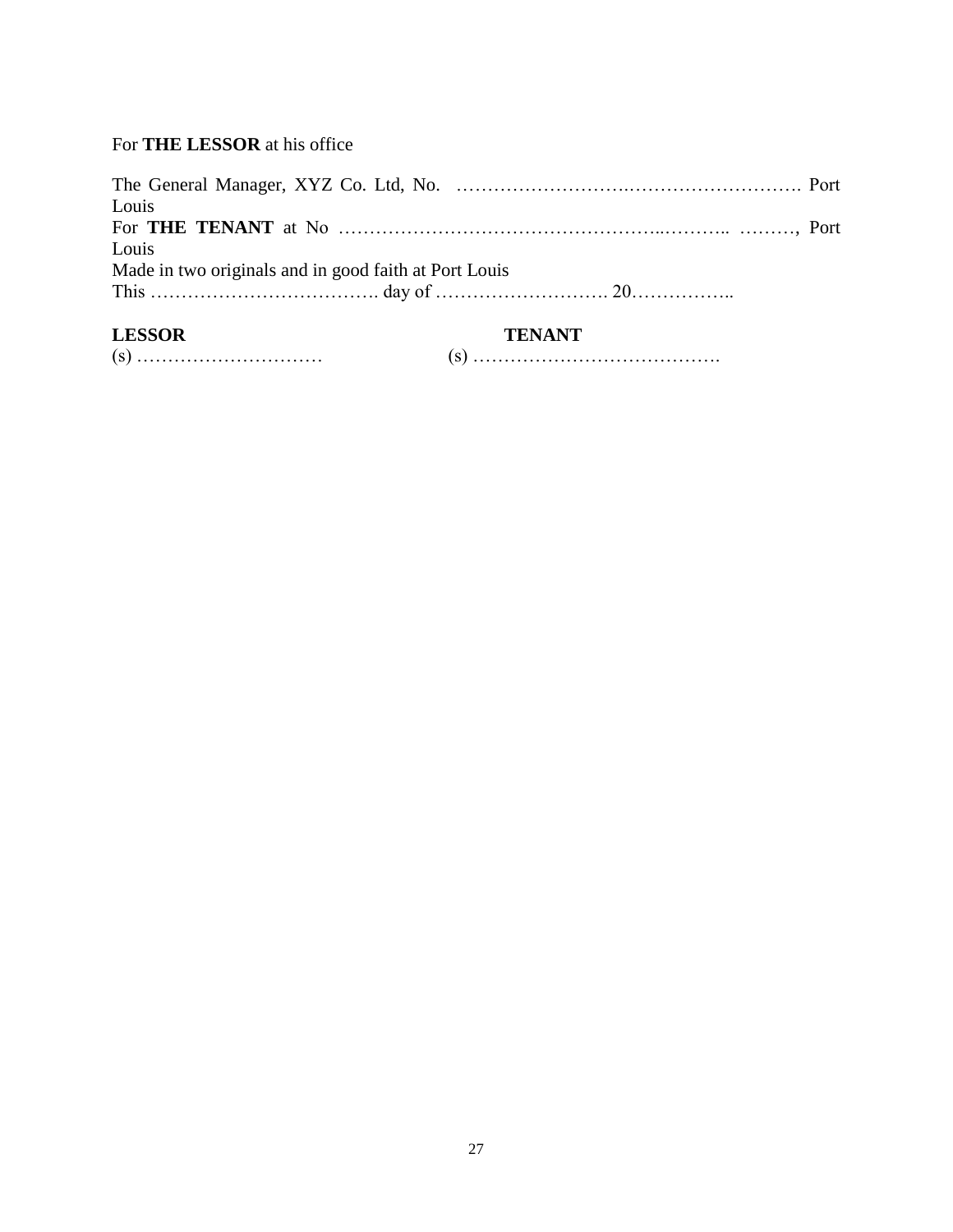## **Section V**

### **SCHEDULE OF REQUIREMENTS**

**1.Office space requirement**  Proposals for renting of office space shall meet the following requirements:

- (a) The office space should be made available with all the specified amenities including flooring, partitioning, mechanical and electrical services after award of contract not later than **60 days.**
- (b) Office area of **300 sq mt** with provision for *inter alia* Conference Room/Committee Room. The indicative requirement of the Public Body is as listed at **Annex B**.
- (c) in addition, provision is required for kitchenettes and adequate toilet facilities separate for ladies and gents over and above the space requirements for an approximate labour force of **25** employees;
- (d) Preference will be given to buildings with the best technical facilities including number and speed of lifts, air conditioning system, electrical system, water and plumbing system, **data cabling with speed of at least 1 Gigabyte** and telephony system, size, functionality and accessibility of lobby/reception area and corridors and the best security provisions particularly for lower floors and access;
- (e) The building should be accessible and provide amenities to disabled persons. The premises should be provided with water storage facilities and standby generators;
- (f) The building should meet the minimum requirements with regard to electrical, air conditioning, lifts, fire alarm and detection system and water pumps as per **Annex B;**
- (g) Building should meet basic standards as specified in the relevant legislation. Security and emergency exits should conform to the Occupational, Safety and Health Act 2005 and to the requirements of the Fire Services. This should include a valid Fire Certificate issued by the Fire Services Department under the Occupational Safety and Health Act No 28 of 2005 and shall comply to the conditions imposed in the Schedule One Sheet 1 and/or Sheet 2 and Schedule Two of the Fire Certificate. Building should be provided with fire/smoke detectors, fire alarm and firefighting facilities as per established standards;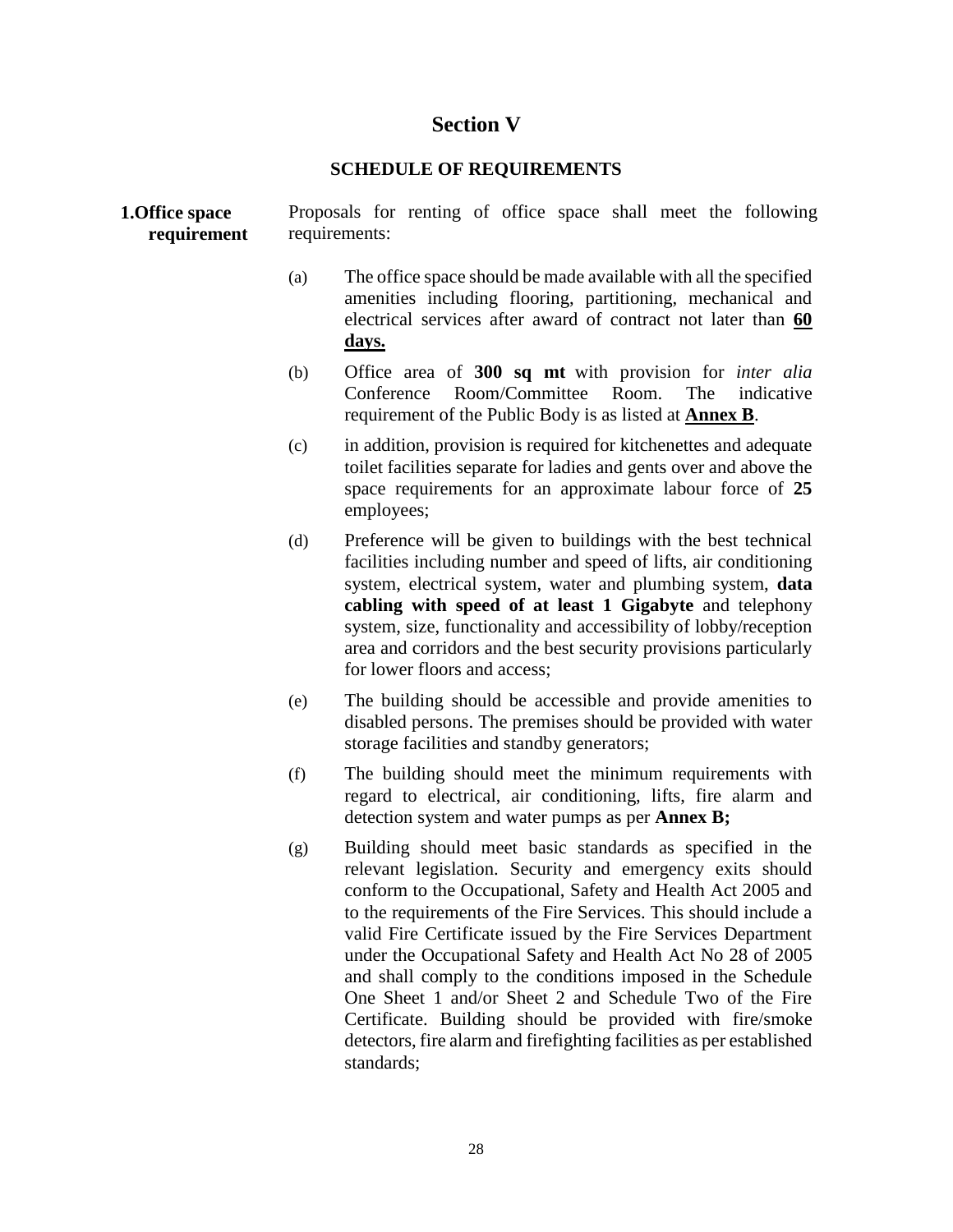- (h) Prospective bidders should propose office environment that provides for comfort, functionality and aesthetics that are of high standing. Bidder will have to appoint an Interior Designer with experience and record of design and supervision of such office environment;
- (i) Bidders should in the offer submit the name and CV of the Interior Designer being proposed and the estimated budget for the fit-out works inclusive of all finishes and specialist M&E services as specified in the bidding documents.
- (j) Parking facilities are highly valued. Bidders are invited to specify number of parking slots available;
- (k) In case there are commercial entities in the proposed building, arrangements will be required that do not handicap security and ease of access to the government offices. At a minimum there will need to be a separate access for the government offices.
- (l) Bidders should submit the layout plans and detailed drawings of the building being proposed and give full description and specifications of materials to be used for the fit-out works;
- (m) The proposed accommodation schedule for offices at **Annex A** is only indicative at this stage. On award of the contract, the Interior Designer of the selected bidder shall liaise with the Project Manager, appointed by the Public Body, to produce the office layout plans and all other appropriate drawings and product specifications following award of the contract;
- (n) The Public Body reserves the right to bring in amendments to the bidder's proposal to meet its requirements;
- (o) The fit-out works will be supervised by a Project Manager, to be appointed by the Public Body, who will oversee that the works are performed according to specifications above;
- (p) The Public Body reserves the right to change some materials proposed after discussions with the Interior Designer;
- (q) The bidder shall provide building with requirements for server room as detailed at **Annex B**.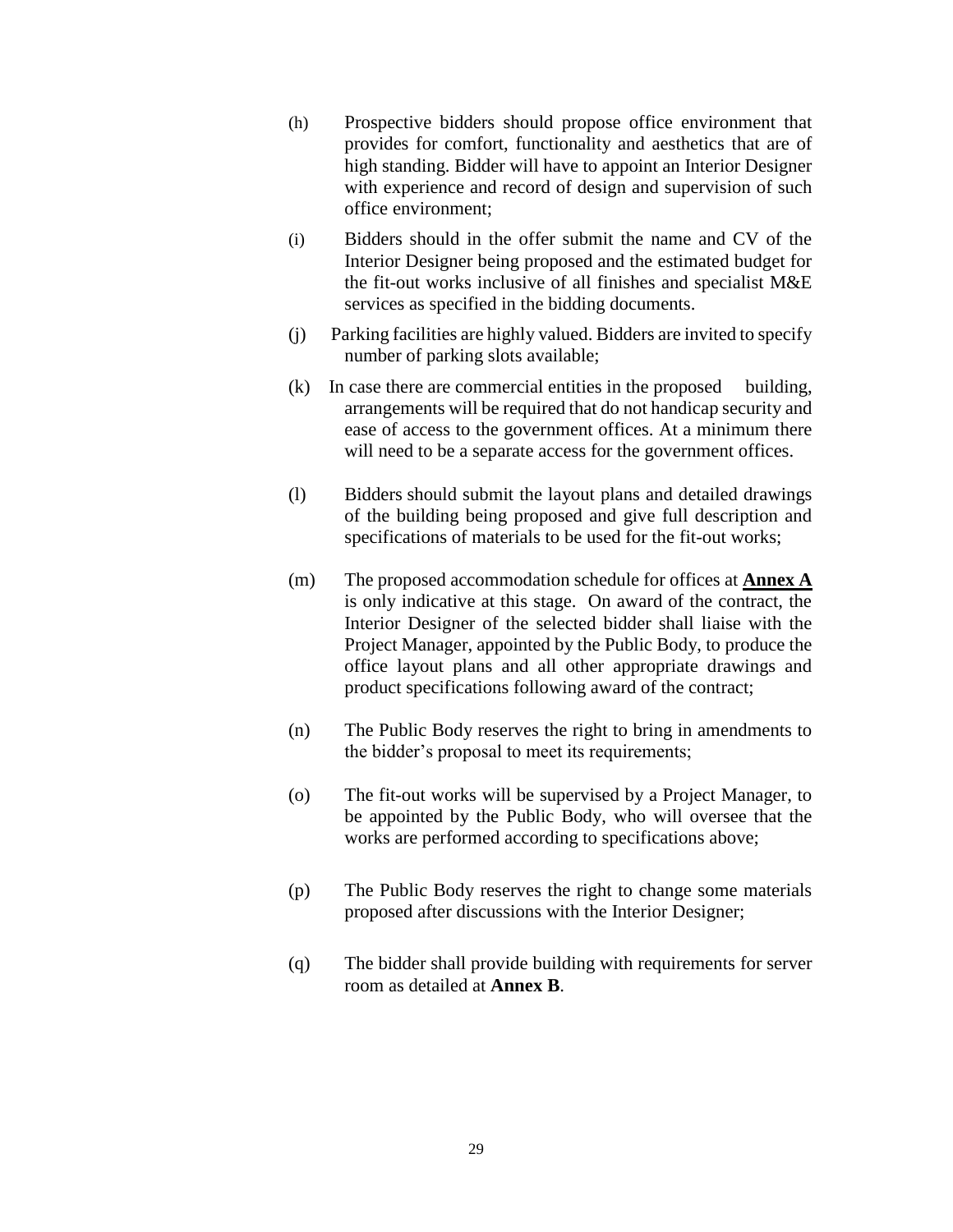- (r) In submitting the offer, prospective bidder should also propose separate quotes earmarked for each of the following:
	- (i) Office space
	- (ii) Parking slots.

## **This is an important issue to be considered in the evaluation of bids. Failure to submit the information shall lead to disqualification.**

- (s) Prospective bidder(s) will be invited to quote for the building in terms of the following:
	- Rental of office space/per sq m/month inclusive of 15% VAT if applicable
	- $-$  at paragraph (r) above /per sq
	- cost of **seven** parking slots
- (t) Prospective bidders are informed that the MSWWF does not make any deposit to prospective bidders.
- **2. Earliest date of availability** The Bidder should also state the earliest date as from which the office space fitted with all the amenities as defined in clause 1 shall be available to the MSWWF.
- **3. Contract period** The initial contract period shall be five (5) years renewable thereafter on terms and conditions agreeable to both parties.
- **4. Lease Agreement** A draft proposed lease agreement is herewith contained in Section V. Bidders may submit their comments/suggestions which may be subject to negotiation and finalization, prior to award of contract.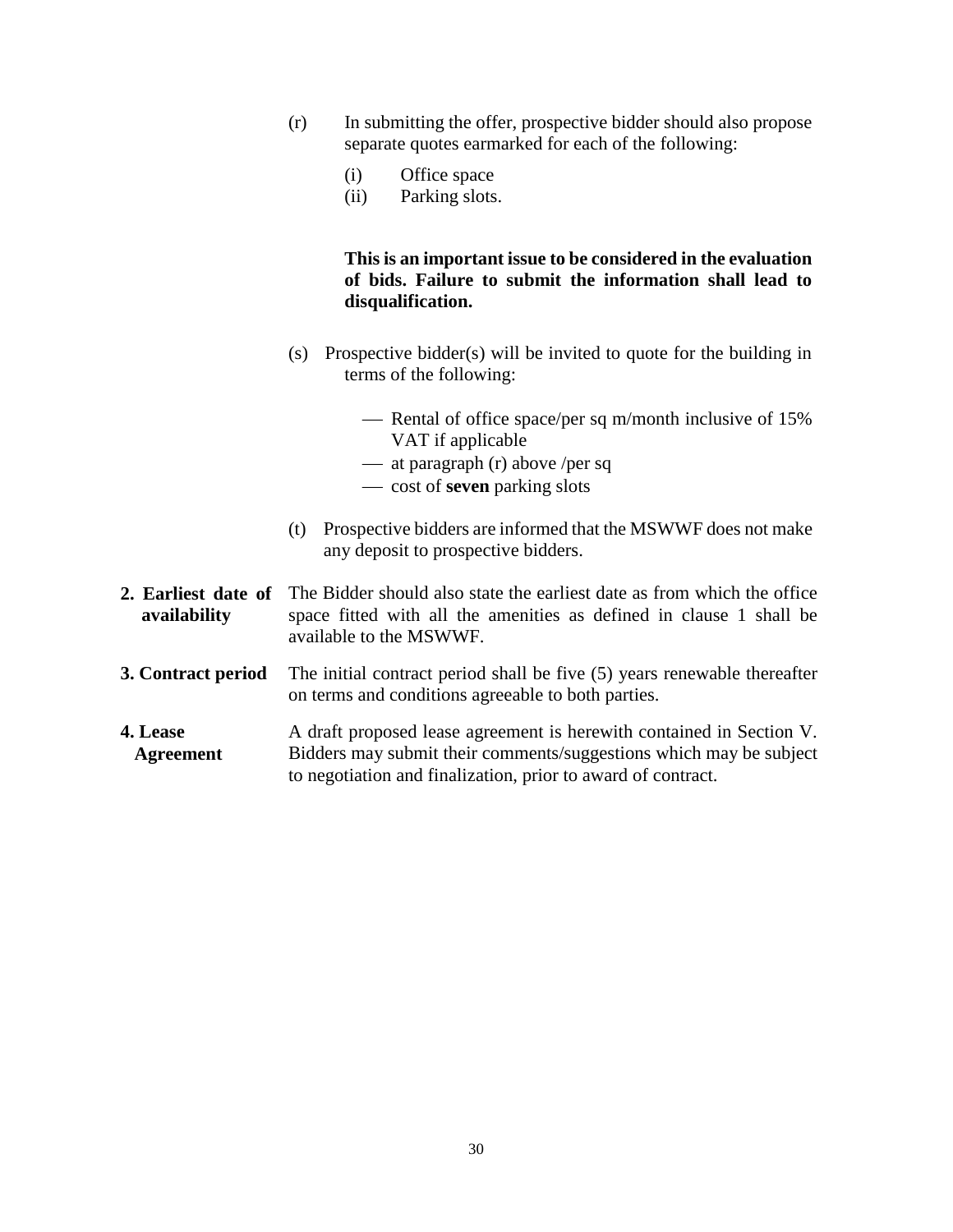## **Annex A**

## **Electrical and Air Conditioning**

Electrical and air conditioning services have to be provided as specified below: - Minimum requirements

### 1. Electrical Services

- The design and installation shall conform in all respect to the  $17<sup>th</sup>$  Edition of the I.E.E Wiring Regulation (U.K) and to British Standard 7671 requirements for electrical installation or MS63.
- Electrical supply to the building shall be taken from an independent secure substation to be located preferably within the site facility.
- Electrical light and power loads shall be segregated from mechanical loads throughout the installation.
- Final volt drop in sub-circuits shall not exceed 2.5% when operating at their ultimate load capacity.
- All final circuits to be protected by residual current devices not exceeding 30mA sensitivity.
- All circuits and distribution panels are to be properly labelled.
- A certificate of conformity to current electrical standards and regulations, signed by an independent Registered Electrical Engineer is to be provided before signing of agreement.
- All As-made drawing for electrical installation and instruction manuals for all equipment shall be available on site.
- The requirements in terms of electrical supply and data/network should be as per the indicative Accommodation Schedule at Annex B

### 2. Lighting System

- Light level for working areas shall be at minimum 300 lux.
- Low glare luminaires shall be provided in all office areas.
- Special lighting systems shall be provided for areas like Conference room, Minister's office, etc. to suit the particular application according to client's requirement.
- Security lights shall be provided at the main entrance, exits and surrounding areas.
- Emergency lighting systems shall be provided in common areas.
- Emergency lighting systems shall be adequate to maintain a minimum light level of 20 lux throughout periods of power failure of 10 minutes duration.
- Directional emergency lights are to be provided to show exit paths.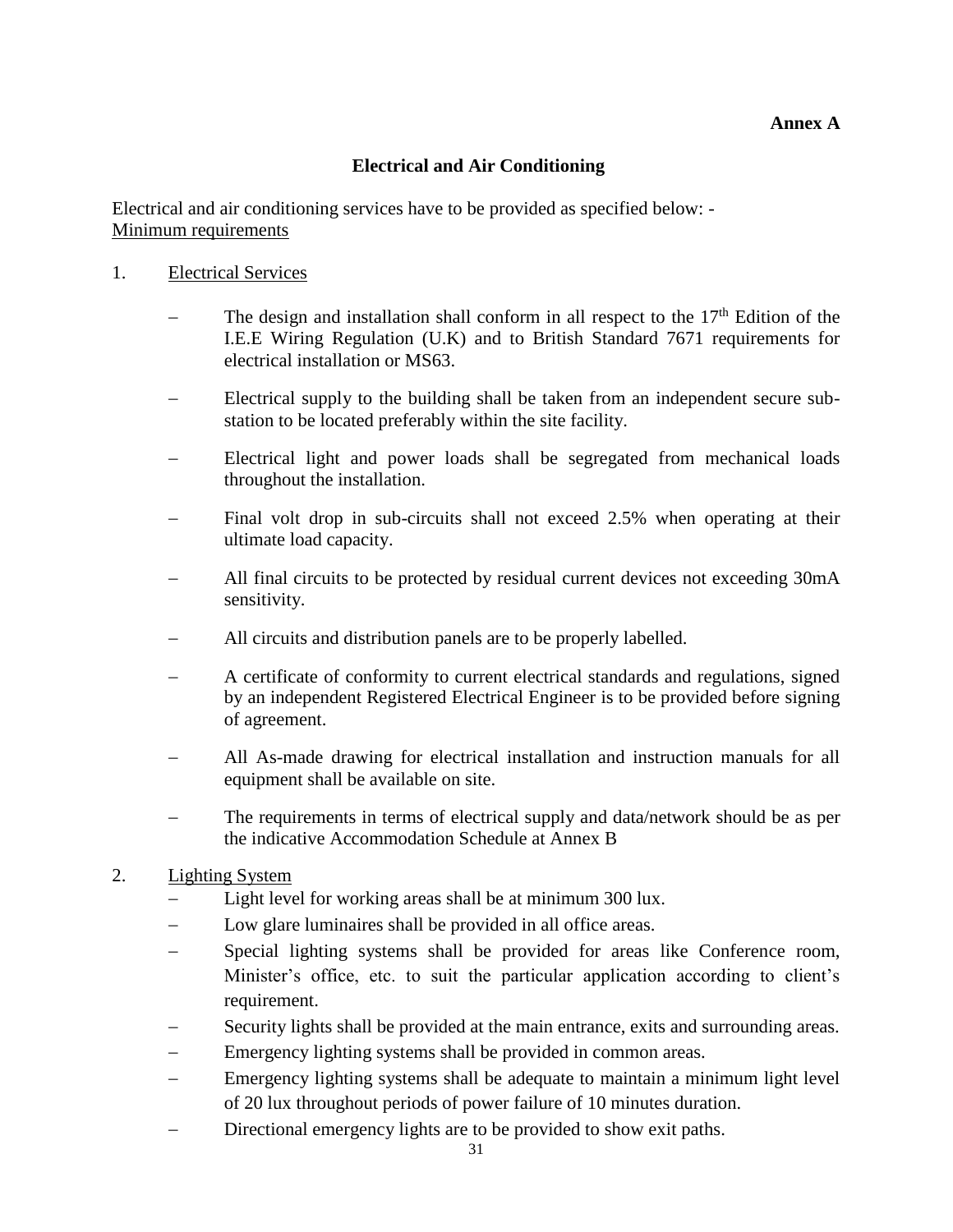## 3. Lift System

- The lift shall be based on a comprehensive traffic flow calculation for the building. The lift control system shall incorporate advanced microprocessor and intelligent capabilities. The control system shall allow real time management of elevator and shall use sophisticated traffic analysis program with the following feature:
- (i) Up peak feature.
- (ii) Down peak feature.
- (iii) Distribution of free car to highest priority zone and the floor most likely to receive the next call.
- (iv) Split group feature program to operate as 2 individual sub groups, each one serving its own segment of building occupants.
	- Lift Alarm Systems & Emergency lights and Communication System in cabin operated on batteries in case of power failure.
	- Trained personal should be on site permanently to make rescue operation in case passengers are trapped in lift.

## 4. Fire Alarm System

The fire alarm system shall be of addressable analogue type and shall include the following:

- Fire alarm control panels to include backlit LCD alphanumerical keypad for field control c/w with all auxiliary controls;
- Intelligent addressable smoke detectors, heat detectors, manual call point, line isolator, interface units and sounder;
- Dynamic and interactive colour graphic, PC work station display status alarm and layout of building complex;
- All necessary hardware/ software to make the system fully operational;
- Repeater alarm panels;
- Mimic display for the complex showing status of normal, fire and fault.
- System to communicate and interface to Security Management System.

### 5. Generator

A minimum of one standby generator shall be provided for the complex.

- The generator shall be of automatic mains failure type, with water cooled diesel engine and bulk storage tank.
- Bulk diesel storage tank shall have a minimum capacity of 2500 litres.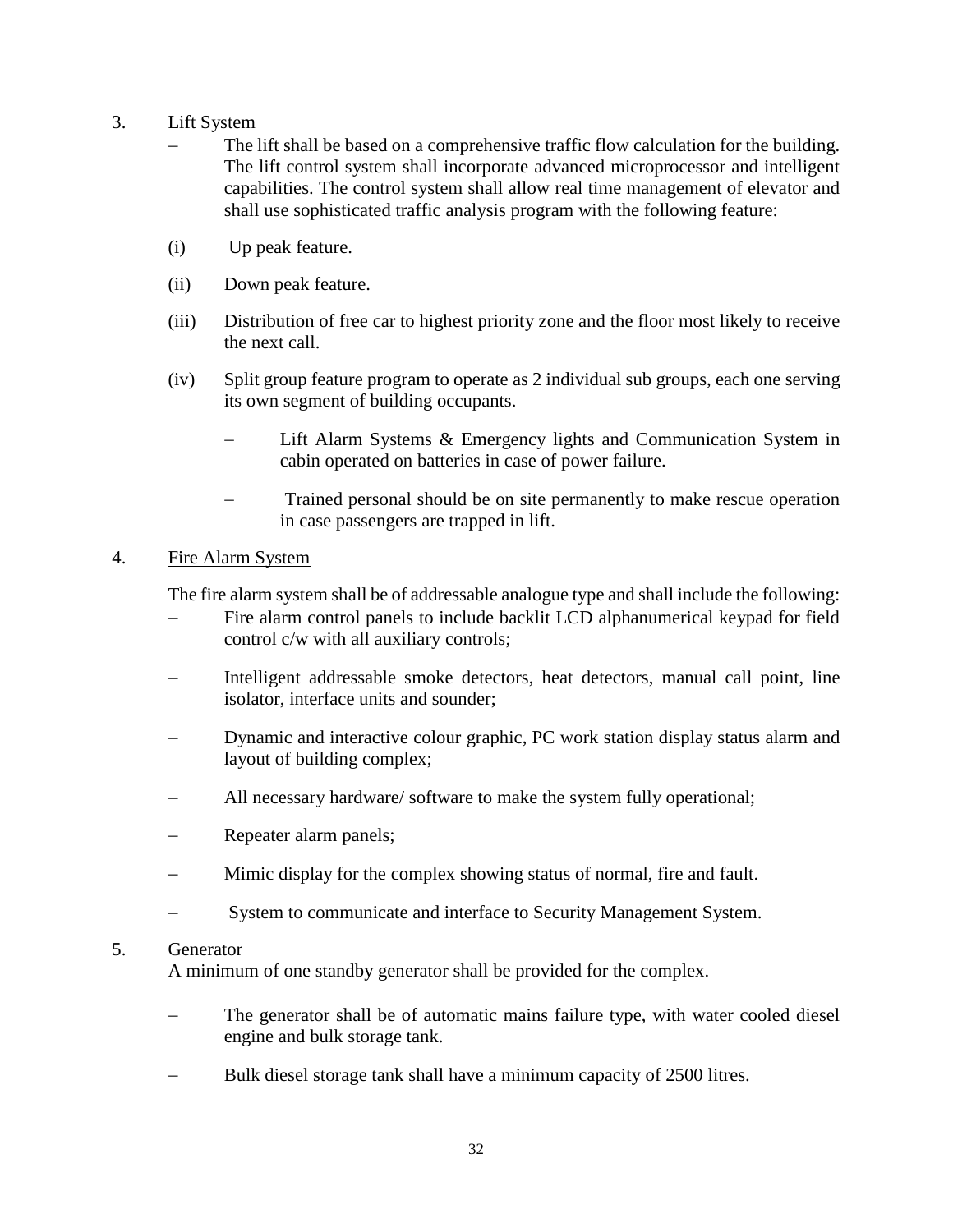- Generator shall be provided with microprocessor based control system which is designed to provide automatic starting, monitoring and control functions for the generator sets.
- The control system shall allow local monitoring and control of the generator set and remote monitoring. All hardware/ software shall be provided.
- The sets shall be within soundproof enclosure of the generator room shall be soundproofed to reduce noise level to 76 dBA at 1 metre.
- The stand-by generator shall be sized for a 24 hours continuous operation.

## 6. Air Conditioning and Ventilation

- The design of the cooling and ventilation system shall conform to the relevant British Standards. Areas requiring 24 hour operation like sever room shall be served by air-conditioning systems that minimise control plant operation and running costs.
- The capacity of the cooling equipment shall be based on detailed cooling load calculations, taking all relevant factors into consideration. The design shall be based on outside conditions of  $35^{\circ}$ C and relative humidity 80 % during summer period. The comfort condition to be achieved, during peak summer time, is  $22^{\circ}C$  +/-  $1^{\circ}C$ and relative humidity of 50 % in occupied areas.
- The refrigerant used shall be one approved by the Montreal Protocol.
- Noise levels of the equipment must be within limits prescribed in the British Standards.
- The building shall have fresh air supply to the different occupied areas.
- Exhaust provisions shall be provided in particular kitchen, tea rooms, toilet and any special areas like photocopy/print rooms.
- The controls of the air conditioning systems shall be modular, user friendly and simple Direct Digital Control System.

## 7. Water Supply Pumps

- The booster pump sets for the potable water supply shall be pressure switch controlled packaged unit with duty and standby pumps accumulators and control panels and shall have the required duty.
- The duty and standby pumps shall be vertical multi-stage, quiet running, high efficiency type with stainless steel housing and, impellers and shaft.
- The complete set shall be located in the building basement.
- The pumps shall be connected to the generator circuits.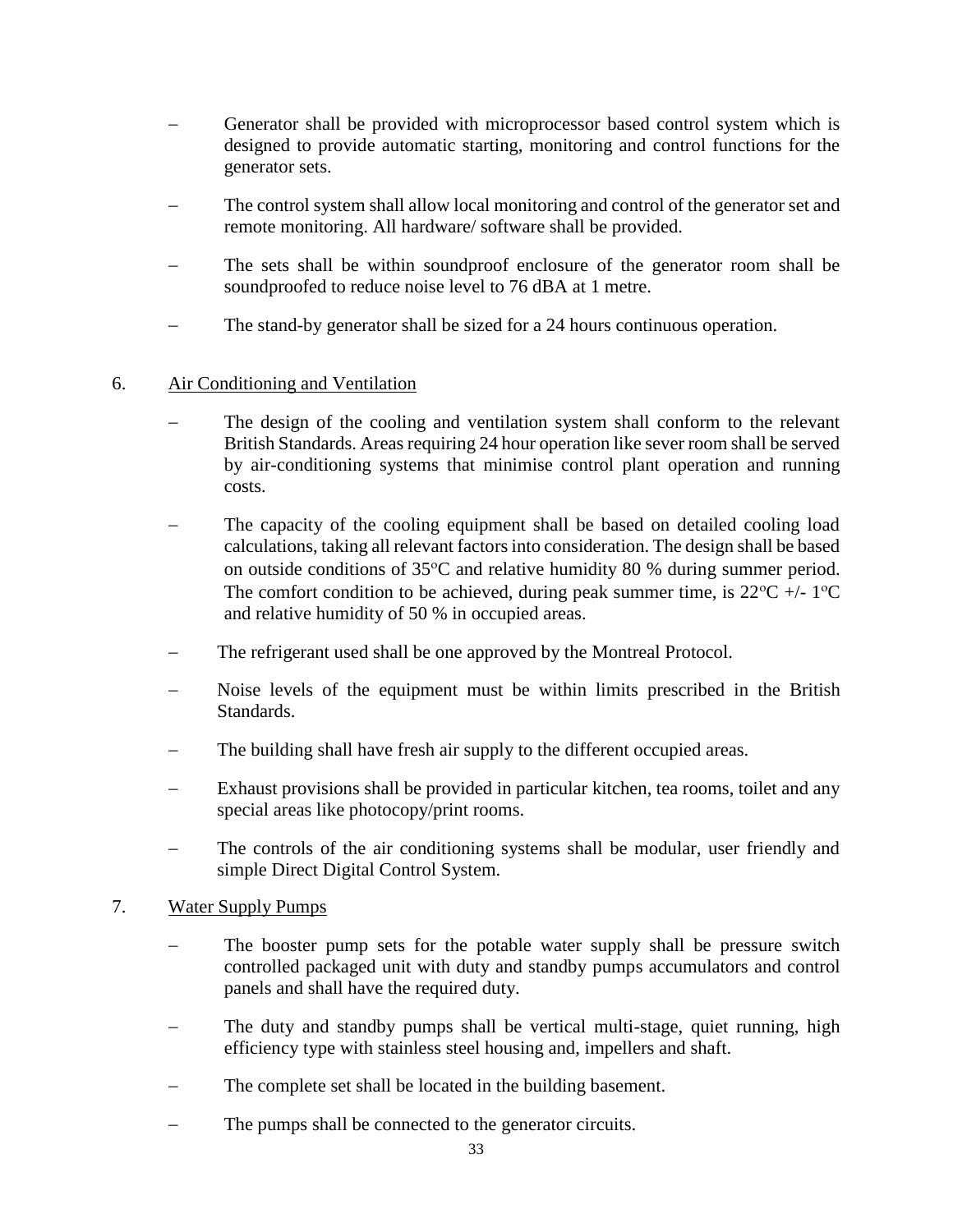**Annex B**

## **Indicative Schedule of Offices**

|                  |                                                  |                                                                       | <b>OFFICE</b>     |     |
|------------------|--------------------------------------------------|-----------------------------------------------------------------------|-------------------|-----|
| <b>SN</b>        | <b>NAME OF OFFICE</b>                            | <b>OFFICE REQUIREMENTS</b>                                            | <b>SPACE</b>      |     |
|                  |                                                  |                                                                       | (M <sup>2</sup> ) |     |
| $\mathbf{1}$     | <b>GENERAL MANAGER</b>                           | Office (Incl Meeting room)                                            | 20                |     |
|                  |                                                  | Office of CS                                                          | 10                |     |
|                  |                                                  | Kitchen                                                               | 9                 |     |
|                  |                                                  | Attached toilet                                                       | 9                 |     |
|                  |                                                  | Store                                                                 | 9                 |     |
|                  |                                                  | <b>Sub Total</b>                                                      | 57                | 57  |
| $\overline{2}$   | <b>SECRETARY</b>                                 | Office                                                                | 12                |     |
| 3                | <b>REGISTRY</b>                                  |                                                                       | 15                |     |
| $\overline{4}$   | <b>IT OFFICER</b>                                |                                                                       | 10                |     |
| 5                | <b>SERVER ROOM</b>                               |                                                                       | 15                |     |
| 6                | <b>CONFERENCE ROOM</b>                           |                                                                       | 40                |     |
| $\boldsymbol{7}$ | <b>ACCOUNTANT</b>                                |                                                                       | 12                |     |
| 8                | <b>PWO</b>                                       |                                                                       | 12                |     |
| 9                | <b>OPEN SPACE FOR</b><br><b>SUPPORTING STAFF</b> | Workstation for approx. 15 staff $(15x 5m^2)$                         | 75                |     |
| 10               | <b>STORE</b>                                     | 3 separate stores (for Admin, Finance & Welfare) 3 x 10m <sup>2</sup> | 30                |     |
| 11               | <b>WAITING</b><br><b>ROOM/RECEPTION</b>          | Open space with counter                                               | 12                |     |
|                  |                                                  | <b>TOTAL</b>                                                          | 233               | 233 |
|                  | <b>ADDITIONAL SPACE REQUIREMENT</b>              |                                                                       |                   |     |
| 13               | Mess                                             | Common mess for all staff                                             | 10                |     |
|                  | Toilet facilities with wash                      | 2 W.C (male)                                                          | 10                |     |
|                  | basin for each male and                          | 2 W. C (female)                                                       | 10                |     |
| 14               | female                                           |                                                                       |                   |     |
|                  |                                                  | <b>Sub-Total</b>                                                      | 30                | 30  |
|                  |                                                  | <b>TOTAL FLOOR AREA</b>                                               |                   | 320 |

## **ADDITIONAL SPACE REQUIREMENTS**

| <b>Parking Facilities</b>                     |                                                             |  |
|-----------------------------------------------|-------------------------------------------------------------|--|
| within the premises                           | Parking slots for seven vehicles $(7 \times 12m^2) = 84m^2$ |  |
| of the building                               |                                                             |  |
| <b>NIOTHER</b> All $CC = 1 - 111$ and $T = 0$ |                                                             |  |

**NOTE:** All offices should be on the same floor.

There is the need of 300m² excluding toilet, lift lobby and parking area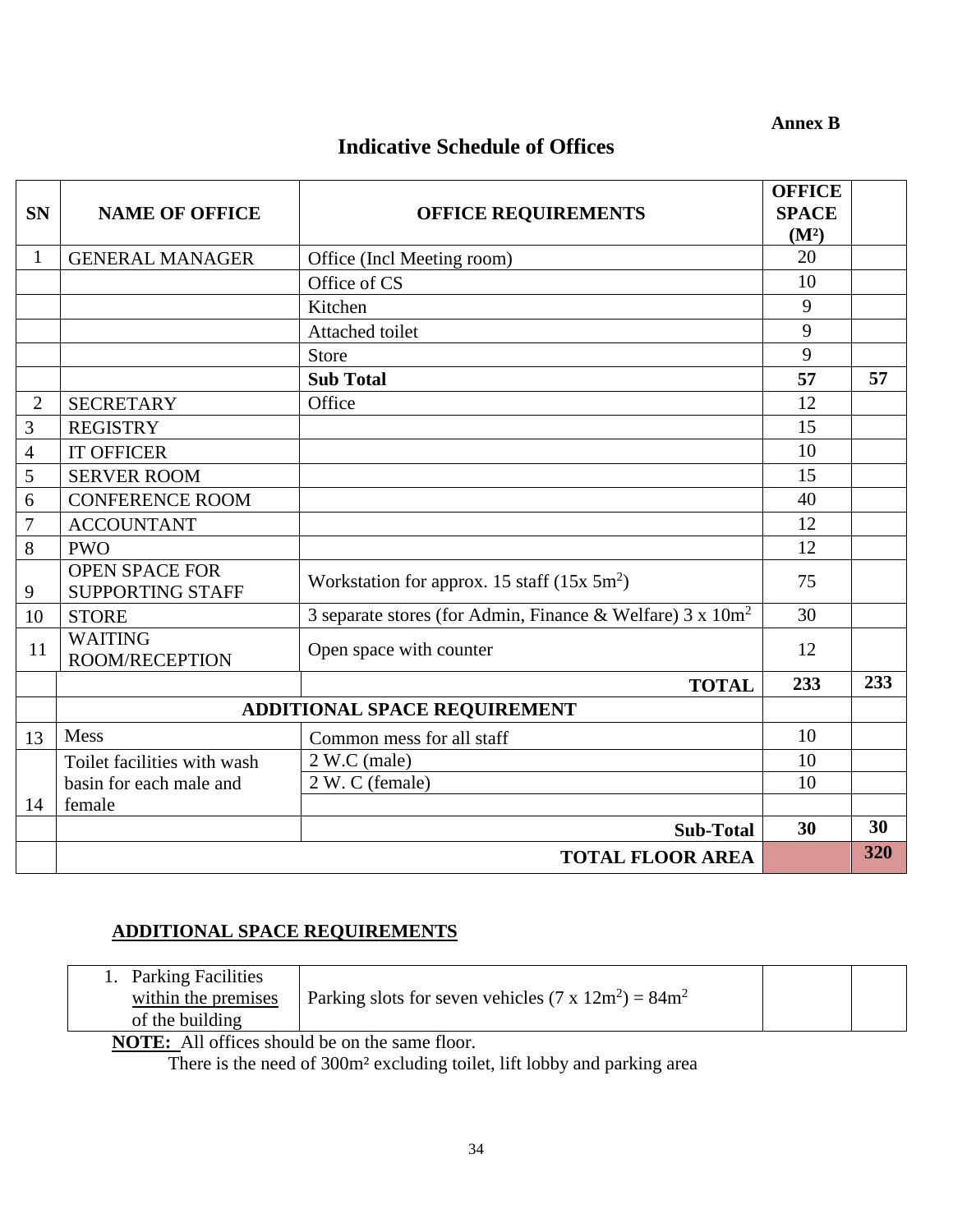Annex C

## **PROPOSAL FOR**

## **SERVER ROOM**

## **MSWWF**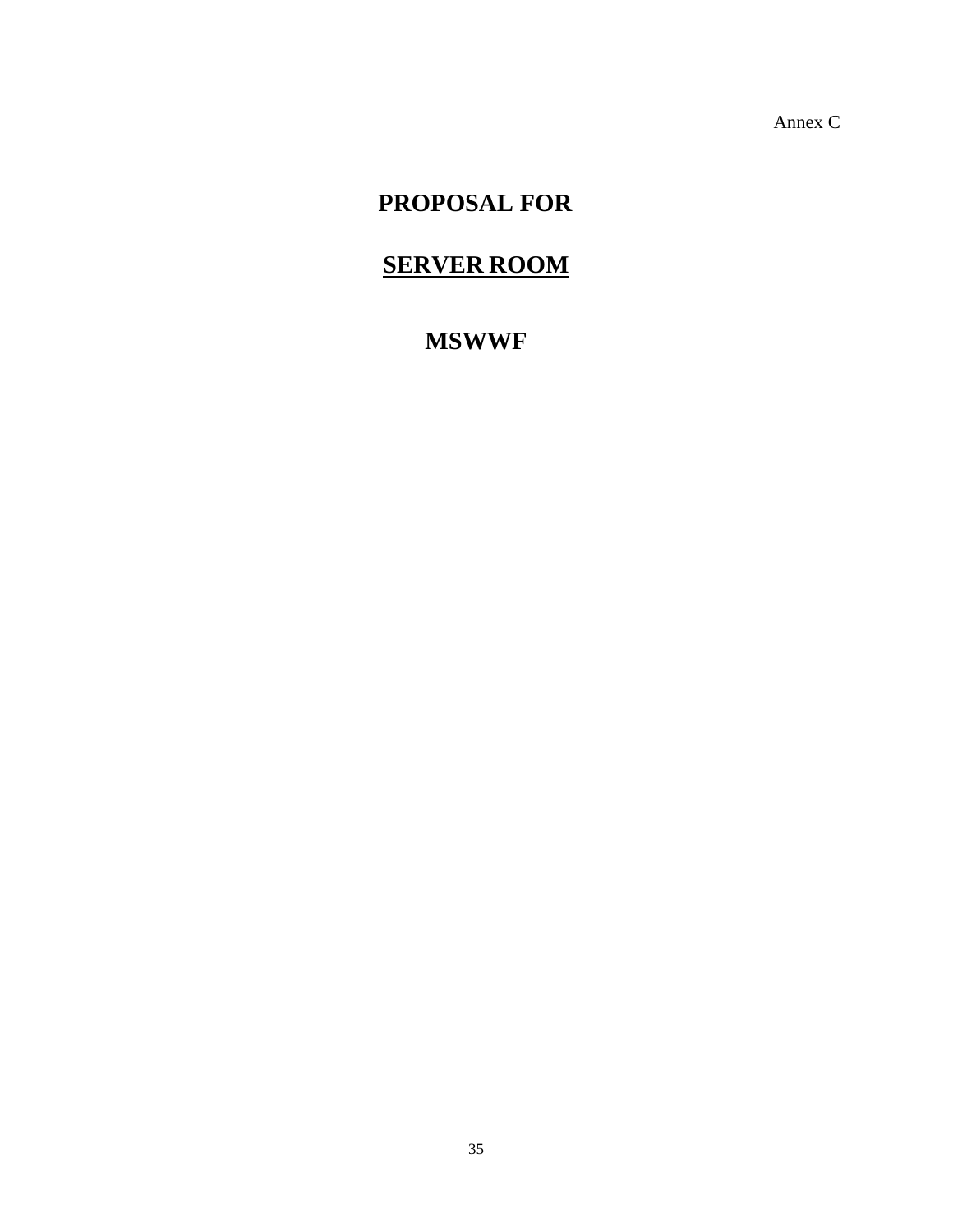## **Contents**

| The bidding documents contain the full list of instructions relevant to each particular bid and should be followed |
|--------------------------------------------------------------------------------------------------------------------|
|                                                                                                                    |
|                                                                                                                    |
|                                                                                                                    |
| RACK FOR MOUNTING TOWER BASED SERVERS AND SWITCHES38                                                               |
|                                                                                                                    |
|                                                                                                                    |
|                                                                                                                    |
|                                                                                                                    |
|                                                                                                                    |
|                                                                                                                    |
|                                                                                                                    |
|                                                                                                                    |
|                                                                                                                    |
|                                                                                                                    |
|                                                                                                                    |
| <b>ACCESS CONTROL TO SERVER ROOM AND COMPUTER ROOM  40</b>                                                         |
|                                                                                                                    |
| 1.                                                                                                                 |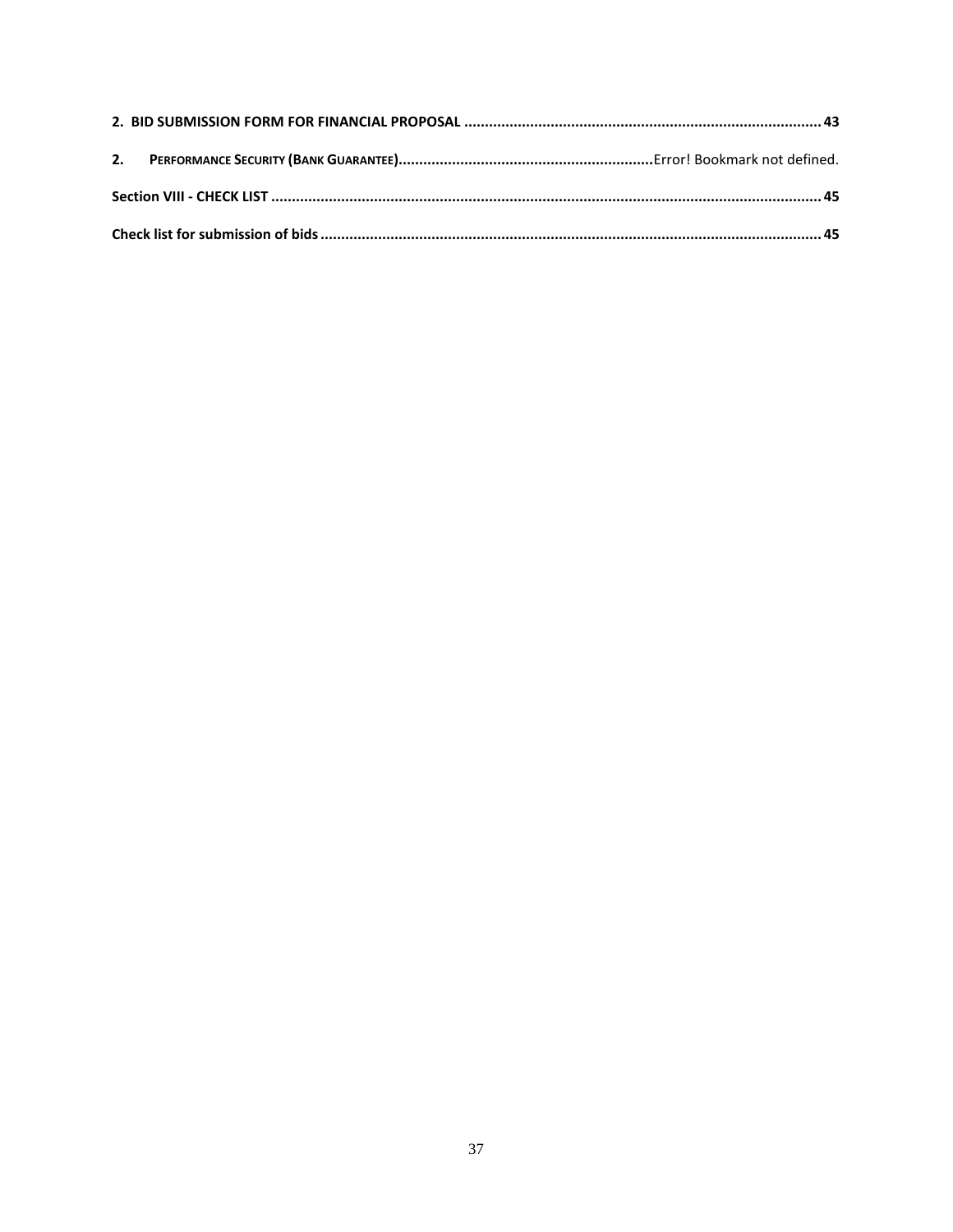## <span id="page-37-0"></span>**Server Room Requirement**

## <span id="page-37-1"></span>**Server Room**

The following list some of the requirements of the Server room

## <span id="page-37-2"></span>**RACK for mounting Tower based servers and switches.**

The rack should be equipped with power distribution cables and provide redundant power source. The power distribution should be connected to a UPS. The Rack should be of standard 42 U type and equipped with a LCD Monitor together with Keyboard. All Servers should connect to a KVM Switch.

### <span id="page-37-3"></span>**Raised Access Flooring for Server Room (As option)**

Raised Access Floor should include heavy duty antistatic floor covering, complete with supporting understructure system and accessories.600 x 600mm raised floor tiles installation with steel panel with cementitious fill; minimum 450mm void; uniformly distributed load of  $4.5 \text{KN/m}^2$ , snap-loc system including all necessary cut-outs (200 nominal diameter) and accessory supports covered with antistatic finish (laminate).

All materials to be used in the server room should be non-combustible, self- extinguishing or fire retardant and have the properties of smooth surface finishing and non-dust shedding.

### <span id="page-37-4"></span>**Floor Panel Fitting (As option)**

Cable cut-outs and adjustable air grilles are required on designated floor panels for cable connection of computer equipment and air delivery respectively. The cut-outs are protected by black extruded vinyl trimmings at the edges and covered by rubber grommet. The air grilles must have smooth edges and corners and be flush-mounted on the surface of the floor panels. One panel remover should be provided.

### <span id="page-37-5"></span>**Cable Trays (As option under raised floor)**

The installation of cable trays under the raised flooring system or on ceiling is required to house communications cables. These should be just below the raised floor for easy access to the cables for maintenance. The top of the tray should be no greater than (20mm) below the floor and should have a maximum depth of 150 mm.

### <span id="page-37-6"></span>**Cabling Infrastructure**

On the copper side, category 6 is the published standard that is called out in the [IEEE 802.3an](http://www.ieee802.org/3/an/index.html) standard for 10GBASE-T.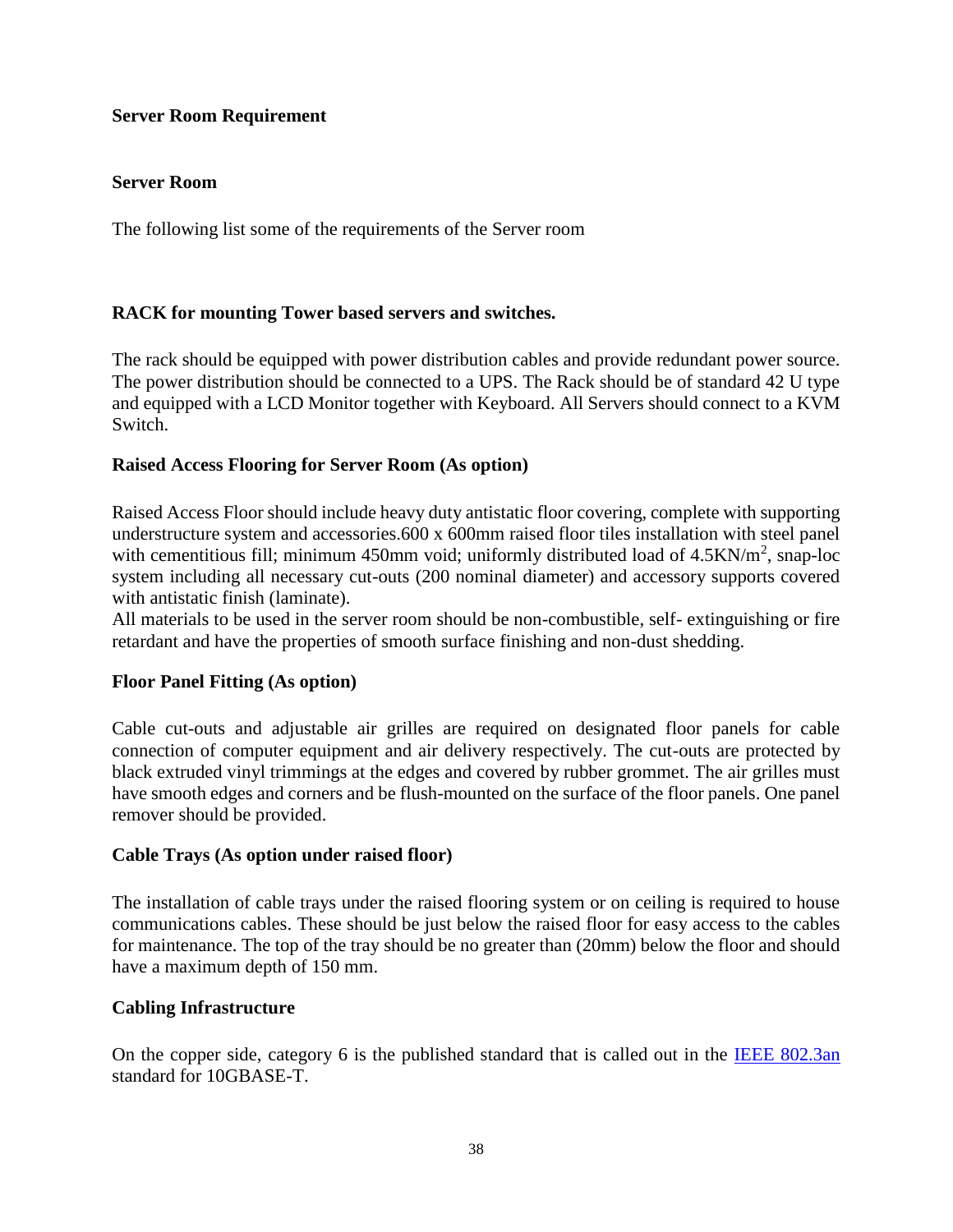## <span id="page-38-0"></span>**Ramp**

To facilitate equipment transportation, a strong ramp with landing area is required to go from the floor up to the raised floor in the server room. The ramp surface should be built with anti-static, non-combustible and non- slippery materials.

## <span id="page-38-1"></span>**Air Conditioning**

An independent air-conditioning system with full backup is required for supplying the server room and computer room. Power source of the system should be separated from those for computer equipment and connected to emergency power supply.

The server room should possess a redundant air conditioning system (thermostat controlled) and temperature sensor (with alarm). Power supply of air-conditioning units must not be connected to the computer loads.

## <span id="page-38-2"></span>**Temperature and Relative Humidity Ranges**

The operating ranges of temperature and relative humidity for computer equipment are usually  $20^{\circ}$ C  $\pm$  3<sup>o</sup>C and 45%  $\pm$  10% respectively with the maximum rate of changes at 3<sup>o</sup>C and 6% per hour.

## <span id="page-38-3"></span>**Emergency Lighting**

The lighting inside computer room should be connected to essential power supply and 50% of them should be supported by battery.

## <span id="page-38-4"></span>**Fire prevention**

Fire suppression system should be provided.

## <span id="page-38-5"></span>**Electrical Systems**

All Electrical connections should travel through the cable tray fixed on the ceiling.

Separate dedicated power panels should be provided for A/C and computer equipment Isolating Transformers, UPS systems and other power conditioning system should be provided and should not be located in the server room.

Data Cabinets should also be on UPS and backup power system. All Power sockets for Data cabinets equipment should be secured inside the cabinets. All computer equipment within the server room should be on a dedicated circuit powered by a UPS to cater for short term power surge. A generator will be required to support the UPS in providing emergency power supply to the computer equipment in a prolonged power outage. However, the generator should also be able to support other essential facilities and equipment such as the air-conditioning system, security and access control system and lighting. Backup power (including UPS and generator) should be independent of the building system.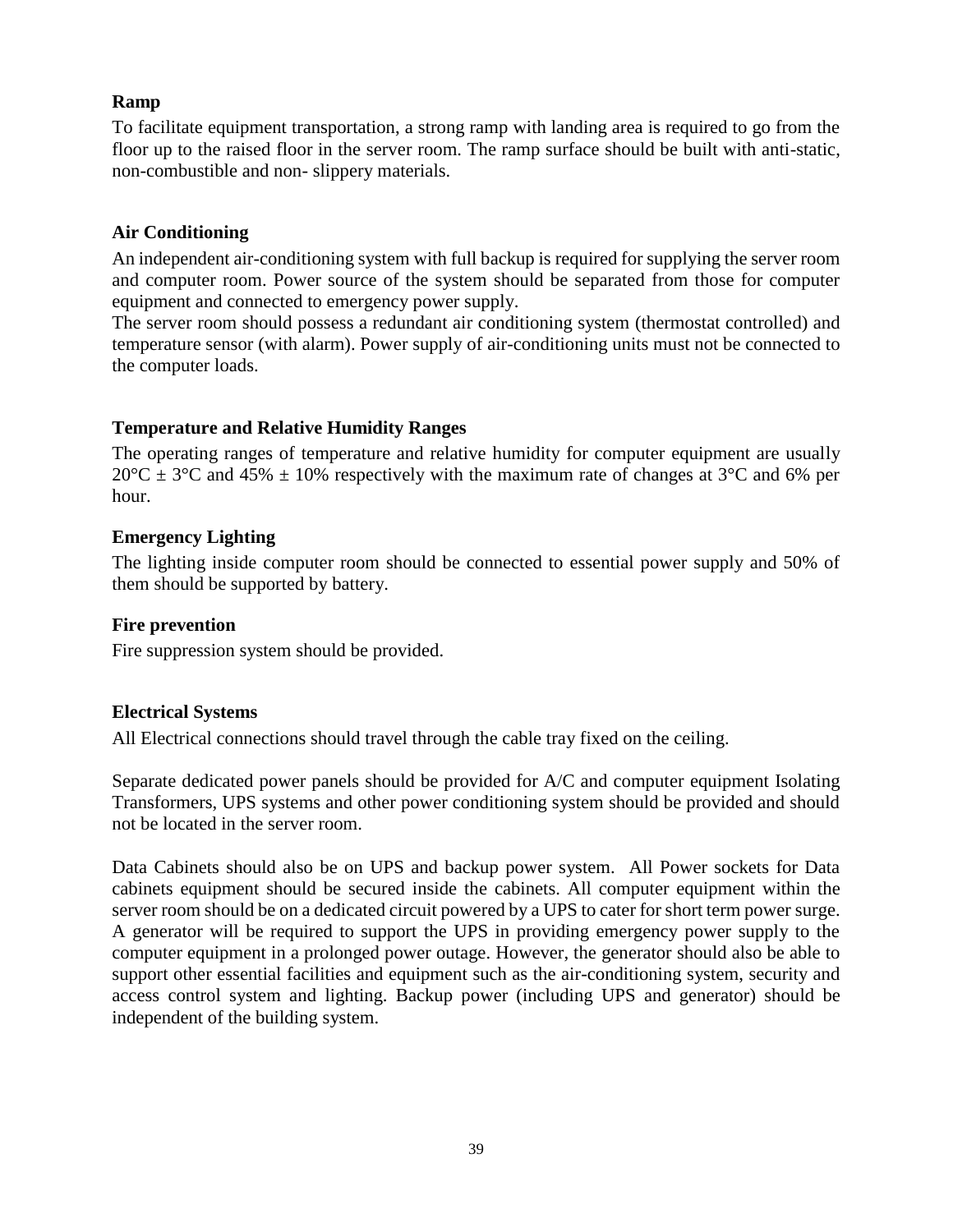#### <span id="page-39-0"></span>**Alarms and Security**

Monitoring and alarm systems should be provided for the server room. Such alarms should include motion detectors, fire alarms, water alarms and temperature sensors. All entrances to the server room and computer room should be properly secured and alarmed.

#### <span id="page-39-1"></span>**Access control to server room and Computer Room**

A Biometric Fingerprint access control system will be used to control access of Officers and suppliers entering and coming out of the server room and computer room. The Biometric Fingerprint access control system will comprise Biometric Fingerprint Readers (BFR) and an access control system (ACS). The ACS will be loaded on a server which in turn be interfaced to the readers through appropriate communication software and door controllers among others.

The doors where the BFR will be installed will have to be equipped with necessary accessories. Once access has been granted to authorize personnel through BRF, the door should unlock automatically. Once the user closes the door, it should be locked automatically. The alarm system must also provide "Door-Remains-Open" warnings to operators.

Biometric access to the server room and computer room should be provided and all movement inside these two rooms should be logged.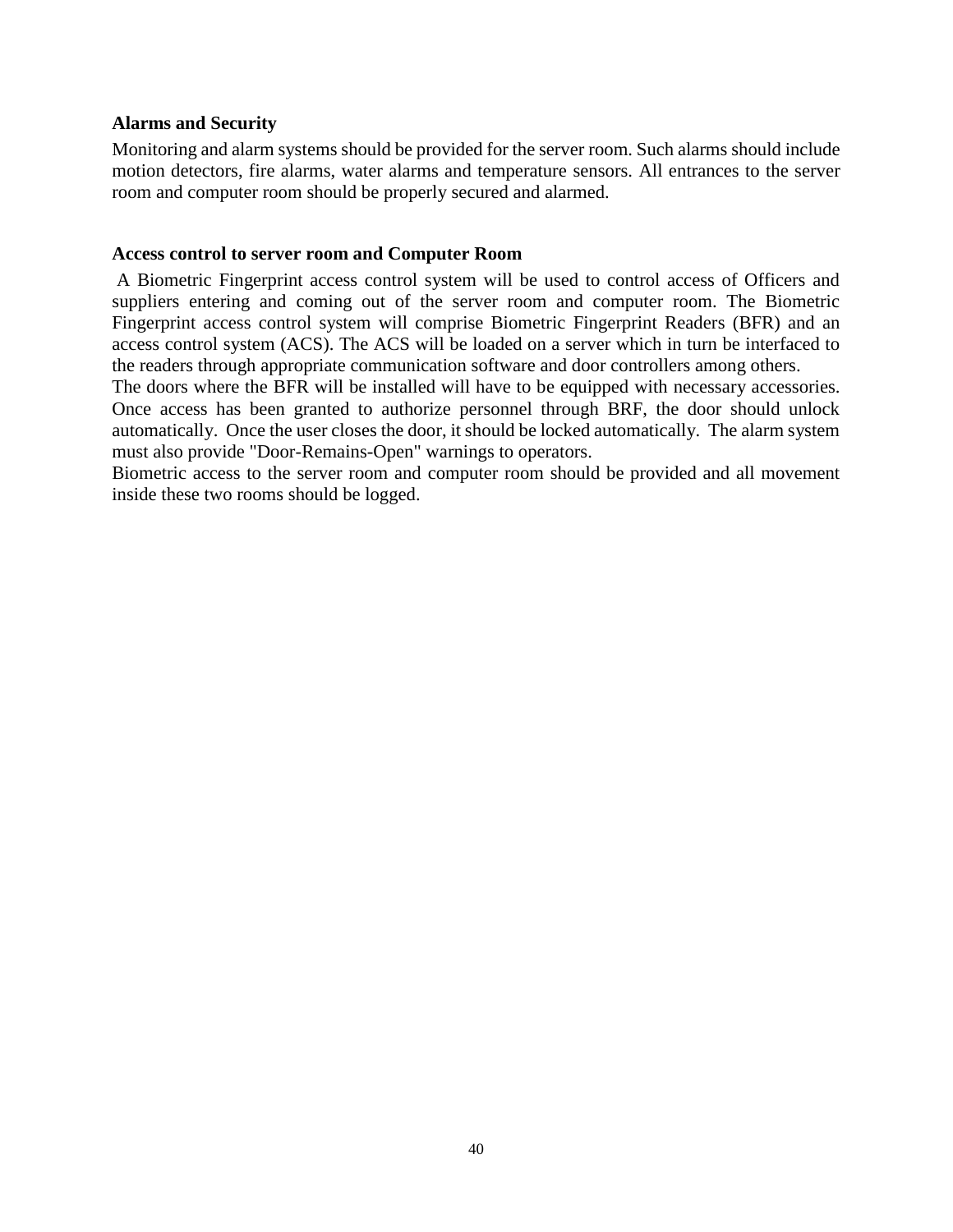## <span id="page-40-0"></span>**Section VI** - **FORMS OF BID**

### **1. BID SUBMISSION FORM FOR TECHNICAL PROPOSAL**

<span id="page-40-1"></span>(TO BE FILLED BY THE BIDDER AND SUBMITTED AS THE TECHNICAL PROPOSAL AT THE FIRST STAGE)

 $\overline{\phantom{a}}$  , and the contract of the contract of the contract of the contract of the contract of the contract of the contract of the contract of the contract of the contract of the contract of the contract of the contrac

2. Name and address of Bidder:

\_\_\_\_\_\_\_\_\_\_\_\_\_\_\_\_\_\_\_\_\_\_\_\_\_\_\_\_\_\_\_\_\_\_\_\_\_\_  $\mathcal{L}_\text{max}$  , and the set of the set of the set of the set of the set of the set of the set of the set of the set of the set of the set of the set of the set of the set of the set of the set of the set of the set of the

3. Telephone  $No_$  3. Mobile Phone  $_{\ldots}$ ,  $_{\ldots}$ ,  $_{\ldots}$ ,  $_{\ldots}$ ,  $_{\ldots}$ ,  $_{\ldots}$ ,  $_{\ldots}$ ,  $_{\ldots}$ ,  $_{\ldots}$ ,  $_{\ldots}$ ,  $_{\ldots}$ ,  $_{\ldots}$ ,  $_{\ldots}$ ,  $_{\ldots}$ ,  $_{\ldots}$ ,  $_{\ldots}$ ,  $_{\ldots}$ ,  $_{\ldots}$ ,  $_{\ldots}$ ,  $_{\ldots}$ ,  $_{\ldots}$ 

4. Fax No \_\_\_\_\_\_\_\_\_\_\_\_\_\_\_\_\_\_\_5. E-mail address \_\_\_\_\_\_\_\_\_\_\_\_\_\_\_\_\_\_\_\_\_

- 5. Having examined the bidding documents, including Addendum Nos. *[insert numbers]*, the receipt of which is hereby acknowledged, I am /We are submitting our proposal of office space/building for rental as described above in response to the Invitation for Bids ............................. .
- 6. I am/we are also enclosing full details and relevant drawings of the building being proposed as well as a list of proposed works. I/ We propose to execute to suit your requirements.
- 7. The office space/building proposed above shall be available as from ........................... complete with the amenities as defined in ITB .............to be agreed between the Interior Designer appointed by the bidder and the Project Manager appointed by the Public Body.
- 8. I/We undertake, if invited to do so by you, and at our own cost, to attend a clarification meeting at a place of your choice, for the purpose of reviewing our Technical Proposal and duly noting all amendments and additions thereto, and noting omissions therefrom that you may require.
- 10 I/We further undertake, upon receiving of your written invitation, to proceed with the preparation of our Second Stage Bid, rectifying our Technical Proposal in accordance with the requirements from the clarification meeting, and submitting our proposal with the supplementary to our Financial Proposal for making good our Technical Proposal.
- 11 I am/we are also forwarding along with this proposal our comments/suggestion on the Lease Agreement attached with the bid document. I/We understand that the lease agreement shall be finalized after discussion in case our proposal is selected for your need.
- 12 I/We confirm that I am/we are eligible to participate in this bidding exercise and meet the eligibility criteria specified in ITB …………...
- 13This bid shall remain valid for a period of 120 days as from the deadline set for the submission of bids at the first stage.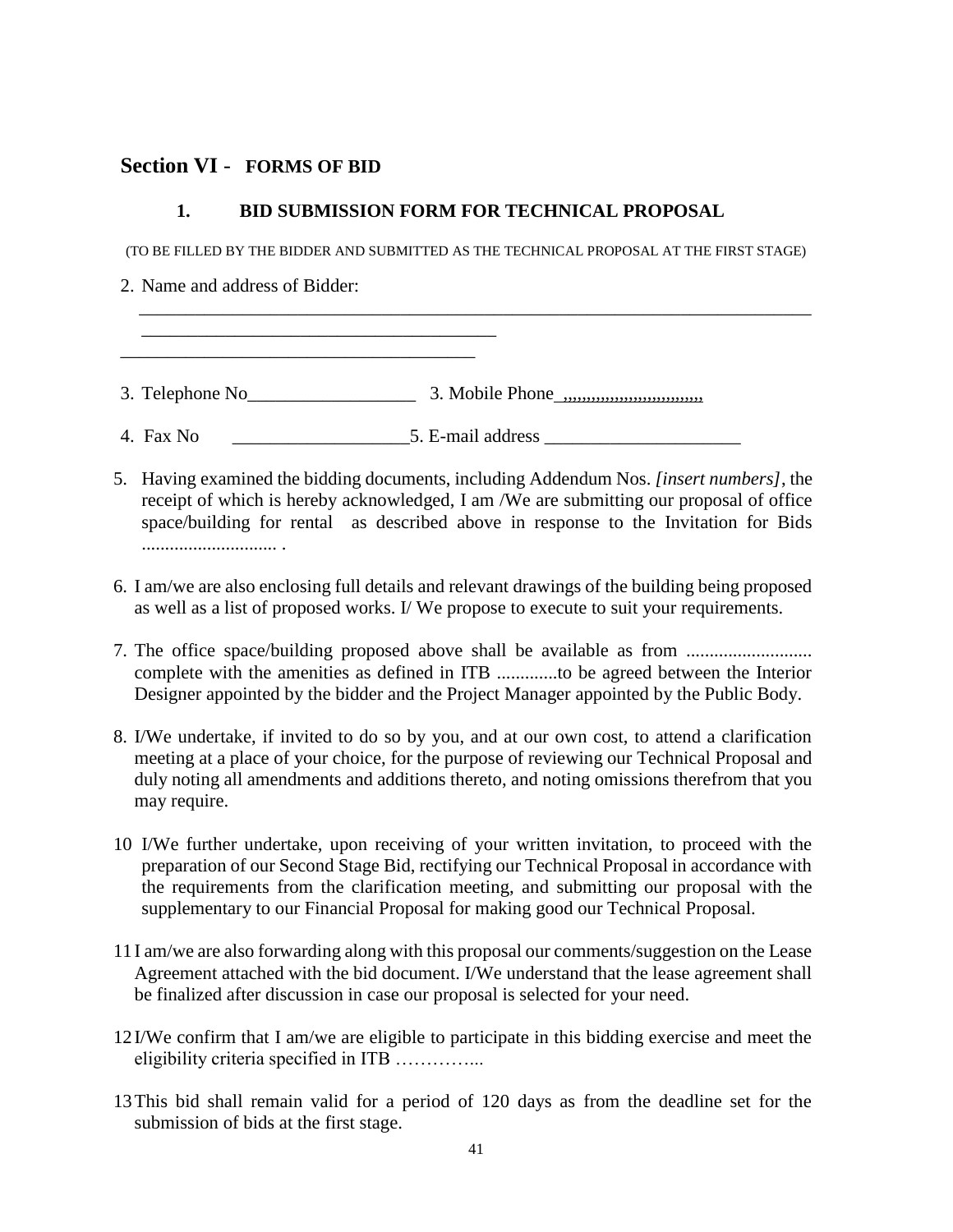- 14 I/We undertake to submit a Performance Security ITB …… as a guarantee to fulfill my/our obligation to have the Office space ready for occupation as agreed.
- 15 We undertake to abide by the Conduct for Bidders and Contractors as provided under section 52 of Public Procurement Act 2006 during the procurement process and the execution of any resulting contract.

Signature of Bidder\_\_\_\_\_\_\_\_\_\_\_\_\_\_\_\_\_\_\_\_\_\_\_\_\_\_\_\_\_\_\_\_\_\_\_\_\_\_\_\_\_\_\_\_\_

Position in Company (if applicable)\_\_\_\_\_\_\_\_\_\_\_\_\_\_\_\_\_\_\_\_\_\_\_\_\_\_\_\_\_\_\_\_

Date: \_\_\_\_\_\_\_\_\_\_\_\_\_\_\_\_\_\_\_\_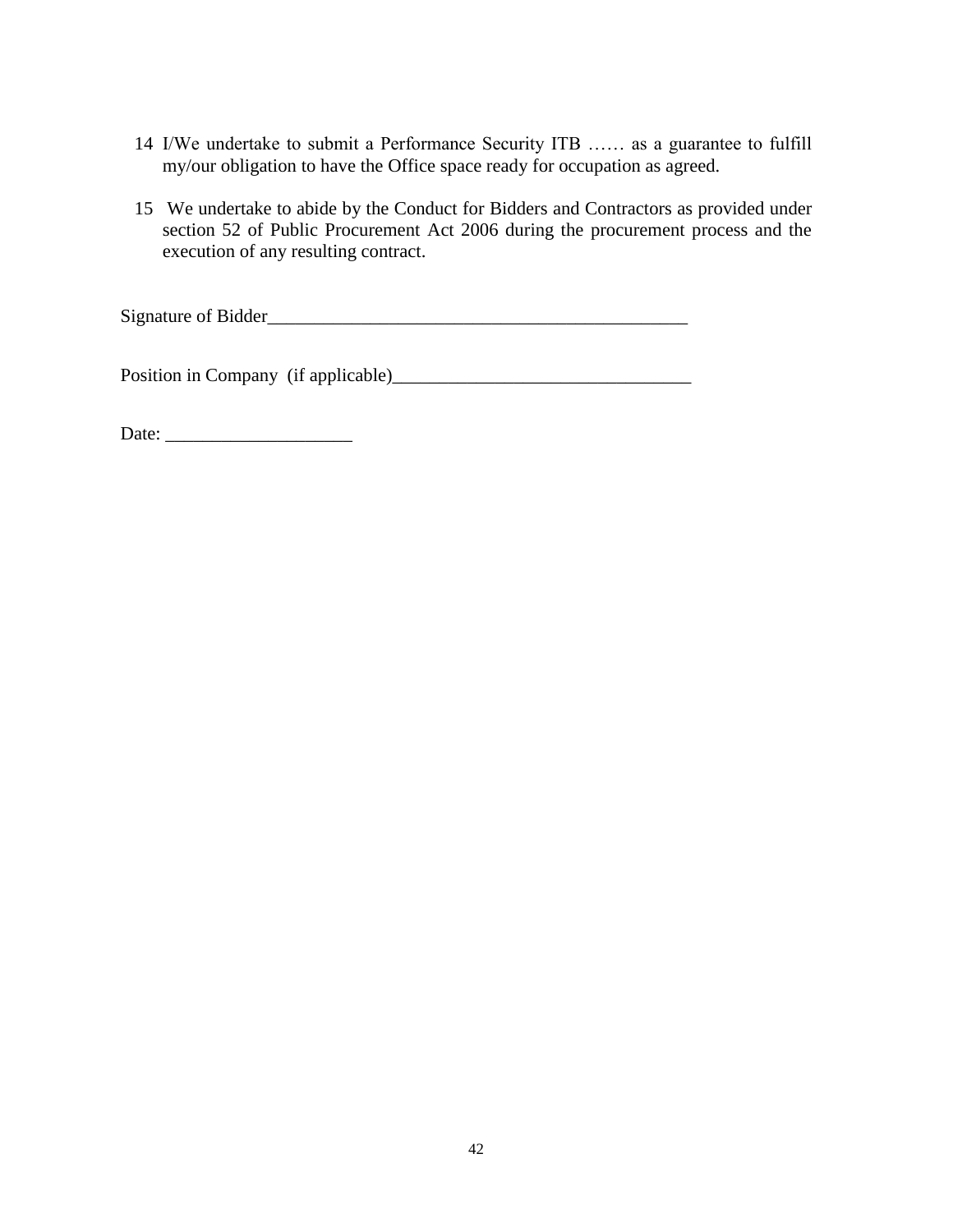#### **2. BID SUBMISSION FORM FOR FINANCIAL PROPOSAL**

<span id="page-42-0"></span>(TO BE FILLED BY THE BIDDER AND SUBMITTED AS THE FINANCIAL PROPOSAL AT THE FIRST STAGE)

| 1. Name and address of Bidder: | <u> 1980 - Jan James James Barnett, fransk politik (d. 1980)</u> |
|--------------------------------|------------------------------------------------------------------|
|                                |                                                                  |
| 2. Telephone $No$              | 3. Mobile No                                                     |
| 4. Fax No                      | 5. E-mail address                                                |

6. Having examined the bidding documents, including Addendum Nos. *[insert numbers]*, the receipt of which is hereby acknowledged, and rectifications to the technical proposal as applicable following the submission at the first stage, I am /We are submitting our proposal of office space/building for rental as agreed in response to the Invitation for Bids ............................. .

| Location of the office space/building<br>(give brief description) | Size of the<br>office space | <b>Monthly</b><br><b>Rental</b> (Rs)<br><b>Inclusive of</b><br><b>VAT</b> |
|-------------------------------------------------------------------|-----------------------------|---------------------------------------------------------------------------|
| <b>Site and locations:</b>                                        |                             |                                                                           |
| <b>Rental of office space</b>                                     | /m <sup>2</sup>             |                                                                           |
| as per schedule of requirements                                   |                             |                                                                           |
| Parking slots                                                     |                             |                                                                           |
| <b>Total monthly rental excluding VAT</b>                         |                             |                                                                           |
| <b>VAT</b>                                                        |                             |                                                                           |
| <b>Total</b>                                                      |                             |                                                                           |
| <b>Syndic Fees</b> (if applicable)                                |                             |                                                                           |

## *[Sample to be customised by Public body]*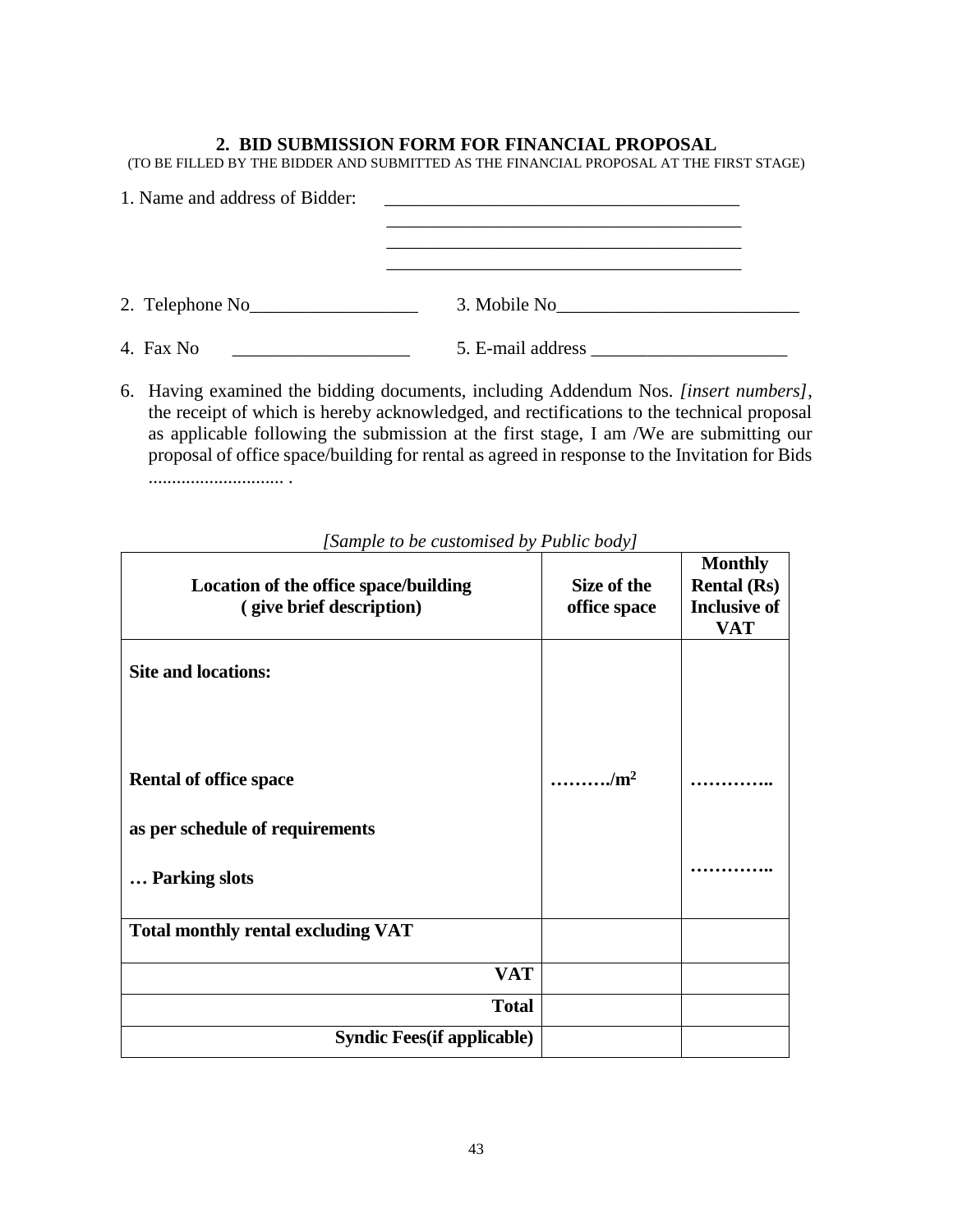- 7. This bid shall remain valid for a period of 120 days as from the deadline set for the submission of bids at the first stage.
- 8. I/We undertake to submit a Performance Security as per ITB 29 as a guarantee to fulfill my/our obligation to have the Office space ready for occupation as agreed.
- 9. We undertake to abide by the Conduct for Bidders and Contractors as provided under section 52 of Public Procurement Act 2006 during the procurement process and the execution of any resulting contract.

Signature of Bidder\_\_\_\_\_\_\_\_\_\_\_\_\_\_\_\_\_\_\_\_\_\_\_\_\_\_\_\_\_\_\_\_\_\_\_\_\_\_\_\_\_\_\_\_\_

Position in Company (if applicable)\_\_\_\_\_\_\_\_\_\_\_\_\_\_\_\_\_\_\_\_\_\_\_\_\_\_\_\_\_\_\_\_

Date: